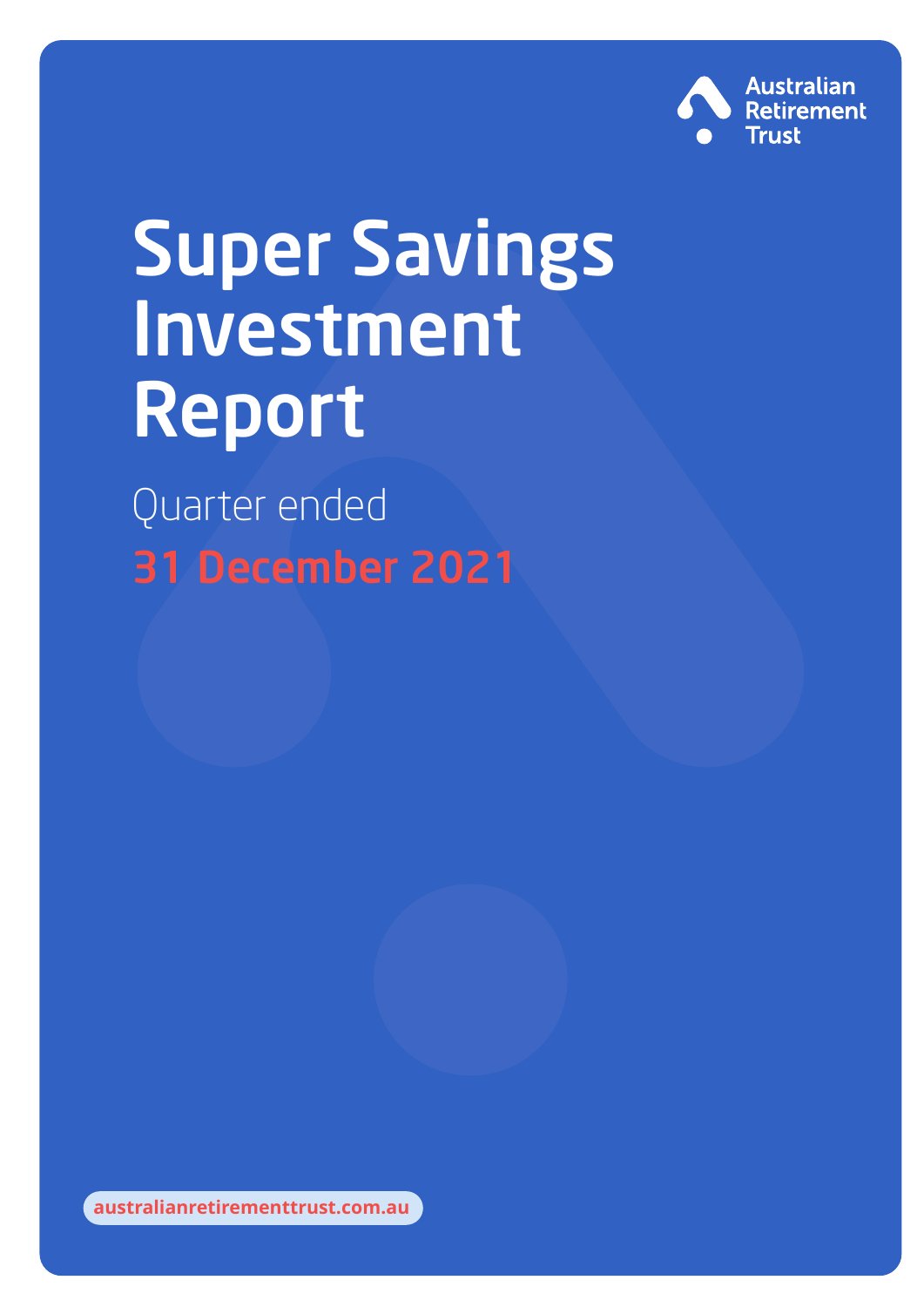#### **How to use this report**

**The Investment report provides a quarterly update on the economy and the market, and the management and performance of Australian Retirement Trust Super Savings investment options.** 

Australian Retirement Trust investment options for *Super Savings account*s have adopted the premerger investment options and strategies of the Sunsuper Superannuation Fund.

Investment performance will include historical returns for Sunsuper Superannuation Fund for periods prior to 28 February 2022.

Commentary is provided for each option, along with details such as major holdings, manager descriptions and sector allocations.

For the diversified options you can refer to additional information on asset classes (with the exception of Balanced-Index). Where the asset class is available as an investment option, you'll be directed to the page for that option. Where the asset class isn't available as a single asset class option, a detailed description can be found in the Other diversified option asset classes section.

You should also refer to the information provided in your *Product Disclosure Statement* (*PDS*), the *Super Savings Guide* and the *Super Savings Investment guide*.

#### **Get the advice you need**

It's great that you've chosen to look at your super in more detail, and we hope this report will help you make a more informed decision about where your super is invested.

It can be difficult to know which investment is right for you, or how much insurance you need to protect you and your family. Speak to your adviser or contact Australian Retirement Trust to get the advice you need. Call **13 11 84** to speak to one of our qualified financial

advisers<sup>1</sup> who can give you simple advice about your *Super Savings account* at no additional cost, quickly over the phone. For more comprehensive advice, we may refer you to an accredited external financial adviser.2 Advice of this nature may incur a fee.

- **1** Australian Retirement Trust employees provide advice as representatives of Sunsuper Financial Services Pty Ltd (ABN 50 087 154 818 AFSL No. 227867) (SFS), wholly owned by the Sunsuper Superannuation Fund. Australian Retirement Trust
- **2** Australian Retirement Trust has established a panel of accredited external financial advisers who are not employees of Australian Retirement Trust. Australian Retirement Trust is not responsible for the advice provided by these advisers and does not receive or pay any referral fees. These advisers will explain to you how their advice fees are determined.

#### **Investment Strategy and Economy & market update**

Watch Australian Retirement Trust's Chief Economist Brian Parker explain what's happening around the world and at home, where markets are heading and what it all means for your super investment at **australianretirementtrust.com.au/newsroom/marketwatch**

#### **View Investment performance anytime anywhere**

Want an easier and more interactive way to see how your Investment options are performing?

You can now see how each Investment option is performing online at **australianretirementtrust. com.au/investments**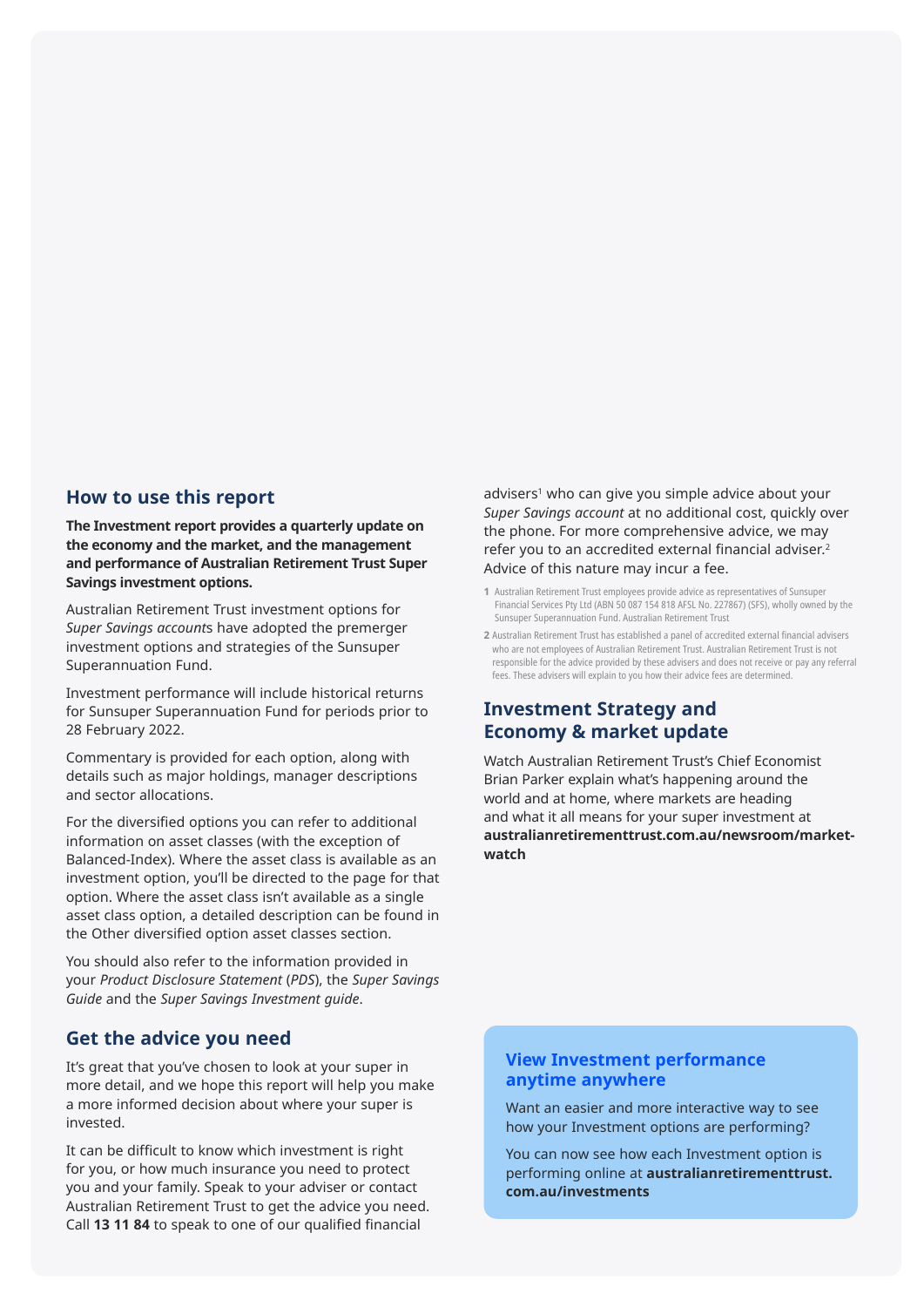#### **Investments**

#### **Diversified options**

| Lifecycle Investment Strategy |    |
|-------------------------------|----|
| Growth                        |    |
| <b>Balanced</b>               | 6  |
| Balanced - Index              | 8  |
| Socially Conscious Balanced   | 10 |
| Diversified Alternatives      | 12 |
| Retirement                    | 14 |
| Conservative                  | 16 |

#### **Single Asset options**

| <b>Shares</b>                           | 18 |
|-----------------------------------------|----|
| <b>Australian Shares</b>                | 20 |
| Australian Shares - Index               | 22 |
| International Shares - Index (hedged)   | 24 |
| International Shares - Index (unhedged) | 26 |
| <b>Emerging Markets Shares</b>          | 28 |
| Property                                | 30 |
| Australian Property - Index             | 32 |
| Diversified Bonds                       | 34 |
| Diversified Bonds - Index               | 36 |
| Cash                                    | 38 |

**The Diversified option Asset Classes are not available as a stand-alone option, instead forming part of our Growth, Balanced, Retirement, Conservative and Diversified Alternatives options.** 

### **Diversified option Asset Classes**

| <b>Private Capital</b>        |    |
|-------------------------------|----|
| Infrastructure                | 40 |
| <b>Alternative Strategies</b> |    |
| Property                      |    |
|                               |    |

#### **Managers appendix 43**

For more information on the features, investment return objectives, risks and fees go to the *Super Savings Investment guide* and the *Super Savings Guide* at **australianretirementtrust.com.au/pdsguides**

i.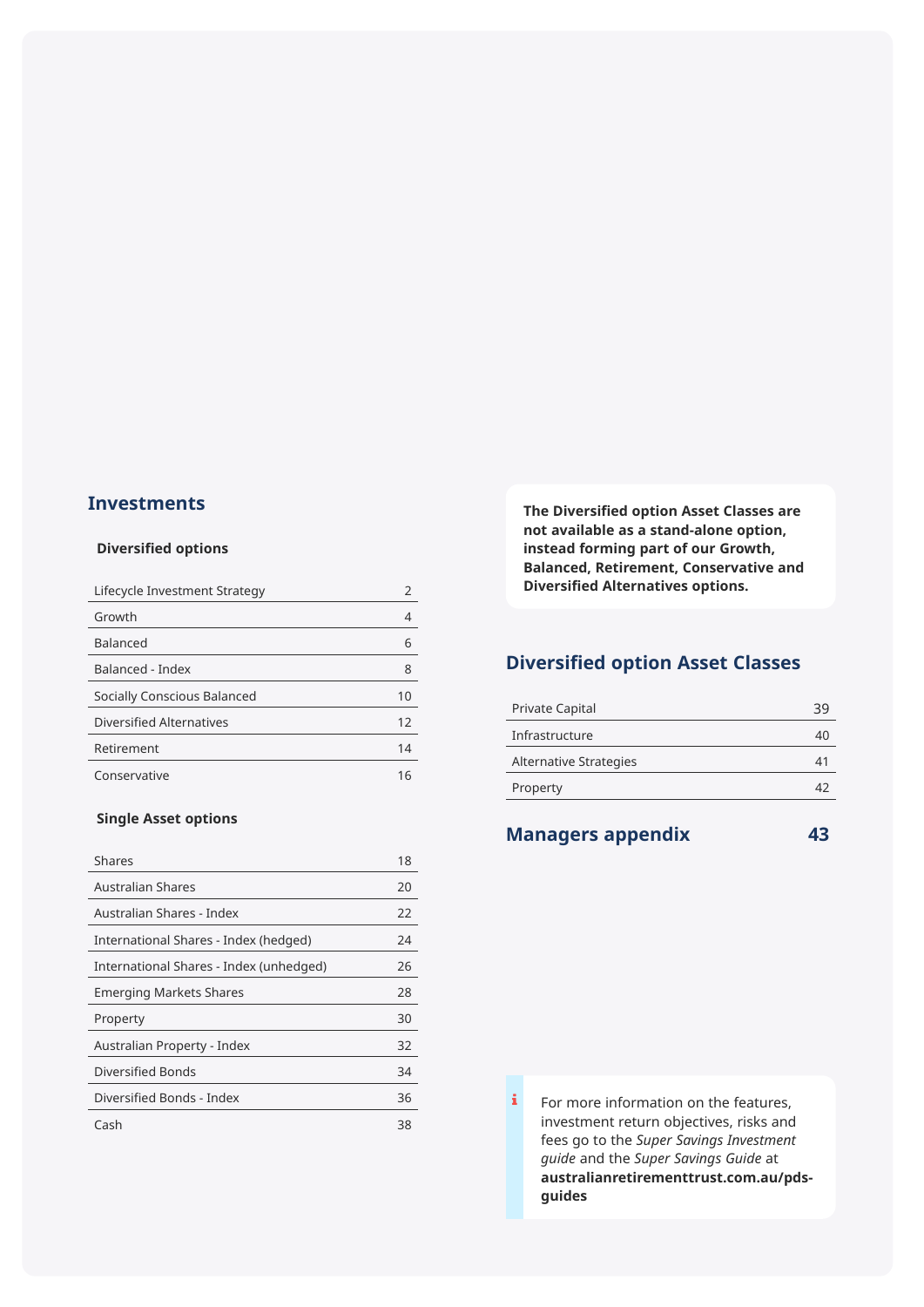# Diversified options **Lifecycle Investment Strategy**

The Lifecycle Investment Strategy is designed for members who want to generate wealth over the long term, and gradually transition to lower-risk investments as they approach age 65. An example of how it works is shown below. The Lifecycle Investment Strategy is not available in *Income accounts*.

### **Option size1**

Super assets

\$ 55.4 Billion

**1** The Lifecycle Investment Strategy is not available in *Income accounts*



#### **How the Lifecycle Investment Strategy works**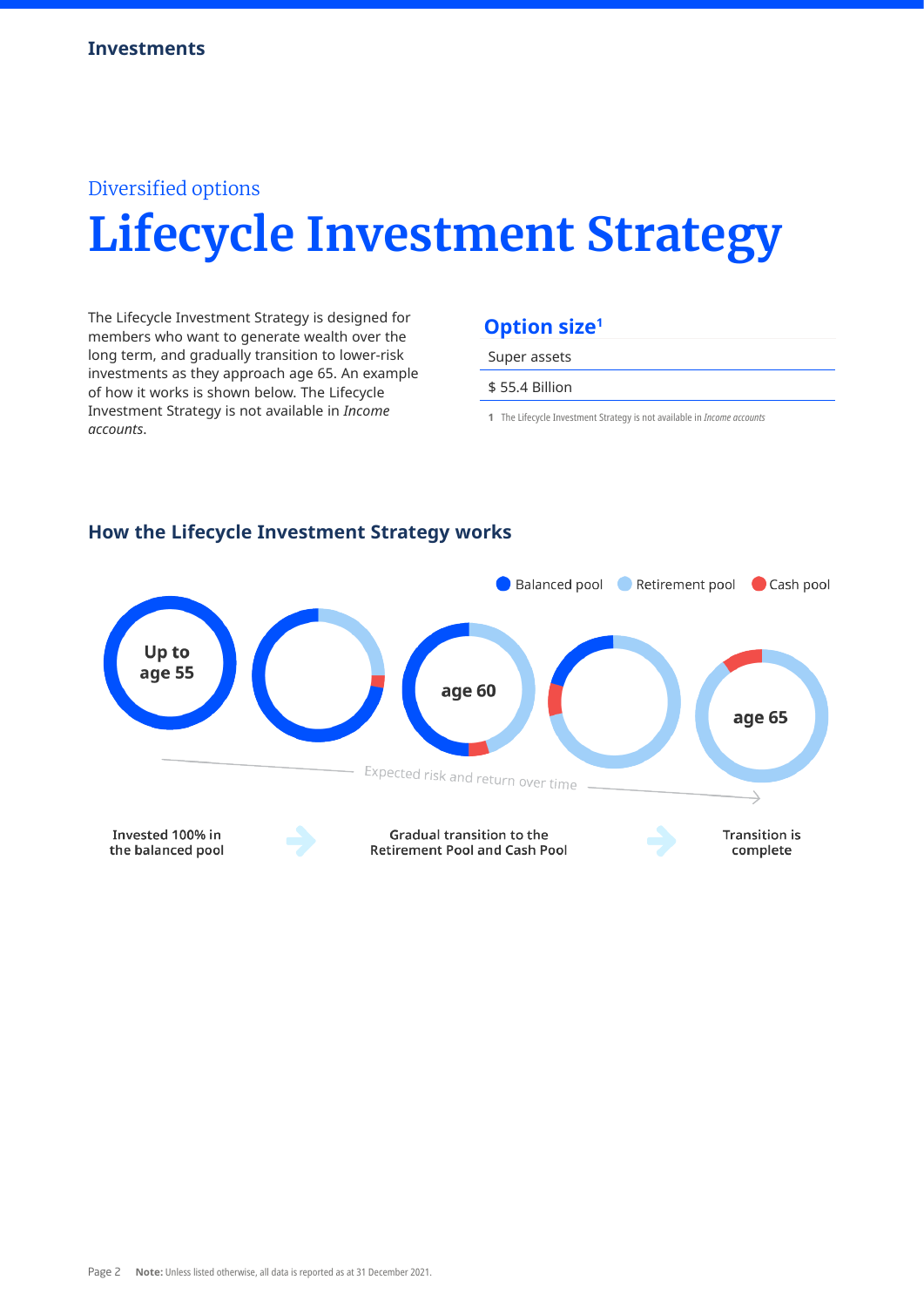#### **Super assets**

**Pool size**

Pool size

\$ 47.2 Billion

| ဥ                                      |          | % p.a. |
|----------------------------------------|----------|--------|
| Investment returns<br>31 December 2021 | 3 months | 3.3    |
|                                        | 1 Year   | 16.3   |
|                                        | 3 Years  | 11.4   |
|                                        | 5 Years  | 9.6    |
|                                        | 7 Years  | 9.1    |
|                                        | 10 Years | 10.1   |
|                                        |          |        |

**% p.a.** 16.3

15.4

 $12.0$ 

|                            |      | % p.a |
|----------------------------|------|-------|
| year-by-yea<br>ent returns | 2021 | 16.3  |
|                            | 2020 | 3.2   |
|                            | 2019 | 15.4  |
| investm                    | 2018 | 1.9   |
| <b>Calenda</b>             | 2017 | 12.0  |
|                            | 2016 | 8.9   |
|                            |      |       |

The Balanced Pool invests in the same assets as the Balanced option. For indicative commentary, plus asset allocation, geographic and currency allocation information, refer to the Balanced option on page 6.

#### **Balanced Pool Retirement Pool Cash Pool**

#### **Super assets**

\$ 7.5 Billion

|          | % p.a. |
|----------|--------|
| 3 months | 2.4    |
| 1 Year   | 12.1   |
| 3 Years  | 8.7    |
| 5 Years  | 7.4    |
| 7 Years  | 7.1    |
| 10 Years | 7.7    |

|      | %p.a. |
|------|-------|
| 2021 | 12.1  |
| 2020 | 2.2   |
| 2019 | 11.9  |
| 2018 | 2.2   |
| 2017 | 9.1   |
| 2016 | 72    |

The Retirement Pool invests in the same assets as the Retirement option. For indicative commentary, plus asset allocation, geographic and currency allocation information, refer to the Retirement option on page 14.

#### **Super assets**

\$ 695.8 Million

|          | % p.a. |
|----------|--------|
| 3 months | 0.0    |
| 1 Year   | 0.2    |
| 3 Years  | 0.7    |
| 5 Years  | 1.1    |
| 7 Years  | 1.3    |
| 10 Years | 17     |
|          |        |

|      | % p.a. |
|------|--------|
| 2021 | 0.2    |
| 2020 | 0.6    |
| 2019 | 1.2    |
| 2018 | 1.8    |
| 2017 | 1.6    |
| 2016 | 17     |

The Cash Pool invests in the same assets as the Cash option. For indicative commentary, and investment manager information refer to the Cash option on page 38.

The *Super Savings* Lifecycle Investment Strategy commenced on 28 February 2022 and adopted the Lifecycle investment strategy of *Sunsuper for life* that commenced on 4 October 2013.

**2** Actual investment fees may be less than or greater than that indicated. The indirect cost ratio is calculated using actual costs and reasonable estimates of actual costs incurred, refer to the *Super Savings Guide* for more information about investment fees and indirect cost ratios.

**<sup>1</sup>** Returns shown are after Investment fees, indirect costs and investment taxes (where applicable) but before Administration fees. Past performance is not an indication of future performance. The Super Savings Balanced Pool, Retirement Pool and the Cash Pool commenced on 28 February 2022 and adopted respectively the investment strategy of the Sunsuper for Life Balanced Pool, Retirement Pool and Cash Pool that commenced on 4 October 2013. The Sunsuper Balanced Pool, Retirement Pool and Cash Pool adopted respectively the investment strategy of the Sunsuper Balanced Option, Retirement Option and Cash Option.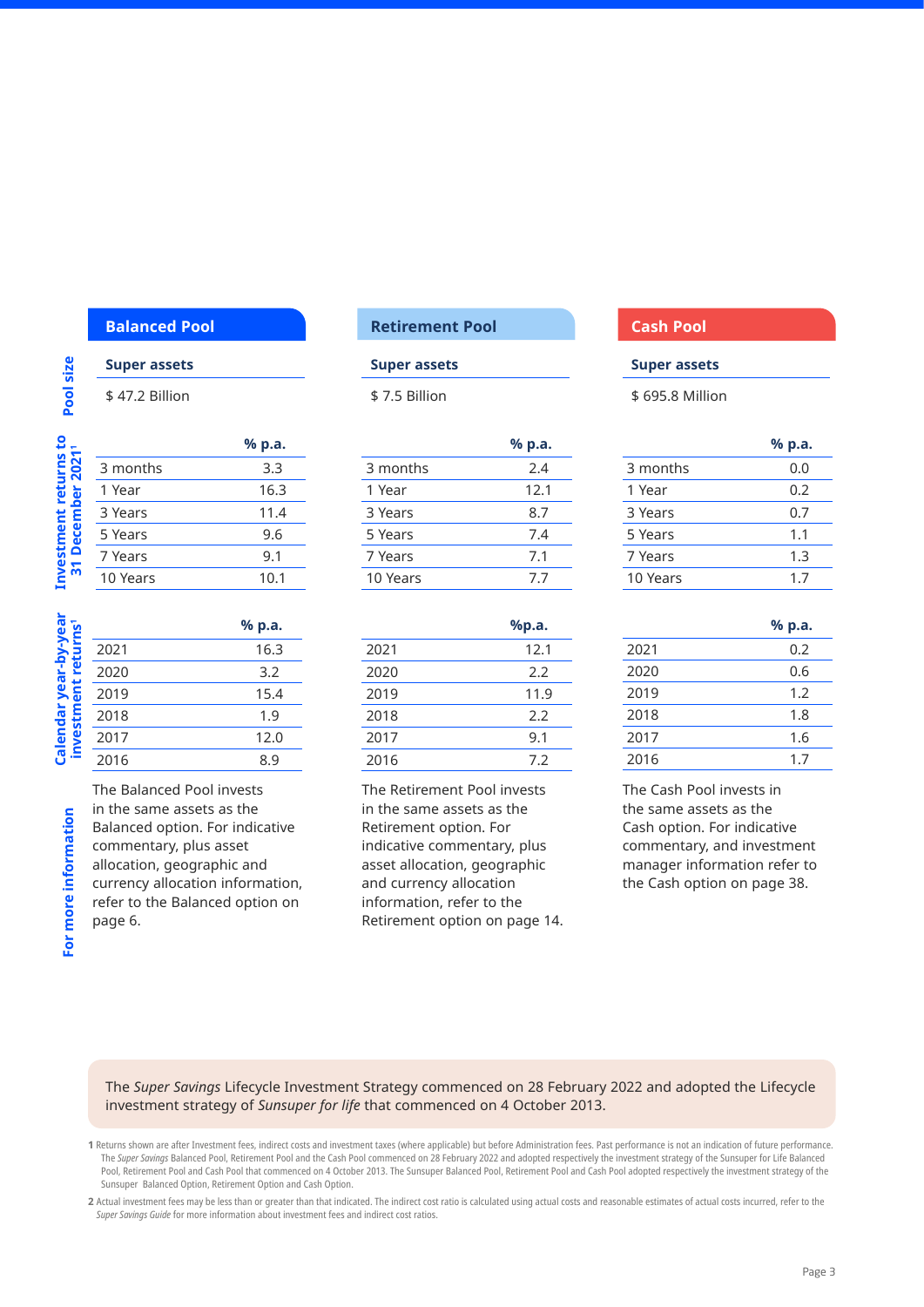# Diversified options **Growth**

This investment option is designed for members who want to generate wealth over the long term, but with less risk than an option invested solely in shares.

|          | <b>Accumulation</b>                                 | <b>Retirement</b>      |
|----------|-----------------------------------------------------|------------------------|
|          | <b>accounts</b>                                     | <b>Income accounts</b> |
|          | Investment returns (% p.a.)                         |                        |
| 3 months | 4.2                                                 | 4.5                    |
| 1 Year   | 20.5                                                | 22.3                   |
| 3 Years  | 13.7                                                | 15.0                   |
| 5 Years  | 11.2                                                | 12.2                   |
| 7 Years  | 10.5                                                | 11.5                   |
| 10 Years | 11.2                                                | 12.3                   |
|          | <b>Calendar Year-by-year investment returns (%)</b> |                        |
| 2021     | 20.5                                                | 22.3                   |
| 2020     | 3.7                                                 | 3.9                    |
| 2019     | 17.7                                                | 19.6                   |
| 2018     | 1.4                                                 | 1.6                    |
| 2017     | 13.9                                                | 15.2                   |
| 2016     | 9.8                                                 | 10.9                   |

**Performance to 31 December 2021**

Returns shown are after Investment fees, indirect costs and investment taxes (where applicable) but before Administration fees. Investment tax does not apply to *Income accounts*. Past performance is not a reliable indicator of future performance.

#### **Option size**

| <b>Super assets</b>   | \$9.5 Billion |
|-----------------------|---------------|
| <b>Pension assets</b> | \$251 Million |

#### **Performance Commentary**

Australian Retirement Trust's Growth option for *Super Savings account*s produced a 4.2% return for the December quarter and a 20.5% return over the year to December 2021. Longer term returns remain strong. The ten-year return of 11.2% p.a. is well above the option's return objective of CPI plus 4% p.a.

Share prices in the developed world mostly rose over the quarter, while the Emerging share markets produced negative returns. Australian shares had a solid quarter although underperforming the developed market index. The global economic recovery and the strength in world financial markets are being reflected in higher valuations and strong returns in Australian Retirement Trust's unlisted asset classes. Private capital returns have been particularly strong.

In the SuperRatings survey for December 2021, Australian Retirement Trust's Growth option for *Super Savings account*s was ahead of the median fund for the quarter and over one, three, five, seven and ten years to the end of December 2021.

#### **Outlook and Strategy**

Geopolitical issues as well as interest rate and inflation concerns have unsettled markets at the start of 2022. At Australian Retirement Trust, we do not invest money on the basis of our own, or anyone else's short-term forecasts. We have no way of knowing with any certainty just how the world economy or current geopolitical tensions will evolve over the coming year. Our goal is to carefully construct portfolios with a view to meeting their medium to long-term investment objectives, while also capturing opportunities that unsettled market conditions provide. We continue to favour shares over both fixed income and cash, although our overweight exposure to shares has reduced over the past year as share prices rose sharply and bond yields increased.

Australian Retirement Trust continues to hold a substantial allocation to the key unlisted asset classes – property, infrastructure, private equity and private credit. As a large superannuation fund, we have welldiversified portfolios of these assets that deliver strong, long-term returns, while reducing our members' exposure to share market volatility.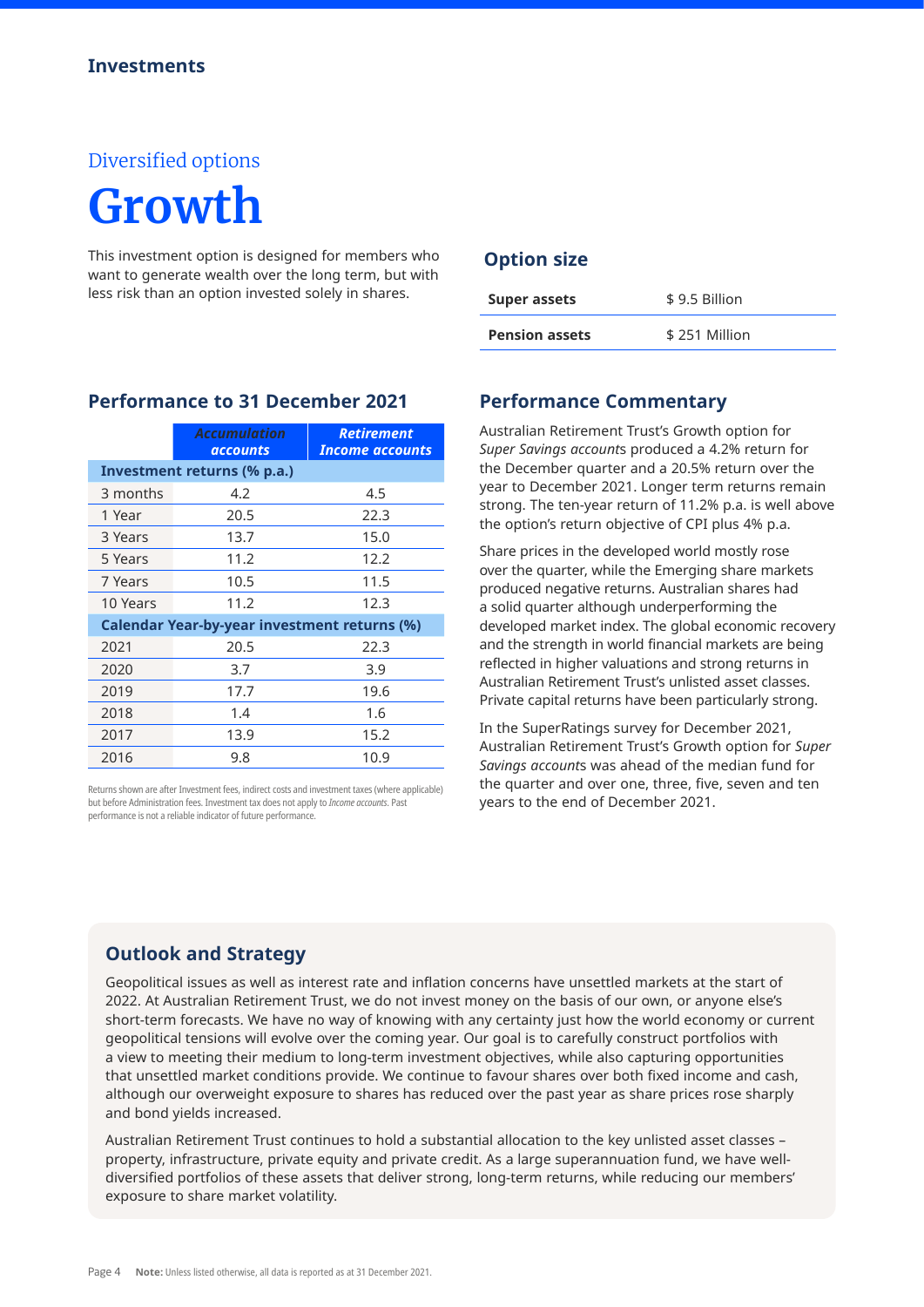|                     | 31 Mar 2021 | 30 Jun 2021 | 30 Sep 2021 | 31 Dec 2021 |
|---------------------|-------------|-------------|-------------|-------------|
| Geographic (%)      |             |             |             |             |
| Australia           | 44          | 50          | 48          | 48          |
| Emerging markets    | 7           | 6           | 6           | 5           |
| Europe              | 7           | 6           | 6           | 6           |
| North America       | 31          | 32          | 34          | 35          |
| <b>UK</b>           | 3           | 3           | 3           | 3           |
| Other               | 8           | 3           | 3           | 3           |
| <b>Total</b>        | 100         | 100         | 100         | 100         |
| <b>Currency (%)</b> |             |             |             |             |
| <b>AUD</b>          | 72          | 67          | 69          | 68          |
| Foreign currency    | 28          | 33          | 31          | 32          |
| <b>Total</b>        | 100         | 100         | 100         | 100         |

#### **Investment mix<sup>1</sup>**

|                               | <b>Effective Asset allocation %2</b> |             |             |             |
|-------------------------------|--------------------------------------|-------------|-------------|-------------|
|                               | 31 Mar 2021                          | 30 Jun 2021 | 30 Sep 2021 | 31 Dec 2021 |
| <b>Australian Shares</b>      | 34.1                                 | 34.2        | 34.3        | 34.2        |
| <b>International Shares</b>   | 31.1                                 | 31.9        | 31.8        | 32.0        |
| <b>Private Capital</b>        | 10.5                                 | 10.0        | 10.0        | 10.0        |
| Property                      | 8.4                                  | 8.5         | 8.5         | 7.5         |
| <b>Diversified Strategies</b> | 2.5                                  | 0.0         | 0.0         | 0.0         |
| Infrastructure                | 8.4                                  | 8.5         | 8.5         | 8.5         |
| <b>Fixed Interest</b>         | 0.0                                  | 1.9         | 1.9         | 2.8         |
| Alternative Strategies        | 5.0                                  | 5.0         | 5.0         | 5.0         |
| Cash                          | 0.0                                  | 0.0         | 0.0         | 0.0         |
| <b>Total</b>                  | 100                                  | 100         | 100         | 100         |

**1** For additional information on these asset classes, strategic asset allocations and allowable ranges refer to the *Super Savings Investment guide*.

**2** Note that the effective asset allocation in the above table takes into account both the physical exposures to assets along with the effective market exposure from derivative instruments such as futures. These instruments are used by the Fund to bring effective market exposures closer to those represented by each option's strategic asset allocation.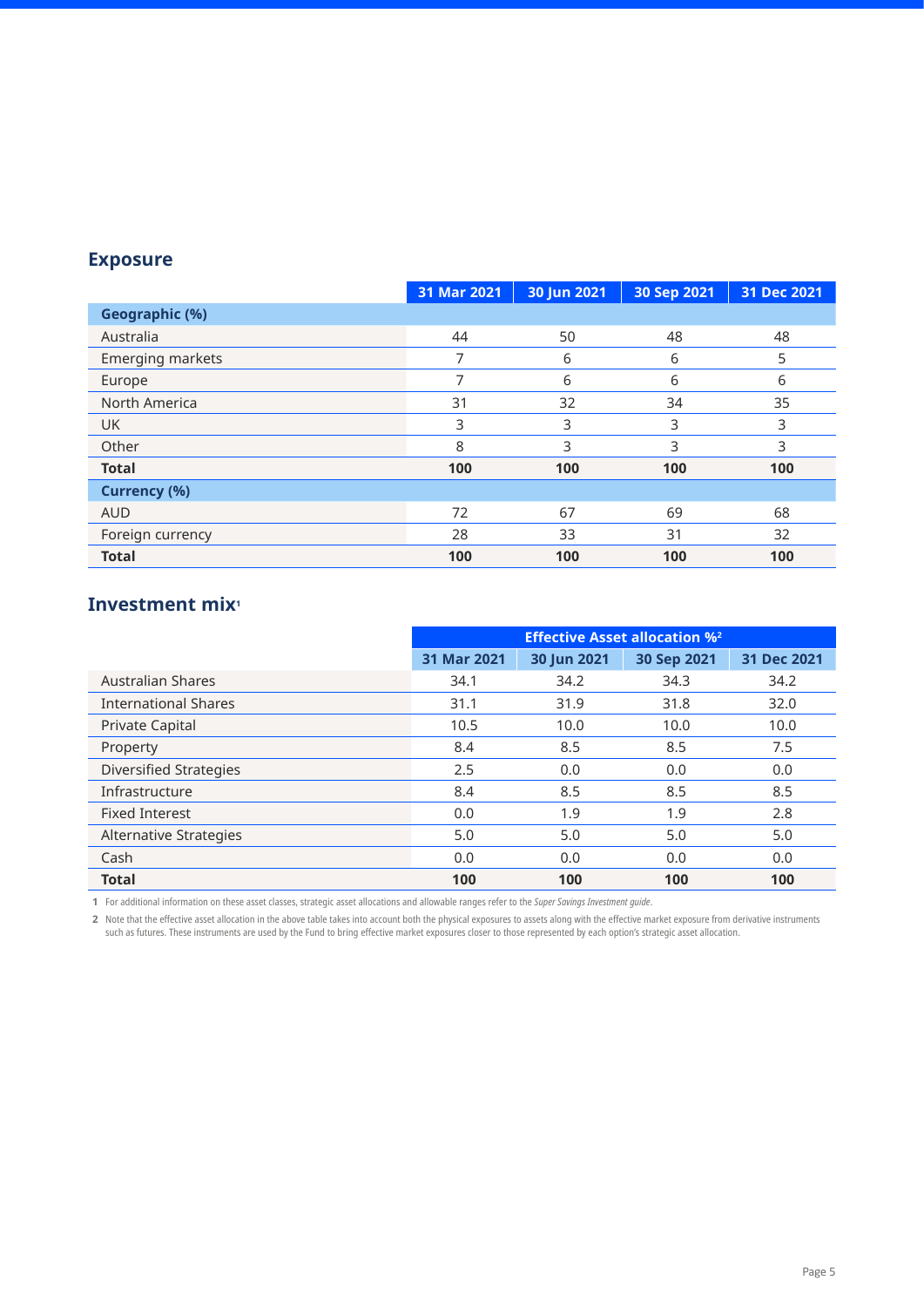# Diversified options **Balanced**

This investment option is designed for members who want to generate wealth over the long term, while being sensitive to the relative performance of other large Australian superannuation funds.

|          | <b>Accumulation</b><br><b>accounts</b>              | <b>Retirement</b><br><b>Income accounts</b> |
|----------|-----------------------------------------------------|---------------------------------------------|
|          | Investment returns (% p.a.)                         |                                             |
| 3 months | 3.3                                                 | 3.7                                         |
| 1 Year   | 16.5                                                | 17.9                                        |
| 3 Years  | 11.5                                                | 12.6                                        |
| 5 Years  | 9.6                                                 | 10.5                                        |
| 7 Years  | 9.2                                                 | 10.1                                        |
| 10 Years | 10.2                                                | 11.2                                        |
|          | <b>Calendar Year-by-year investment returns (%)</b> |                                             |
| 2021     | 16.5                                                | 17.9                                        |
| 2020     | 3.1                                                 | 3.5                                         |
| 2019     | 15.5                                                | 17.2                                        |
| 2018     | 1.9                                                 | 2.1                                         |
| 2017     | 12.0                                                | 13.1                                        |
| 2016     | 8.9                                                 | 10.0                                        |

**Performance to 31 December 2021**

Returns shown are after Investment fees, indirect costs and investment taxes (where applicable) but before Administration fees. Investment tax does not apply to *Income accounts*. Past performance is not a reliable indicator of future performance.

#### **Option size**

| <b>Super assets</b>   | \$8.9 Billion |
|-----------------------|---------------|
| <b>Pension assets</b> | \$1.8 Billion |

#### **Performance Commentary**

Australian Retirement Trust's Balanced option for *Super Savings account*s produced a return of 3.3% for the December quarter and 16.5% over the year to December 2021. The ten-year return of 10.2% p.a. is well above the option's return objective of CPI plus 3.5% p.a.

Share prices in the developed world mostly rose over the quarter, while the Emerging share markets produced negative returns. Australian shares had a solid quarter although underperforming the developed market index. Australian fixed income underperformed global bond markets over the quarter as Australian yields rose while yields elsewhere were broadly stable. The global economic recovery and the strength in world financial markets are being reflected in higher valuations and strong returns in Australian Retirement Trust's unlisted asset classes. Private capital returns have been particularly strong.

In the SuperRatings survey for December 2021, Australian Retirement Trust's Balanced option for *Super Savings account*s was ahead of the median fund over all time periods.

#### **Outlook and Strategy**

Geopolitical issues as well as interest rate and inflation concerns have unsettled markets at the start of 2022. At Australian Retirement Trust, we do not invest money on the basis of our own, or anyone else's short-term forecasts. We have no way of knowing with any certainty just how the world economy or current geopolitical tensions will play out over the coming year. Our goal is to carefully construct portfolios with a view to meeting their medium to long-term investment objectives, while also capturing opportunities that unsettled market conditions provide. We continue to favour shares over both fixed income and cash, although our overweight exposure to shares has reduced over the past year as share prices rose sharply and bond yields increased.

Australian Retirement Trust continues to hold a substantial allocation to the key unlisted asset classes – property, infrastructure, private equity and private credit. As a large superannuation fund, we have welldiversified portfolios of these assets that deliver strong, long-term returns, while reducing our members' exposure to share market volatility.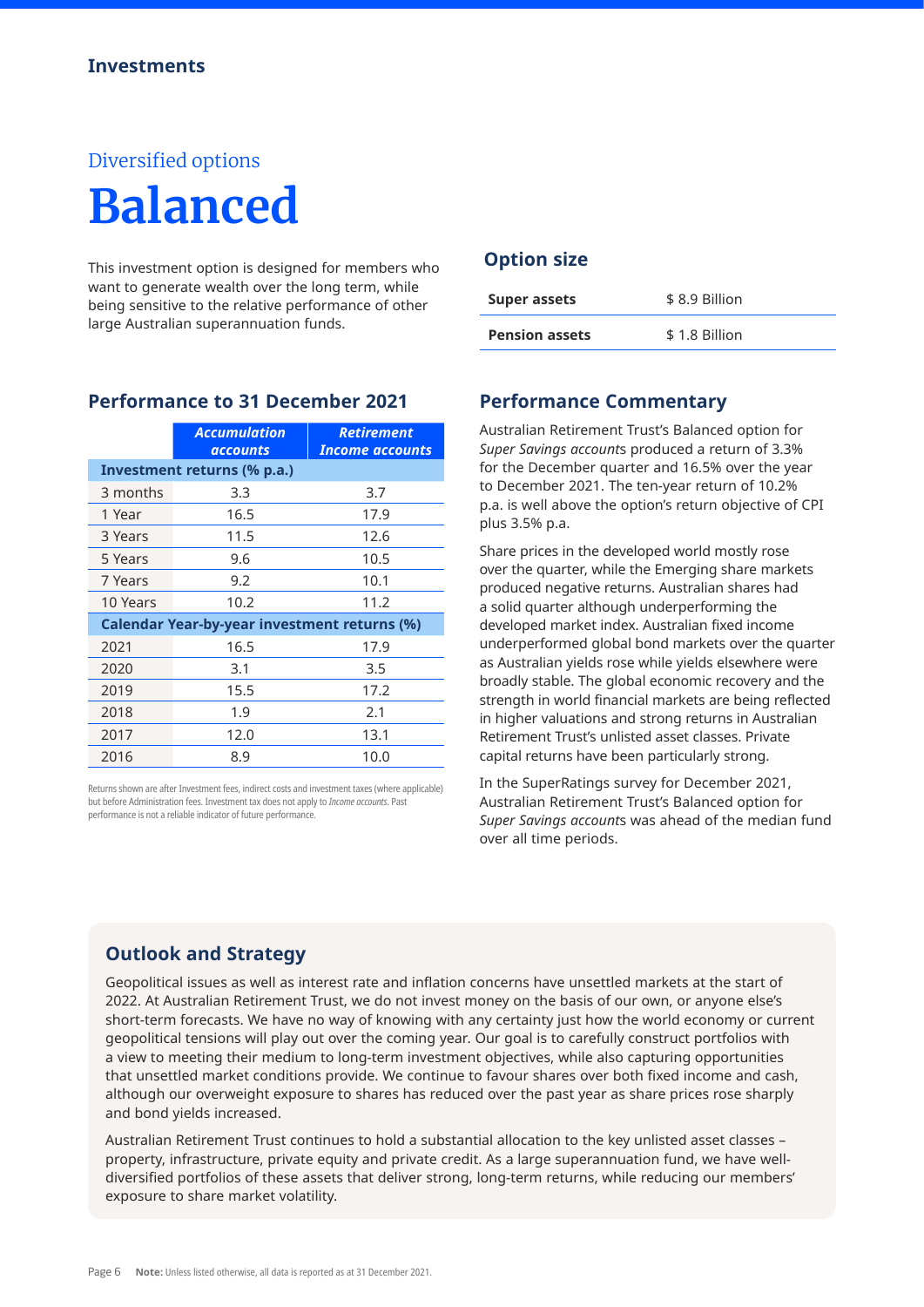|                     | 31 Mar 2021 | 30 Jun 2021 | 30 Sep 2021 | 31 Dec 2021 |
|---------------------|-------------|-------------|-------------|-------------|
| Geographic (%)      |             |             |             |             |
| Australia           | 45          | 50          | 48          | 47          |
| Emerging markets    | 6           | 6           | 5           | 5           |
| Europe              |             | 5           | 6           | 6           |
| North America       | 31          | 33          | 35          | 36          |
| <b>UK</b>           | 3           | 3           | 3           | 3           |
| Other               | 8           | 3           | 3           | 3           |
| <b>Total</b>        | 100         | 100         | 100         | 100         |
| <b>Currency (%)</b> |             |             |             |             |
| <b>AUD</b>          | 76          | 72          | 73          | 73          |
| Foreign currency    | 24          | 28          | 27          | 27          |
| <b>Total</b>        | 100         | 100         | 100         | 100         |

#### **Investment mix<sup>1</sup>**

|                               | <b>Effective Asset allocation %2</b> |             |             |             |
|-------------------------------|--------------------------------------|-------------|-------------|-------------|
|                               | 31 Mar 2021                          | 30 Jun 2021 | 30 Sep 2021 | 31 Dec 2021 |
| Australian Shares             | 26.4                                 | 26.8        | 26.9        | 27.1        |
| <b>International Shares</b>   | 25.9                                 | 27.2        | 27.4        | 27.1        |
| <b>Private Capital</b>        | 7.0                                  | 6.5         | 6.5         | 6.5         |
| Property                      | 10.5                                 | 9.5         | 9.5         | 8.5         |
| <b>Diversified Strategies</b> | 2.5                                  | 0.0         | 0.0         | 0.0         |
| Infrastructure                | 7.5                                  | 7.5         | 7.5         | 7.5         |
| <b>Fixed Interest</b>         | 10.5                                 | 13.0        | 13.0        | 13.5        |
| Alternative Strategies        | 5.5                                  | 5.5         | 5.5         | 5.5         |
| Cash                          | 4.2                                  | 4.0         | 3.7         | 4.3         |
| <b>Total</b>                  | 100                                  | 100         | 100         | 100         |

**1** For additional information on these asset classes, strategic asset allocations and allowable ranges refer to the *Super Savings Investment guide*.

**2** Note that the effective asset allocation in the above table takes into account both the physical exposures to assets along with the effective market exposure from derivative instruments such as futures. These instruments are used by the Fund to bring effective market exposures closer to those represented by each option's strategic asset allocation.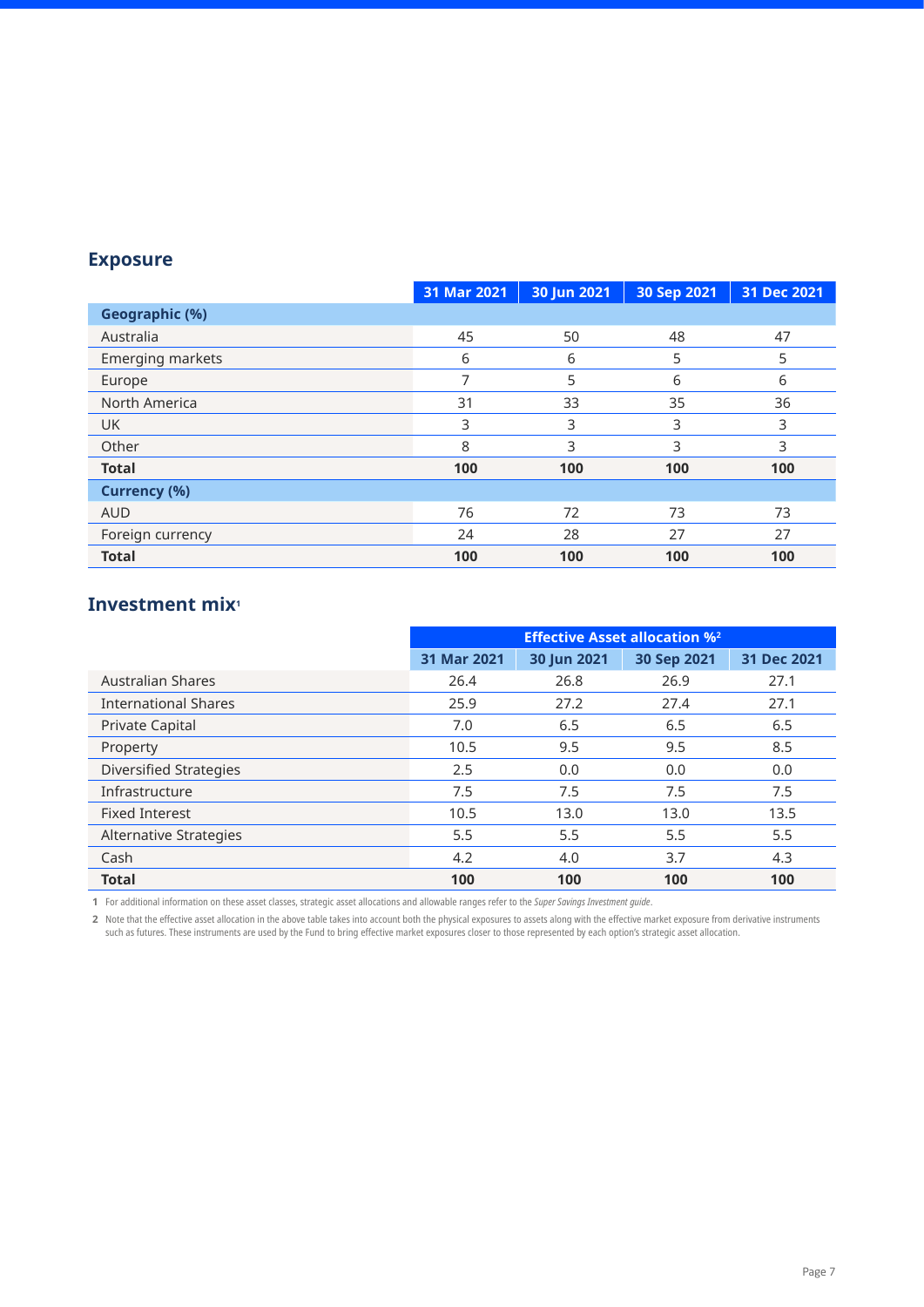#### Diversified options

# **Balanced - Index**

This investment option is designed for members who want to accumulate wealth over the long term and who want exposure to a range of publicly traded assets invested in line with standard market indices, with a focus on Australian and international shares.

**Performance to 31 December 2021**

|          | <b>Accumulation</b><br>accounts                     | <b>Retirement</b><br><b>Income accounts</b> |
|----------|-----------------------------------------------------|---------------------------------------------|
|          | Investment returns (% p.a.)                         |                                             |
| 3 months | 2.8                                                 | 3.0                                         |
| 1 Year   | 12.9                                                | 14.0                                        |
| 3 Years  | 12.3                                                | 13.5                                        |
| 5 Years  | 8.7                                                 | 9.7                                         |
| 7 Years  | 8.1                                                 | 9.1                                         |
| 10 Years | 10.0                                                | 11.0                                        |
|          | <b>Calendar Year-by-year investment returns (%)</b> |                                             |
| 2021     | 12.9                                                | 14.0                                        |
| 2020     | 6.2                                                 | 6.7                                         |
| 2019     | 18.3                                                | 20.1                                        |
| 2018     | $-1.0$                                              | $-0.7$                                      |
| 2017     | 8.3                                                 | 9.3                                         |
| 2016     | 7.9                                                 | 9.1                                         |

Returns shown are after Investment fees, indirect costs and investment taxes (where applicable) but before Administration fees. Investment tax does not apply to *Income accounts*. Past performance is not a reliable indicator of future performance.

#### **Option size**

| Super assets          | \$843 Million |
|-----------------------|---------------|
| <b>Pension assets</b> | \$298 Million |

#### **Performance Commentary**

Australian Retirement Trust's Balanced – Index option for *Super Savings account*s produced returns of 2.8% in the December quarter and 12.9% for the year to December 2021. The ten-year return of 10% p.a. is well above the option's return objective of CPI plus 3.25% p.a.

Share prices in the developed world mostly rose over the quarter, while the Emerging share markets produced negative returns. Australian shares had a solid quarter although underperforming the developed market index. Australian fixed income underperformed global bond markets over the quarter as Australian yields rose while yields elsewhere were broadly stable.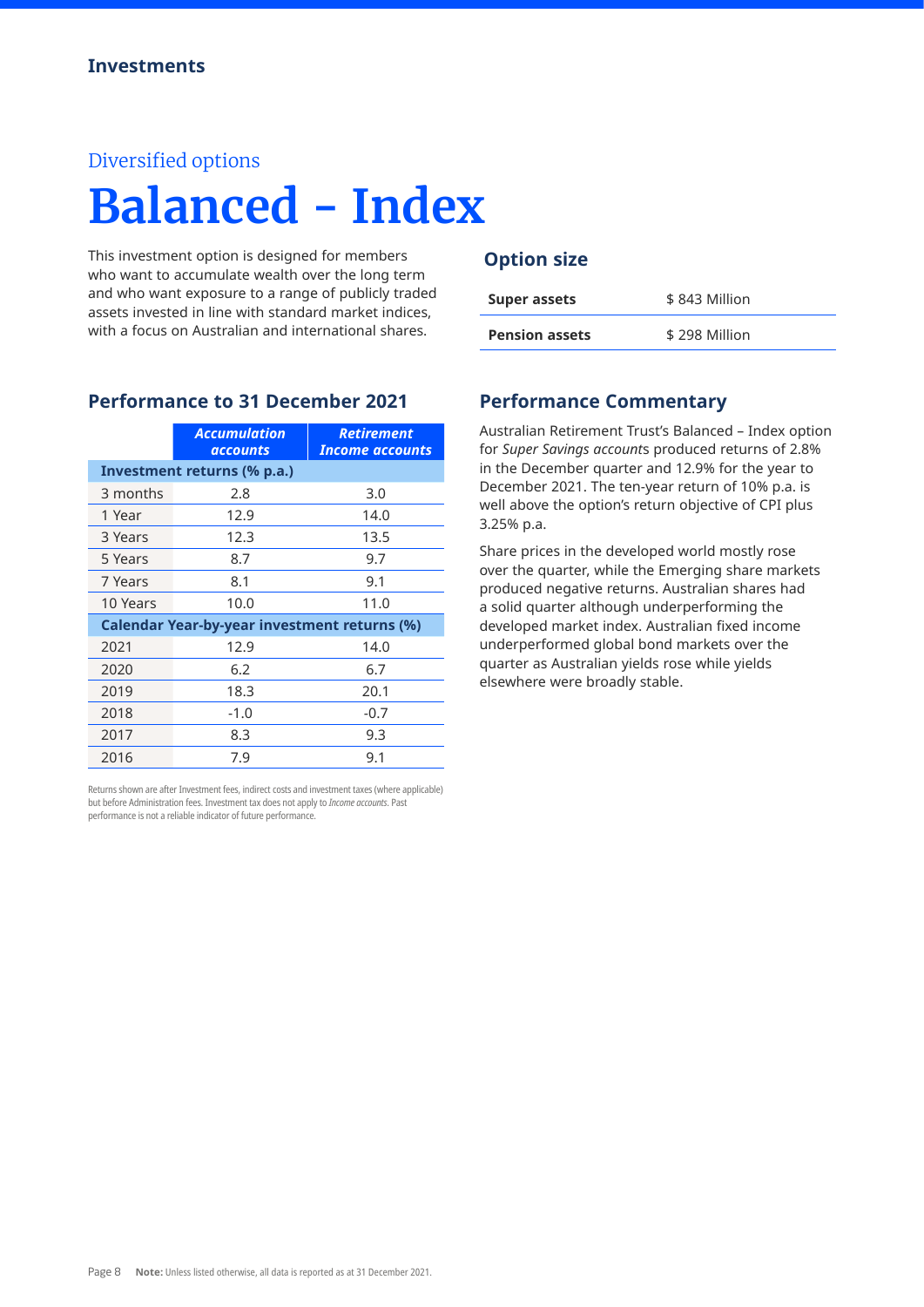#### **Benchmark Indices**

| <b>Australian Shares:</b>    | S&P/ASX 300 Accumulation Index®                                                                                                                                   |
|------------------------------|-------------------------------------------------------------------------------------------------------------------------------------------------------------------|
| <b>International Shares:</b> | Strategically weighted combination of:<br>MSCI World ex Australia Index , MSCI World ex Australia Index (hedged to AUD) and<br><b>MSCI Emerging Markets Index</b> |
| <b>Fixed interest:</b>       | Strategically weighted combination of:<br>Bloomberg Barclays Global Aggregate Bond Index (hedged to AUD) and Bloomberg<br>AusBond Composite Bond Index            |
| Cash:                        | Bloomberg AusBond Composite Bond Index                                                                                                                            |

#### **Investment mix<sup>1</sup>**

|                             | <b>Effective Asset allocation %2</b> |                                           |      |      |  |  |
|-----------------------------|--------------------------------------|-------------------------------------------|------|------|--|--|
|                             | 31 Mar 2021                          | 30 Jun 2021<br>30 Sep 2021<br>31 Dec 2021 |      |      |  |  |
| <b>Australian Shares</b>    | 27.8                                 | 27.9                                      | 28.0 | 31.0 |  |  |
| <b>International Shares</b> | 42.0                                 | 42.1                                      | 41.7 | 39.0 |  |  |
| Property                    | 0.0                                  | 0.0                                       | 0.0  | 0.0  |  |  |
| <b>Fixed Interest</b>       | 30.2                                 | 30.0                                      | 30.3 | 30.0 |  |  |
| Cash                        | 0.0                                  | 0.0                                       | 0.0  | 0.0  |  |  |
| <b>Total</b>                | 100                                  | 100                                       | 100  | 100  |  |  |

**1** For additional information on these asset classes, strategic asset allocations and allowable ranges refer to the *Super Savings Investment guide*.

**2** Note that the effective asset allocation in the above table takes into account both the physical exposures to assets along with the effective market exposure from derivative instruments such as futures. These instruments are used by the Fund to bring effective market exposures closer to those represented by each option's strategic asset allocation.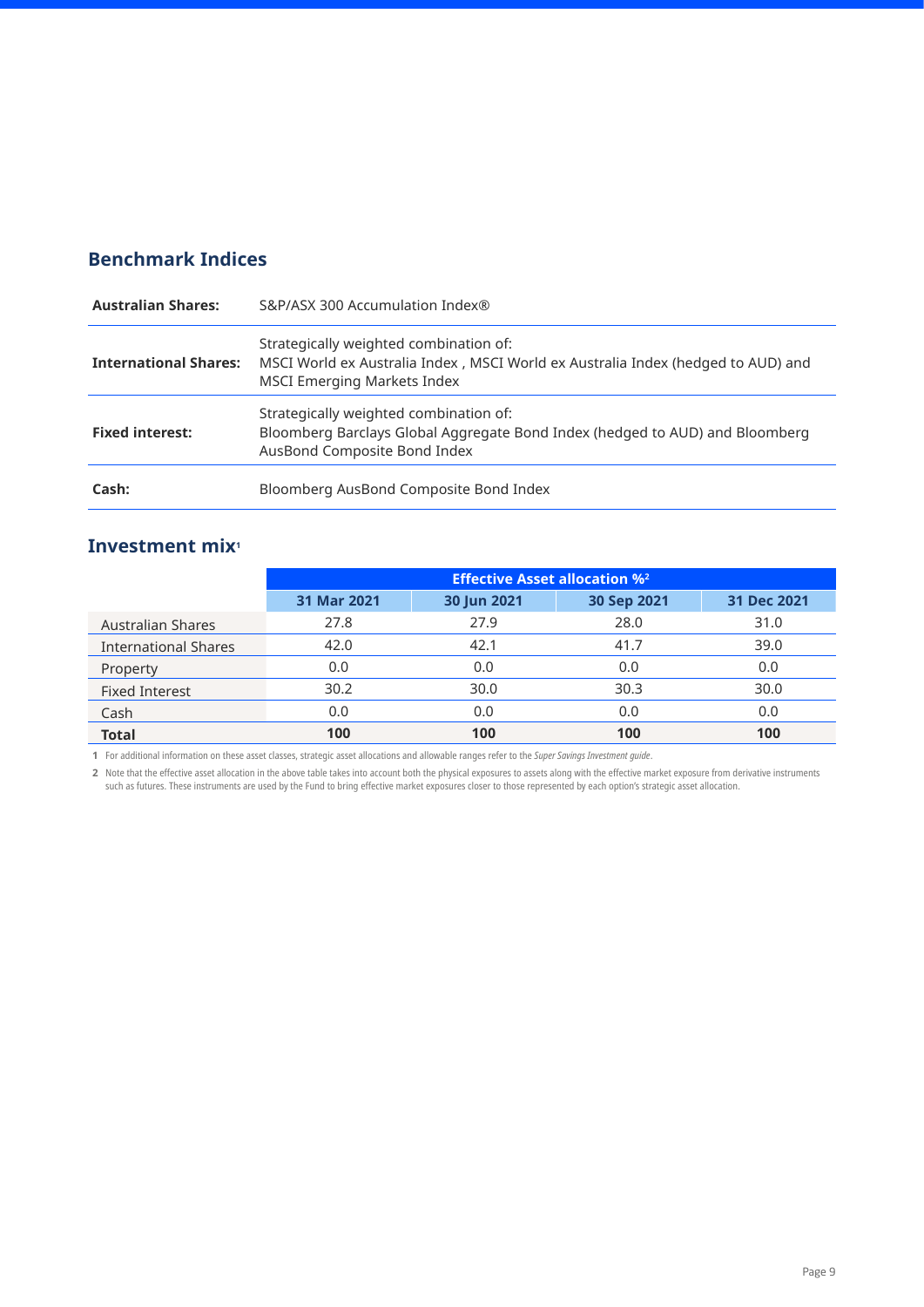#### Diversified options

# **Socially Conscious Balanced**

This investment option is designed for members who are seeking to accumulate wealth over the long term and who want to ensure that their investments are made in line with an extended set of environmental, social and governance principles.

**Performance to 31 December 2021**

|          | <b>Accumulation</b><br><b>accounts</b>              | <b>Retirement</b><br>Income accounts |
|----------|-----------------------------------------------------|--------------------------------------|
|          | Investment returns (% p.a.)                         |                                      |
| 3 months | 4.8                                                 | 5.4                                  |
| 1 Year   | 15.7                                                | 17.3                                 |
| 3 Years  | 12.2                                                | 13.3                                 |
| 5 Years  | 9.0                                                 | 9.9                                  |
| 7 Years  | 7.7                                                 | 8.6                                  |
| 10 Years | 9.4                                                 | 10.3                                 |
|          | <b>Calendar Year-by-year investment returns (%)</b> |                                      |
| 2021     | 15.7                                                | 17.3                                 |
| 2020     | 4.8                                                 | 5.4                                  |
| 2019     | 16.5                                                | 17.7                                 |
| 2018     | $-0.6$                                              | $-0.2$                               |
| 2017     | 9.6                                                 | 10.6                                 |
| 2016     | 5.2                                                 | 5.6                                  |

Returns shown are after Investment fees, indirect costs and investment taxes (where applicable) but before Administration fees. Investment tax does not apply to *Income accounts*. Past performance is not a reliable indicator of future performance.

#### **Option size**

| Super assets          | \$291 Million |
|-----------------------|---------------|
| <b>Pension assets</b> | \$59 Million  |

#### **Performance Commentary**

The Socially Conscious Balanced (SCB) option for *Super Savings account*s returned 4.8% over the December quarter, resulting in performance over the year to 31 December 2021 of 15.7%.

Private capital, shares and property bolstered returns over the quarter, while fixed income detracted from performance. The SCB option's additional screening and exclusions added to relative returns over the period, with the exclusion of companies with material exposure to the exploration, production, refining and processing of fossil fuels and fossil-fuel power generation, being the main influence.

#### **Outlook and Strategy**

The outlook continues to depend on the course of the virus. Some central banks are starting to move away from highly accommodative policies put in place earlier in the pandemic, as labour markets tighten, and economic recoveries continue. As a result, it would not be surprising to see continued volatility in debt and equity markets.

Australian Retirement Trust continues to favour shares over fixed income and cash. Australian Retirement Trust continues to hold a substantial allocation to unlisted asset classes – property and private capital. We continue to seek out opportunities for the SCB option in infrastructure.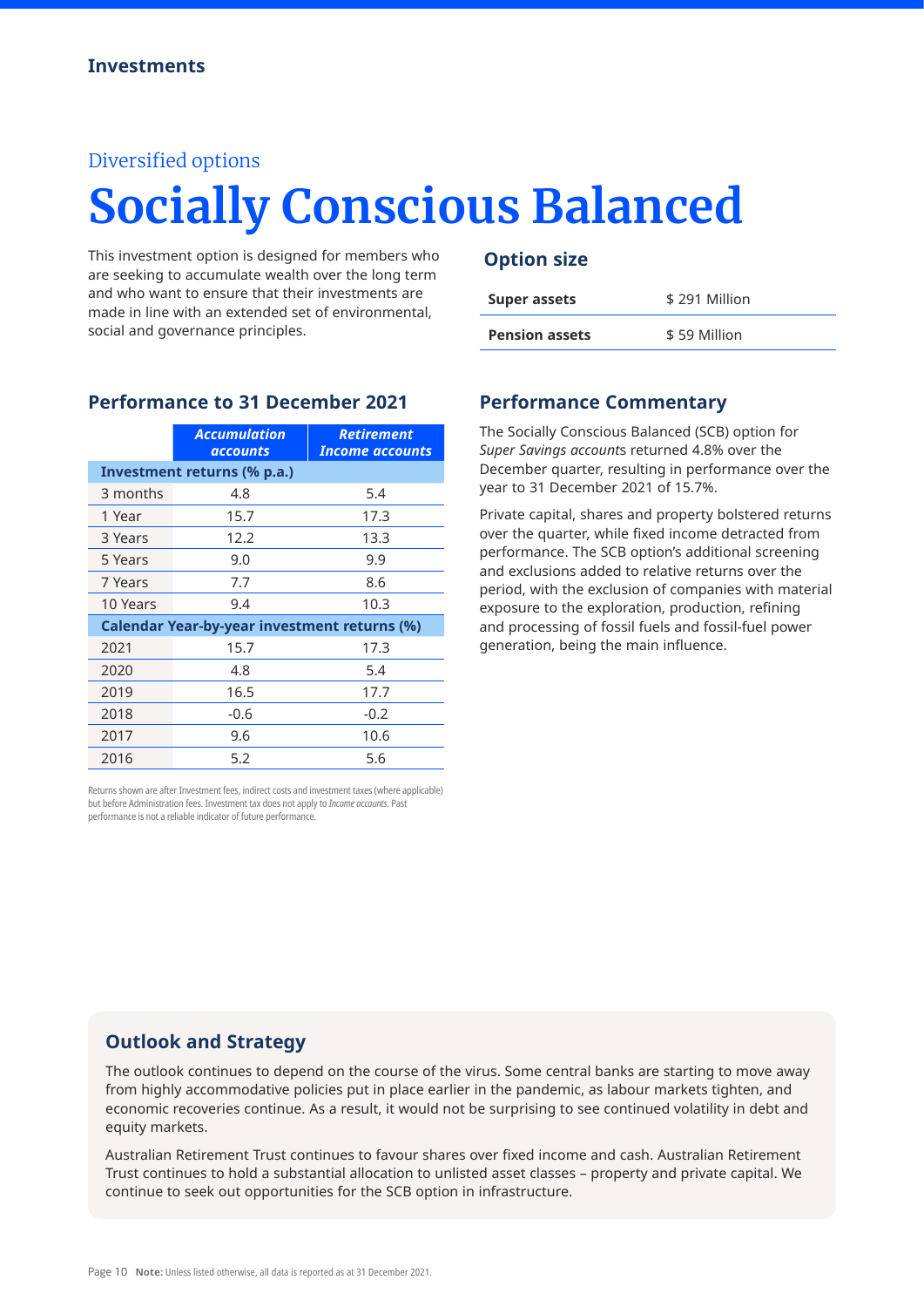### **Geographic allocation International Shares**

|                | 31 Mar 2021 | 30 Jun 2021 | 30 Sep 2021 | 31 Dec 2021 |
|----------------|-------------|-------------|-------------|-------------|
| North America  | 61          | 63          | 65          | 65          |
| Europe ex UK   | 13          | 12          | 11          | 12          |
| Asia ex Japan  | 10          | 10          |             | 10          |
| United Kingdom |             |             |             |             |
| Japan          | 8           |             |             |             |
| Australasia    |             |             |             |             |
| <b>Others</b>  |             |             |             |             |
| Cash           |             |             |             |             |
| <b>Total</b>   | 100         | 100         | 100         | 100         |

#### **Investment mix<sup>1</sup>**

|                              | <b>Effective Asset allocation %2</b> |             |             |             |
|------------------------------|--------------------------------------|-------------|-------------|-------------|
|                              | 31 Mar2021                           | 30 Jun 2021 | 30 Sep 2021 | 31 Dec 2021 |
| Australian Shares            | 27.5                                 | 27.3        | 26.9        | 27.0        |
| <b>International Shares</b>  | 31.2                                 | 29.7        | 29.1        | 28.4        |
| Property                     | 28.8                                 | 19.3        | 20.0        | 20.0        |
| Infrastructure               | 0.0                                  | 0.0         | 0.0         | 0.0         |
| <b>Fixed Interest</b>        | 16.1                                 | 16.1        | 18.0        | 18.0        |
| Cash                         | 3.9                                  | 3.9         | 2.0         | 2.0         |
| Private Capital <sup>2</sup> | 2.5                                  | 3.8         | 4.0         | 4.6         |
| <b>Total</b>                 | 100                                  | 100         | 100         | 100         |

**1** For additional information on these asset classes, strategic asset allocations and allowable ranges refer to the *Super Savings Investment guide*.

**2** Note that the effective asset allocation in the above table takes into account both the physical exposures to assets along with the effective market exposure from derivative instruments

such as futures. These instruments are used by the Fund to bring effective market exposures closer to those represented by each option's strategic asset allocation.

### **Largest Holdings**

#### **Australian Shares International Shares**

| COMMONWEALTH BANK OF<br><b>AUSTRALIA</b>    | FORTESCUE METALS GROUP<br>LTD         | APPLE INC      | TERADYNE INC                                |
|---------------------------------------------|---------------------------------------|----------------|---------------------------------------------|
| CSL LTD                                     | <b>WESTPAC BANKING</b><br>CORPORATION | MICROSOFT CORP | ASML HOLDING                                |
| AUSTRALIA AND NEW<br><b>ZEALAND BANKING</b> | NATIONAL AUSTRALIA BANK<br>I TD       | ALPHABET INC   | <b>BANK OF AMERICA</b><br><b>CORP</b>       |
| MACQUARIE GROUP LTD                         | <b>GOODMAN GROUP</b>                  | AMAZON COM INC | ROCHE HOLDINGS                              |
| <b>WESFARMERS LTD</b>                       | SONIC HEALTHCARE LTD                  | NVIDIL CORP    | <b>CAPITAL ONE</b><br><b>FINANCIAL CORP</b> |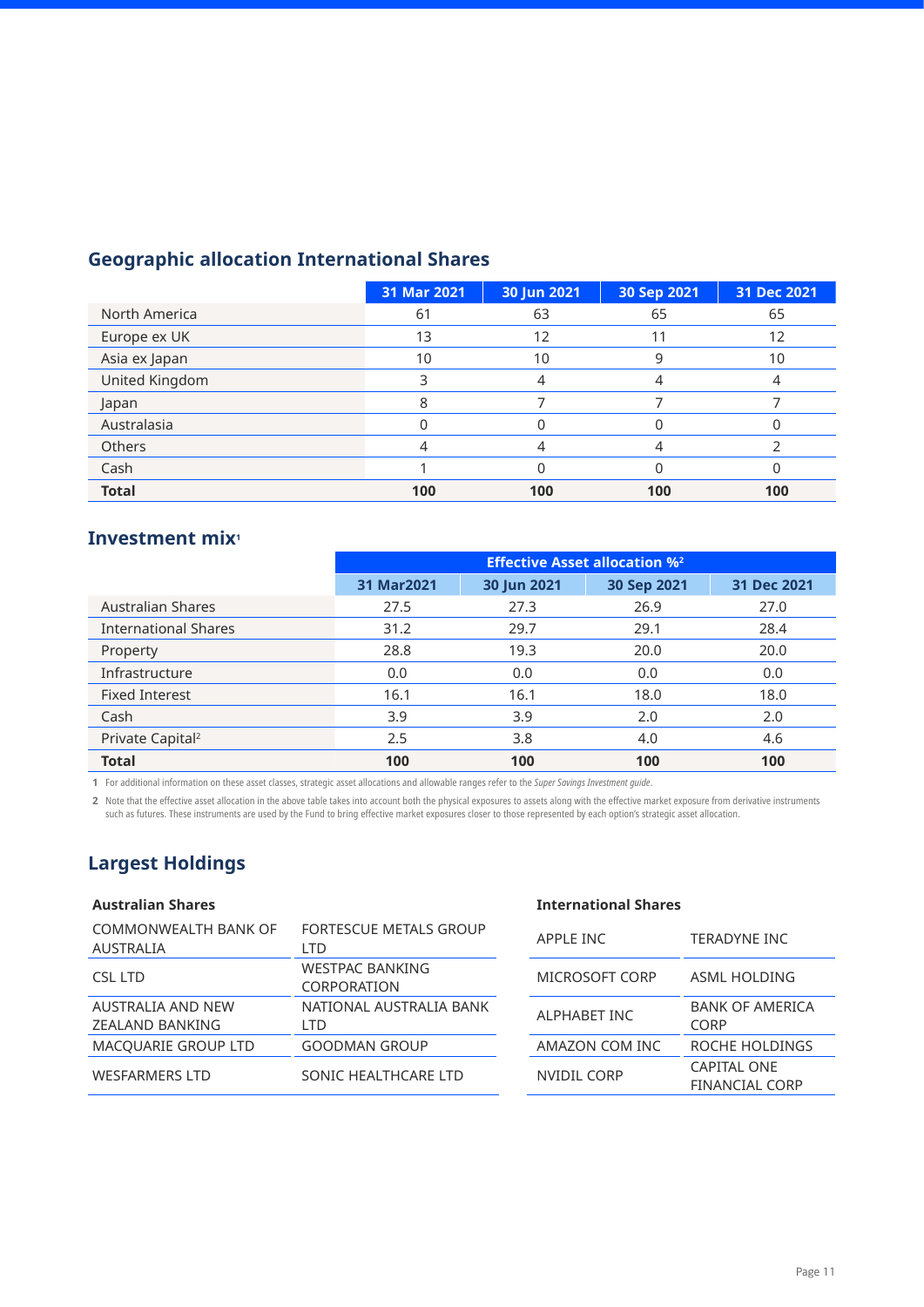#### Diversified options

# **Diversified Alternatives**

The Diversified Alternatives investment option is designed for members who want to generate wealth over the medium to long term, but with reduced fluctuations in returns compared to those of equity markets.

|          | <b>Accumulation</b><br><b>accounts</b>              | <b>Retirement</b><br><b>Income accounts</b> |
|----------|-----------------------------------------------------|---------------------------------------------|
|          | Investment returns (% p.a.)                         |                                             |
| 3 months | 5.9                                                 | 6.4                                         |
| 1 Year   | 20.5                                                | 22.7                                        |
| 3 Years  | 10.5                                                | 11.5                                        |
| 5 Years  | nil                                                 | nil                                         |
| 7 Years  | nil                                                 | nil                                         |
| 10 Years | nil                                                 | nil                                         |
|          | <b>Calendar Year-by-year investment returns (%)</b> |                                             |
| 2021     | 20.5                                                | 22.7                                        |
| 2020     | 2.5                                                 | 2.4                                         |
| 2019     | 9.2                                                 | 10.3                                        |
| 2018     | 9.3                                                 | 10.3                                        |
| 2017     | nil                                                 | nil                                         |
| 2016     | nil                                                 | nil                                         |

#### **Performance to 31 December 2021**

#### **Option size**

| Super assets          | \$221 Million |
|-----------------------|---------------|
| <b>Pension assets</b> | \$121 Million |

#### **Performance Commentary**

Australian Retirement Trust's Diversified Alternatives option for *Super Savings account*s produced a return of 5.9% for the quarter and 20.5% over the year to December 2021. The improvement in the global and Australian economies and the strength in world share and credit markets continue to be reflected in higher valuations across all components of the portfolio – private capital, infrastructure and alternative strategies. Private capital returns were particularly strong at just under 50% (pre-tax) for the year to December 2021.

Returns shown are after Investment fees, indirect costs and investment taxes (where applicable) but before Administration fees. Investment tax does not apply to *Income accounts*. Past performance is not a reliable indicator of future performance.

#### **Outlook and Strategy**

Following the very strong investment returns over the past year and the intense competition to acquire assets – particularly in private capital and infrastructure – we are maintaining a cautious and disciplined approach to making new investments.

Our private capital team continued to make new commitments to selected funds and co-investments in the December quarter. These have been with high-quality managers across different geographies where we believe there is limited downside risk under the current market environment but significant potential upside in the medium-to-long term.

Our infrastructure team were successful in acquiring a large stake in Evolution Healthcare, one of the leading private hospital providers in NZ. And as part of the Brookfield consortium, Australian Retirement Trust was nominated as part of the preferred bidding group for AusNet, a listed Australian utility Infrastructure business (with regulatory and shareholder consents obtained post quarter end).

During the quarter, our alternative strategies team committed to several direct lending opportunities over the quarter, including a US heavy machinery rental business, a UK dental practice aggregator, as well as lending to the buy-out of US cybersecurity software provider McAfee.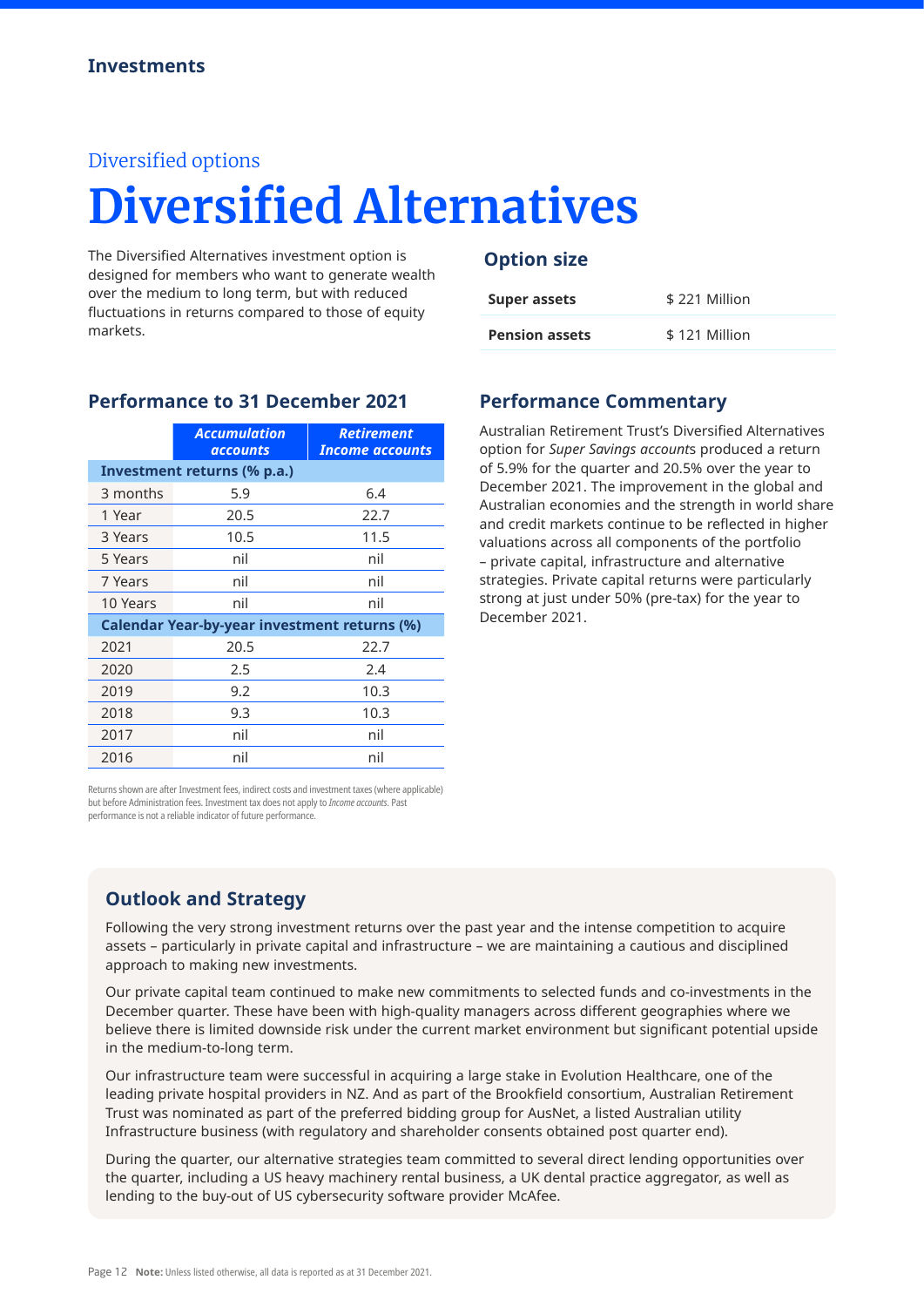|                  | 31 Mar 2021 | 30 Jun 2021 | 30 Sep 2021 | 31 Dec 2021 |
|------------------|-------------|-------------|-------------|-------------|
| Currency (%)     |             |             |             |             |
| <b>AUD</b>       | 100         | 100         | 100         | 100         |
| Foreign currency |             |             |             |             |
| <b>Total</b>     | 100         | 100         | 100         | 100         |

### **Investment mix<sup>1</sup>**

|                        | <b>Effective Asset allocation %2</b> |             |             |             |
|------------------------|--------------------------------------|-------------|-------------|-------------|
|                        | 31 Mar 2021                          | 30 Jun 2021 | 30 Sep 2021 | 31 Dec 2021 |
| Private Capital        | 35.0                                 | 35.6        | 35.3        | 35.4        |
| Infrastructure         | 35.0                                 | 33.9        | 34.3        | 34.2        |
| Alternative Strategies | 25.0                                 | 25.5        | 25.3        | 25.3        |
| Cash                   | 5.0                                  | 5.0         | 5.1         | 5.1         |
| <b>Total</b>           | 100                                  | 100         | 100         | 100         |

**1** For additional information on these asset classes and their underlying investments, refer to the *Investment guide*.

**2** Note that the effective asset allocation in the above table takes into account both the physical exposures to assets along with the effective market exposure from derivative instruments such as futures. These instruments are used by the Fund to bring effective market exposures closer to those represented by each option's strategic asset allocation.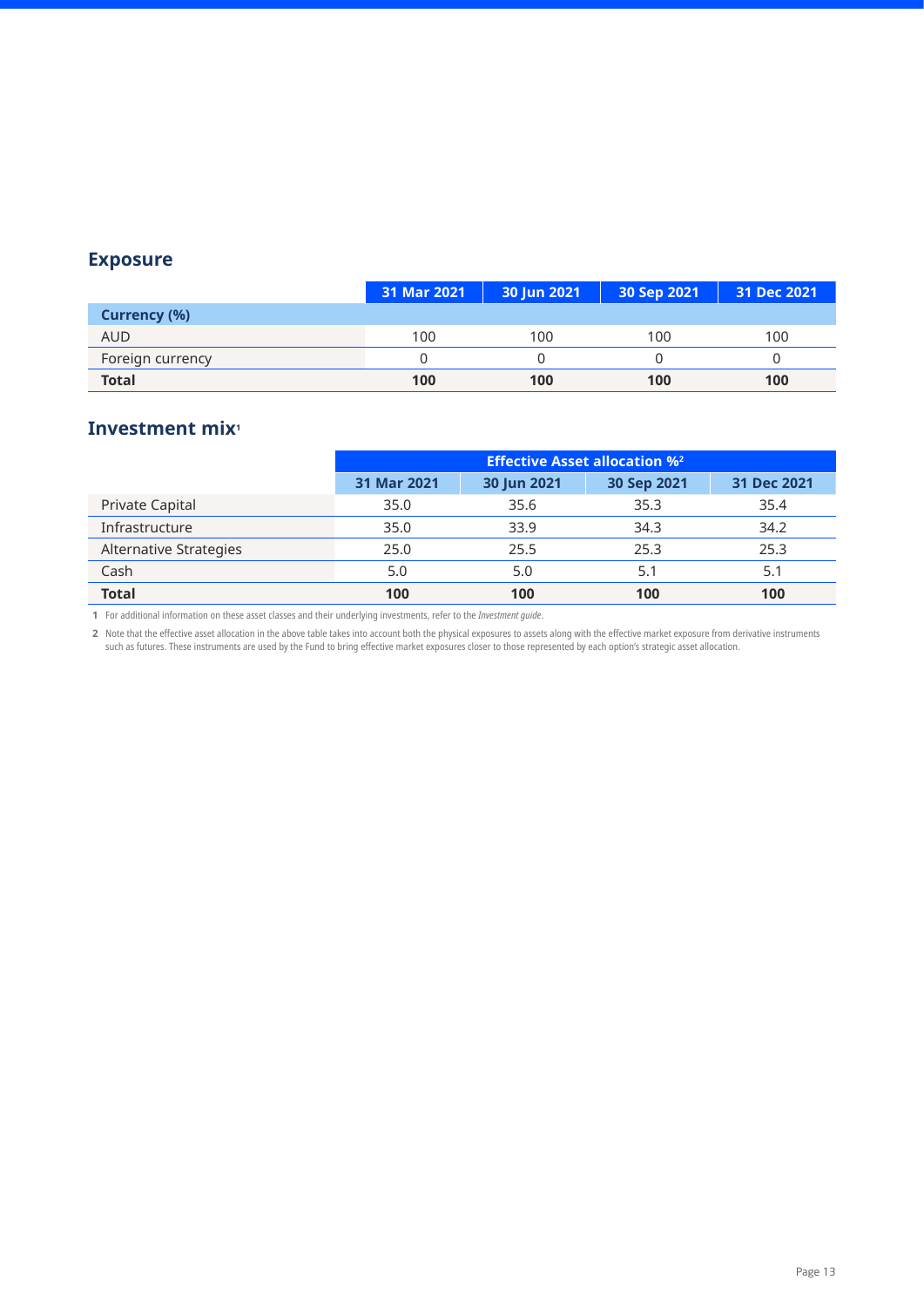# Diversified options **Retirement**

This investment option is designed for members who are close to, or have reached retirement. It is structured to generate wealth over the medium to long term, while providing some reduction to the fluctuation of returns in the short term.

|          | <b>Accumulation</b><br>accounts                     | <b>Retirement</b><br><b>Income accounts</b> |
|----------|-----------------------------------------------------|---------------------------------------------|
|          | Investment returns (% p.a.)                         |                                             |
| 3 months | 2.4                                                 | 2.7                                         |
| 1 Year   | 12.1                                                | 13.3                                        |
| 3 Years  | 8.7                                                 | 9.7                                         |
| 5 Years  | 7.5                                                 | 8.4                                         |
| 7 Years  | 7.1                                                 | 8.0                                         |
| 10 Years | 7.7                                                 | 8.7                                         |
|          | <b>Calendar Year-by-year investment returns (%)</b> |                                             |
| 2021     | 12.1                                                | 13.3                                        |
| 2020     | 2.2                                                 | 2.6                                         |
| 2019     | 12.1                                                | 13.7                                        |
| 2018     | 2.2                                                 | 2.5                                         |
| 2017     | 9.2                                                 | 10.3                                        |
| 2016     | 7.3                                                 | 8.3                                         |

**Performance to 31 December 2021**

Returns shown are after Investment fees, indirect costs and investment taxes (where applicable) but before Administration fees. Investment tax does not apply to *Income accounts*. Past performance is not a reliable indicator of future performance.

#### **Option size**

| <b>Super assets</b>   | \$2.5 Billion |
|-----------------------|---------------|
| <b>Pension assets</b> | \$ 3 Billion  |

#### **Performance Commentary**

Australian Retirement Trust's Retirement option for *Super Savings account*s produced a 2.4% return for the December quarter and a 12.1% return over the year to December 2021. Longer term returns remain strong. The ten-year return of 7.7% p.a. is well above the option's return objective of CPI plus 2.75% p.a.

Share prices in the developed world mostly rose over the quarter, while the Emerging share markets produced negative returns. Australian shares had a solid quarter although underperforming the developed market index. Australian fixed income underperformed global bond markets over the quarter as Australian yields rose while yields elsewhere were broadly stable. The global economic recovery and the strength in world financial markets are being reflected in higher valuations and strong returns in Australian Retirement Trust's unlisted asset classes. Private capital returns have been particularly strong.

In the SuperRatings survey for December 2021, Australian Retirement Trust's Retirement option for *Super Savings account*s was ahead of the median fund for the quarter and over one, three, five, seven and ten years to the end of December 2021.

#### **Outlook and Strategy**

Geopolitical issues as well as interest rate and inflation concerns have unsettled markets at the start of 2022. At Australian Retirement Trust, we do not invest money on the basis of our own, or anyone else's short-term forecasts. We have no way of knowing with any certainty just how the world economy or current geopolitical tensions will play out over the coming year. Our goal is to carefully construct portfolios with a view to meeting their medium to long-term investment objectives, while also capturing opportunities that unsettled market conditions provide. We continue to favour shares over both fixed income and cash, although our overweight exposure to shares has reduced over the past year as share prices rose sharply and bond yields increased.

Australian Retirement Trust continues to hold a substantial allocation to the key unlisted asset classes – property, infrastructure, private equity and private credit. As a large superannuation fund, we have welldiversified portfolios of these assets that deliver strong, long-term returns, while reducing our members' exposure to share market volatility.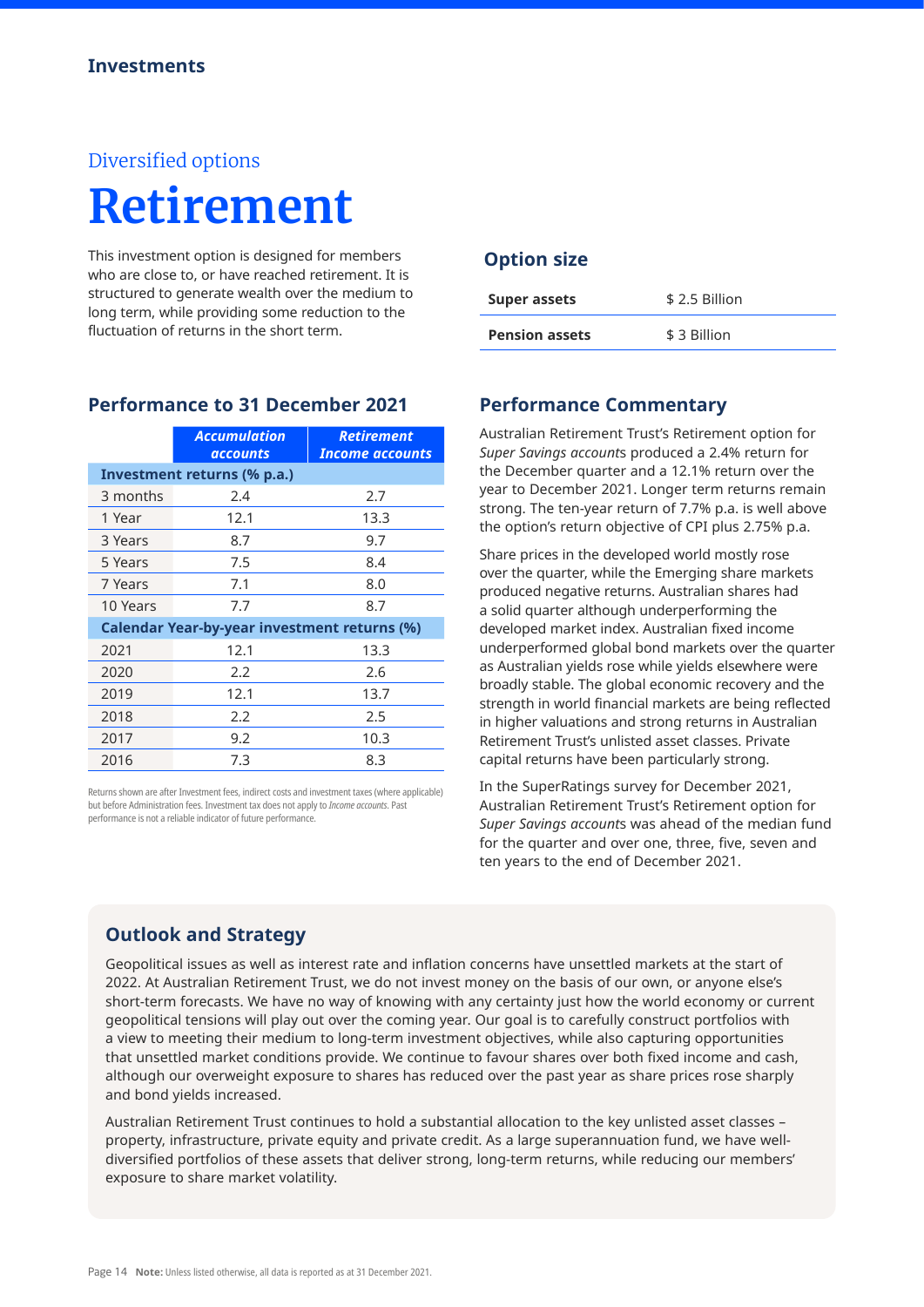|                       | 31 Mar 2021 | 30 Jun 2021 | 30 Sep 2021 | 31 Dec 2021 |
|-----------------------|-------------|-------------|-------------|-------------|
| <b>Geographic (%)</b> |             |             |             |             |
| Australia             | 44          | 50          | 48          | 48          |
| Emerging markets      | 5           | 5           | 4           | 4           |
| Europe                | 7           | 4           | 5           | 5           |
| North America         | 33          | 36          | 37          | 38          |
| <b>UK</b>             | 3           | 2           | 3           | 2           |
| Other                 | 8           | 3           | 3           | 3           |
| <b>Total</b>          | 100         | 100         | 100         | 100         |
| <b>Currency (%)</b>   |             |             |             |             |
| <b>AUD</b>            | 83          | 78          | 79          | 78          |
| Foreign currency      | 17          | 22          | 21          | 22          |
| <b>Total</b>          | 100         | 100         | 100         | 100         |

#### **Investment mix1**

|                               | <b>Effective Asset allocation %2</b> |             |             |             |
|-------------------------------|--------------------------------------|-------------|-------------|-------------|
|                               | 31 Mar 2021                          | 30 Jun 2021 | 30 Sep 2021 | 31 Dec 2021 |
| Australian Shares             | 19.0                                 | 19.1        | 19.3        | 19.8        |
| <b>International Shares</b>   | 15.6                                 | 15.7        | 15.5        | 15.4        |
| <b>Private Capital</b>        | 6.0                                  | 6.0         | 6.0         | 6.0         |
| Property                      | 9.5                                  | 9.5         | 9.5         | 8.0         |
| <b>Diversified Strategies</b> | 2.5                                  | 0.0         | 0.0         | 0.0         |
| Infrastructure                | 6.5                                  | 6.5         | 6.5         | 7.0         |
| <b>Fixed Interest</b>         | 21.5                                 | 27.3        | 27.3        | 27.8        |
| Alternative Strategies        | 8.0                                  | 7.0         | 7.0         | 7.0         |
| Cash                          | 11.4                                 | 8.9         | 8.9         | 9.0         |
| <b>Total</b>                  | 100                                  | 100         | 100         | 100         |

**1** For additional information on these asset classes, strategic asset allocations and allowable ranges refer to the *Super Savings Investment guide*.

**2** Note that the effective asset allocation in the above table takes into account both the physical exposures to assets along with the effective market exposure from derivative instruments such as futures. These instruments are used by the Fund to bring effective market exposures closer to those represented by each option's strategic asset allocation.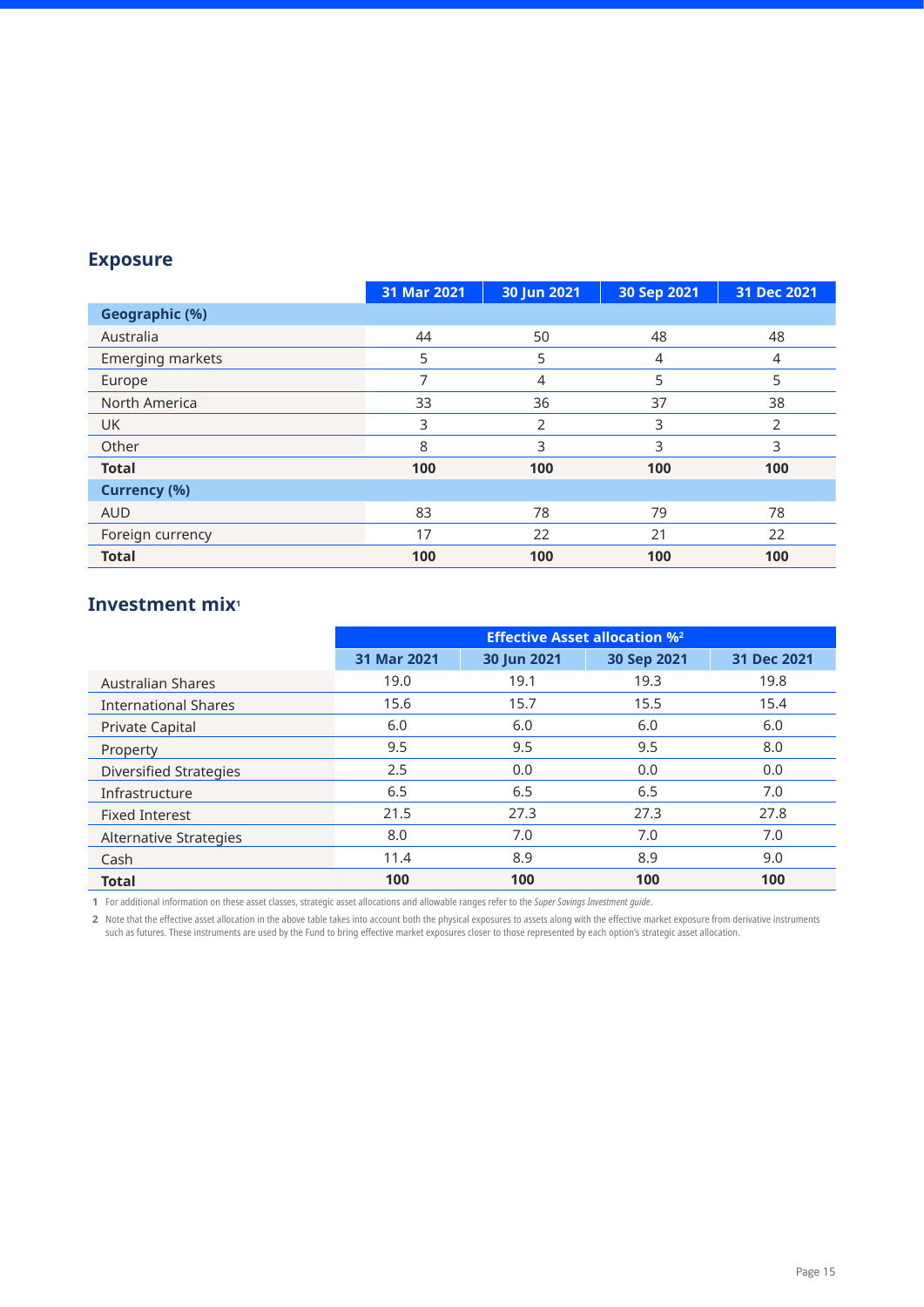#### Diversified options

# **Conservative**

This investment option is designed for members who seek less volatile returns for their super while maintaining some growth exposure. Using your money in the short term is likely to be your main purpose.

|          | <b>Accumulation</b><br>accounts                     | <b>Retirement</b><br><b>Income accounts</b> |
|----------|-----------------------------------------------------|---------------------------------------------|
|          | Investment returns (% p.a.)                         |                                             |
| 3 months | 1.5                                                 | 1.7                                         |
| 1 Year   | 7.5                                                 | 8.4                                         |
| 3 Years  | 6.1                                                 | 6.8                                         |
| 5 Years  | 5.5                                                 | 6.2                                         |
| 7 Years  | 5.5                                                 | 6.2                                         |
| 10 Years | 6.1                                                 | 6.9                                         |
|          | <b>Calendar Year-by-year investment returns (%)</b> |                                             |
| 2021     | 7.5                                                 | 8.4                                         |
| 2020     | 1.9                                                 | 2.0                                         |
| 2019     | 9.0                                                 | 10.3                                        |
| 2018     | 2.3                                                 | 2.6                                         |
| 2017     | 6.9                                                 | 7.8                                         |
| 2016     | 6.0                                                 | 6.9                                         |

**Performance to 31 December 2021**

Returns shown are after Investment fees, indirect costs and investment taxes (where applicable) but before Administration fees. Investment tax does not apply to *Income accounts*. Past performance is not a reliable indicator of future performance.

#### **Option size**

| Super assets          | \$2.3 Billion |
|-----------------------|---------------|
| <b>Pension assets</b> | \$1.1 Billion |

#### **Performance Commentary**

Australian Retirement Trust's Conservative option for *Super Savings account*s produced a 1.5% return for the December quarter and a 7.5% return over the year to December 2021. Longer term returns remain in excess of the option's cash plus 1% return objective, with the Conservative option posting returns of 5.5% p.a. over the five years to the end of December 2021.

Australian fixed income underperformed global bond markets over the quarter as Australian yields rose while yields elsewhere were broadly stable. Share prices in the developed world mostly rose over the quarter, while the Emerging share markets produced negative returns. Australian shares had a solid quarter although underperforming the developed market index. The global economic recovery and the strength in world financial markets are being reflected in higher valuations and strong returns in Australian Retirement Trust's unlisted asset classes. Private capital returns have been particularly strong.

In the SuperRatings survey for December 2021, Australian Retirement Trust's Conservative option for *Super Savings account*s was ahead of the median fund over all time periods.

#### **Outlook and Strategy**

Geopolitical issues as well as interest rate and inflation concerns have unsettled markets at the start of 2022. At Australian Retirement Trust, we do not invest money on the basis of our own, or anyone else's short-term forecasts. We have no way of knowing with any certainty just how the world economy or the current geopolitical tensions will play out over the coming year. Our goal is to carefully construct portfolios with a view to meeting their investment objectives, while also capturing opportunities that unsettled market conditions provide. We continue to favour shares over both fixed income and cash, although our overweight exposure to shares has reduced over the past year as share prices rose sharply and bond yields increased.

Australian Retirement Trust continues to hold a substantial allocation to the key unlisted asset classes – property, infrastructure, private equity and private credit. As a large superannuation fund, we have welldiversified portfolios of these assets that deliver strong, long-term returns, while reducing our members' exposure to share market volatility.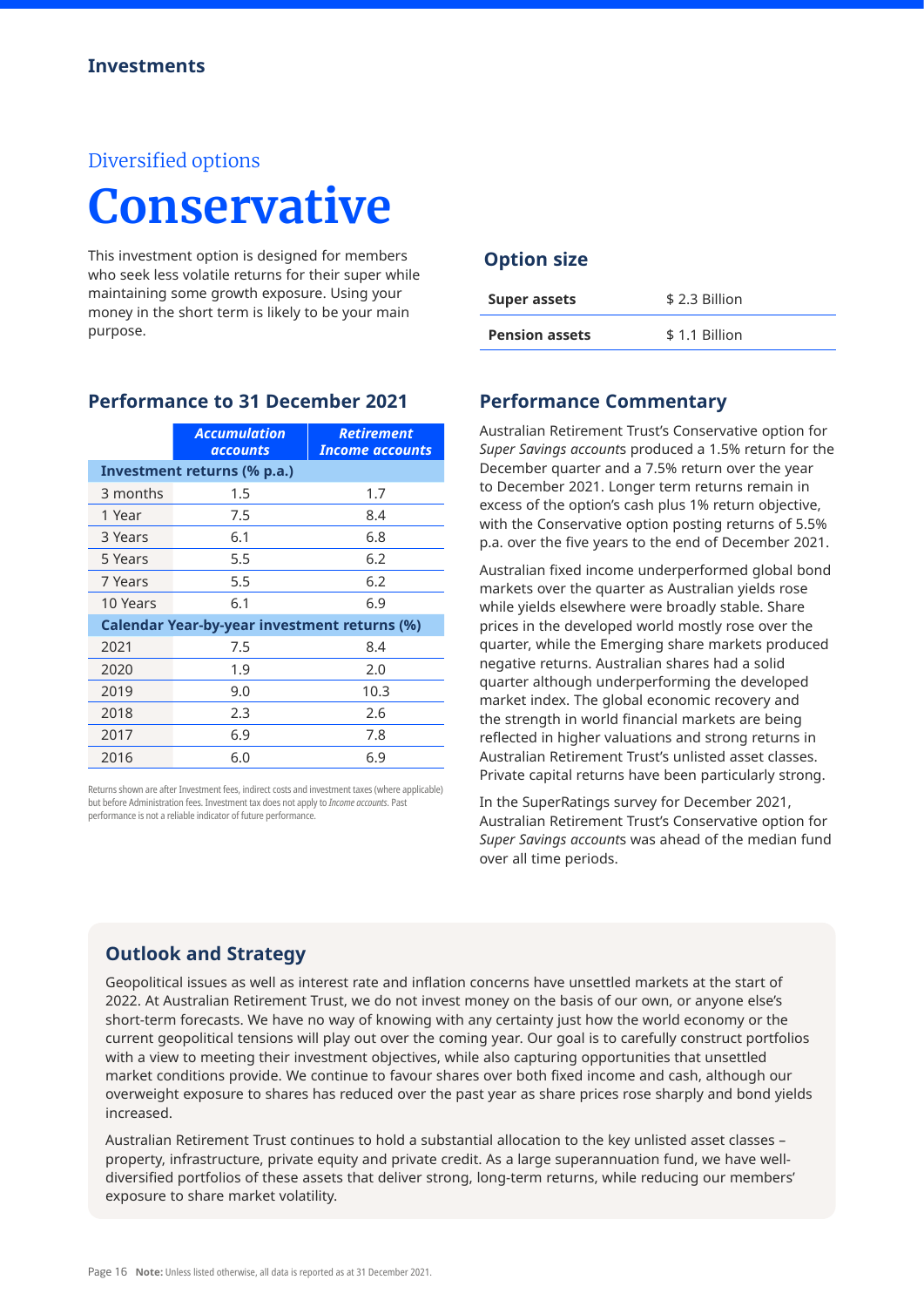|                     | 31 Mar 2021    | 30 Jun 2021   | 30 Sep 2021 | 31 Dec 2021 |
|---------------------|----------------|---------------|-------------|-------------|
| Geographic (%)      |                |               |             |             |
| Australia           | 43             | 48            | 51          | 52          |
| Emerging markets    | $\overline{4}$ | 5             | 4           | 3           |
| Europe              | 7              | 4             | 4           | 4           |
| North America       | 35             | 39            | 36          | 36          |
| <b>UK</b>           | 3              | 2             | 2           | 2           |
| Other               | 8              | $\mathcal{P}$ | 3           | 3           |
| <b>Total</b>        | 100            | 100           | 100         | 100         |
| <b>Currency (%)</b> |                |               |             |             |
| <b>AUD</b>          | 89             | 84            | 85          | 83          |
| Foreign currency    | 11             | 16            | 15          | 17          |
| <b>Total</b>        | 100            | 100           | 100         | 100         |

#### **Investment mix1**

|                               | <b>Effective Asset allocation %2</b> |             |             |             |
|-------------------------------|--------------------------------------|-------------|-------------|-------------|
|                               | 31 Mar 2021                          | 30 Jun 2021 | 30 Sep 2021 | 31 Dec 2021 |
| <b>Australian Shares</b>      | 9.2                                  | 9.2         | 9.3         | 9.4         |
| <b>International Shares</b>   | 7.1                                  | 7.2         | 6.7         | 7.6         |
| Private Capital               | 5.0                                  | 5.0         | 5.0         | 5.0         |
| Property                      | 8.5                                  | 8.0         | 8.0         | 7.0         |
| <b>Diversified Strategies</b> | 2.5                                  | 0.0         | 0.0         | 0.0         |
| Infrastructure                | 5.5                                  | 6.0         | 6.0         | 6.0         |
| <b>Fixed Interest</b>         | 30.8                                 | 34.8        | 34.7        | 35.3        |
| Alternative Strategies        | 8.0                                  | 8.0         | 8.0         | 8.0         |
| Cash                          | 23.4                                 | 21.8        | 22.3        | 21.7        |
| <b>Total</b>                  | 100                                  | 100         | 100         | 100         |

**1** For additional information on these asset classes, strategic asset allocations and allowable ranges refer to the *Super Savings Investment guide*.

**2** Note that the effective asset allocation in the above table takes into account both the physical exposures to assets along with the effective market exposure from derivative instruments such as futures. These instruments are used by the Fund to bring effective market exposures closer to those represented by each option's strategic asset allocation.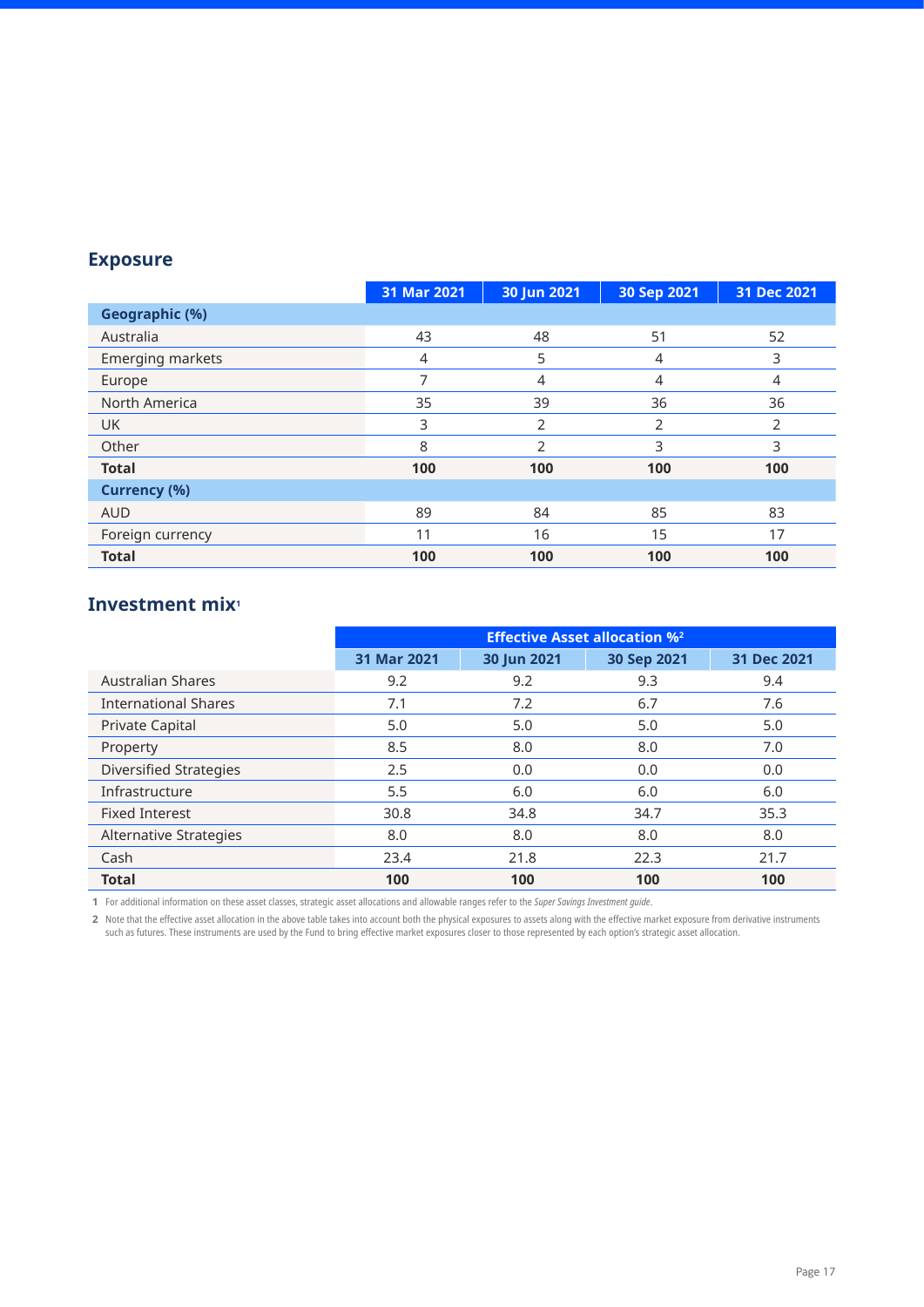# **Shares**

This investment option is designed for members who are seeking to accumulate wealth over the long term and who can accept full exposure to the ups and downs of share markets.

|          | <b>Accumulation</b><br><b>accounts</b>              | <b>Retirement</b><br><b>Income accounts</b> |
|----------|-----------------------------------------------------|---------------------------------------------|
|          | Investment returns (% p.a.)                         |                                             |
| 3 months | 3.6                                                 | 3.8                                         |
| 1 Year   | 19.6                                                | 21.1                                        |
| 3 Years  | 16.3                                                | 17.4                                        |
| 5 Years  | 12.1                                                | 13.0                                        |
| 7 Years  | 10.8                                                | 11.6                                        |
| 10 Years | 12.1                                                | 13.1                                        |
|          | <b>Calendar Year-by-year investment returns (%)</b> |                                             |
| 2021     | 19.6                                                | 21.1                                        |
| 2020     | 6.5                                                 | 6.6                                         |
| 2019     | 23.4                                                | 25.4                                        |
| 2018     | $-2.8$                                              | $-3.0$                                      |
| 2017     | 16.0                                                | 17.3                                        |
| 2016     | 10.2                                                | 11.2                                        |

#### **Performance to 31 December 2021**

#### Returns shown are after Investment fees, indirect costs and investment taxes (where applicable) but before Administration fees. Investment tax does not apply to *Income accounts*. Past performance is not a reliable indicator of future performance.

#### **Outlook and Strategy**

The Shares option invests in a globally diversified portfolio, utilising a combination of passive and active management. After very strong returns since March 2020, geopolitical, inflation and interest rate concerns are unsettling markets at the start of 2022 and this is the kind of environment that tends to favour value, rather than growth-style shares and investment managers.

The Australian Shares portfolio is currently overweight Communication Services, Consumer Discretionary and Materials and underweight Financials and Real Estate.

The Developed Market portfolio favours UK, European and overseas-listed Chinese shares and is overweight the Consumer Discretionary, Financials and Materials sectors. The portfolio is underweight US and Japanese shares and at the sector level underweight Communications Services and Real Estate.

Our EM portfolio favours Hong Kong listed emerging markets shares as well as shares in Russia and Taiwan where our managers believe geopolitical concerns are more than adequately reflected in share prices. Our managers are less favourably disposed to mainland listed Chinese shares as well as shares in India and Saudi Arabia. At the sector level our emerging markets managers prefer IT, Financial and Utilities shares and are underweight in Industrials and Communications Services.

#### **Option size**

| <b>Super assets</b>   | \$1.5 Billion  |  |
|-----------------------|----------------|--|
| <b>Pension assets</b> | \$57.7 Million |  |

#### **Performance Commentary**

Australian Retirement Trust's Shares portfolio for *Super Savings account*s produced returns of 3.6% for the quarter and 19.6% for the year to December 2021.

Although Australian Shares, Developed Markets and Emerging Markets underperformed the relative benchmarks over the quarter, Australian Shares and Emerging Markets have outperformed over the year to December 2021.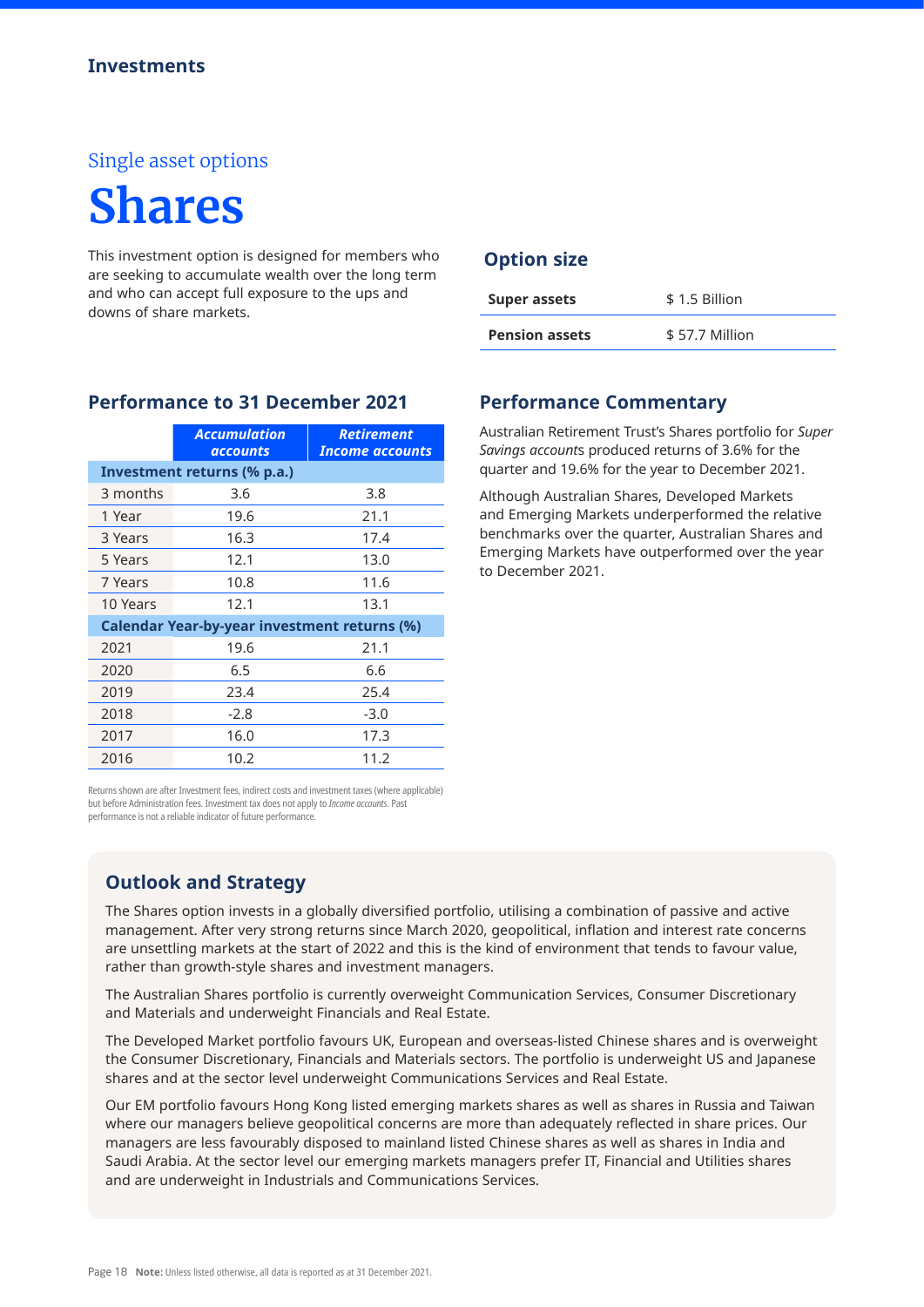|                     | 31 Mar 2021 | 30 Jun 2021 | 30 Sep 2021 | 31 Dec 2021 |
|---------------------|-------------|-------------|-------------|-------------|
| Geographic (%)      |             |             |             |             |
| Australia           | 48          | 47          | 49          | 48          |
| Emerging markets    | 7           | 7           | 7           | 7           |
| Europe              | 8           | 8           | 8           | 8           |
| North America       | 29          | 30          | 29          | 30          |
| <b>UK</b>           | 3           | 3           | 2           | 3           |
| Other               | 5           | 5           | 5           | 4           |
| <b>Total</b>        | 100         | 100         | 100         | 100         |
| <b>Currency (%)</b> |             |             |             |             |
| <b>AUD</b>          | 75          | 75          | 75          | 75          |
| Foreign currency    | 25          | 25          | 25          | 25          |
| <b>Total</b>        | 100         | 100         | 100         | 100         |

#### **Investment mix1**

|                      | <b>Effective Asset allocation %2</b>                     |      |      |      |
|----------------------|----------------------------------------------------------|------|------|------|
|                      | 31 Mar 2021<br>31 Dec 2021<br>30 Sep 2021<br>30 Jun 2021 |      |      |      |
| Australian Shares    | 49.1                                                     | 49.7 | 50.0 | 49.6 |
| International Shares | 50.9                                                     | 50.3 | 50.0 | 50.4 |
| <b>Total</b>         | 100                                                      | 100  | 100  | 100  |

**1** For additional information on these asset classes, strategic asset allocations and allowable ranges refer to the *Super Savings Investment guide*.

**2** Note that the effective asset allocation in the above table takes into account both the physical exposures to assets along with the effective market exposure from derivative instruments such as futures. These instruments are used by the Fund to bring effective market exposures closer to those represented by each option's strategic asset allocation.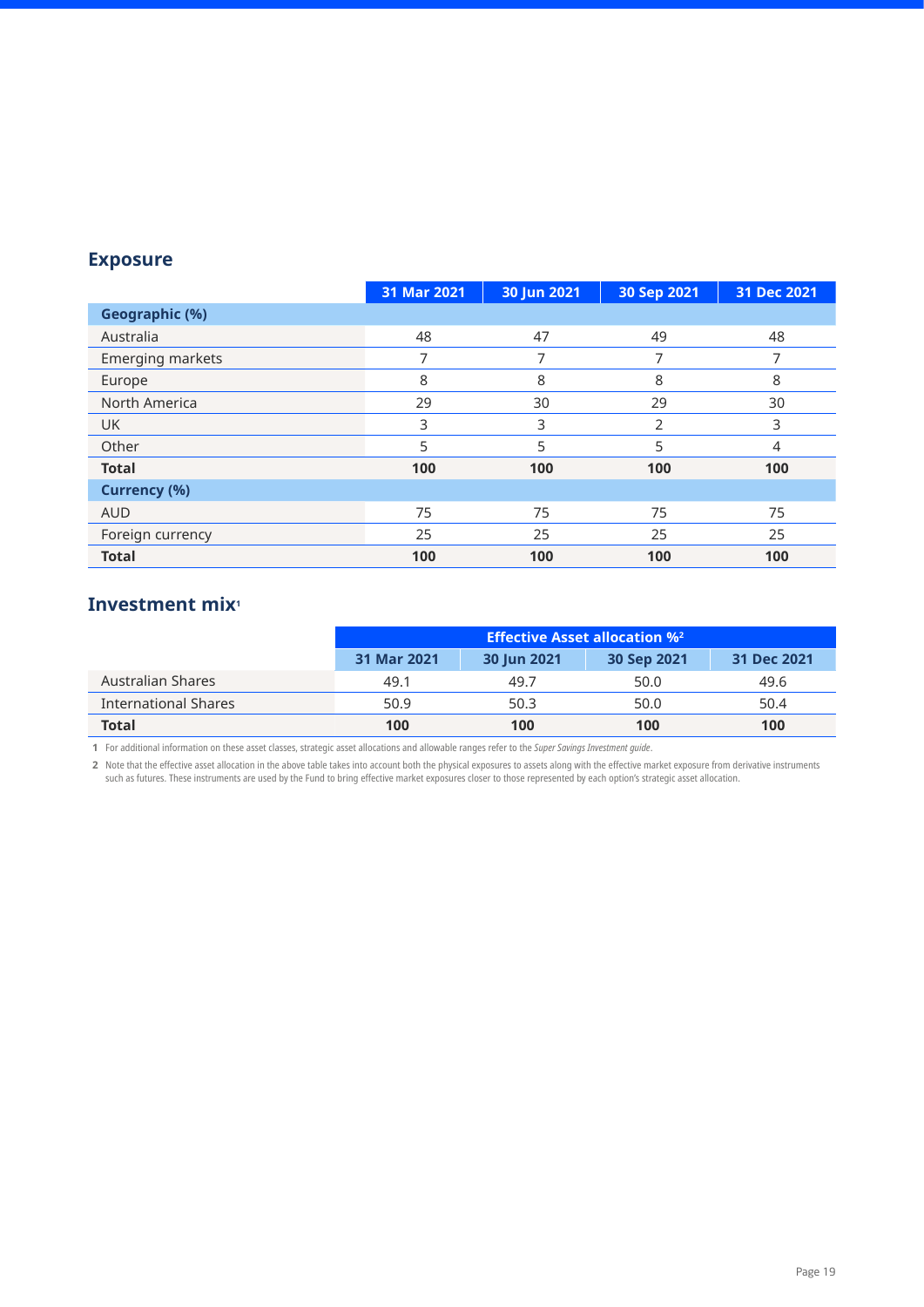# **Australian Shares**

This investment option is designed for members who are seeking to accumulate wealth over the long term and who can accept full exposure to the ups and downs of share markets.

**Performance to 31 December 2021**

|          | <b>Accumulation</b><br><b>accounts</b>              | <b>Retirement</b><br><b>Income accounts</b> |
|----------|-----------------------------------------------------|---------------------------------------------|
|          | Investment returns (% p.a.)                         |                                             |
| 3 months | 2.6                                                 | 2.7                                         |
| 1 Year   | 19.2                                                | 20.9                                        |
| 3 Years  | 13.9                                                | 15.3                                        |
| 5 Years  | 10.0                                                | 11.0                                        |
| 7 Years  | 9.5                                                 | 10.5                                        |
| 10 Years | 11.0                                                | 12.0                                        |
|          | <b>Calendar Year-by-year investment returns (%)</b> |                                             |
| 2021     | 19.2                                                | 20.9                                        |
| 2020     | 1.5                                                 | 2.1                                         |
| 2019     | 22.1                                                | 24.2                                        |
| 2018     | $-2.8$                                              | $-3.1$                                      |
| 2017     | 12.4                                                | 13.5                                        |
| 2016     | 11.7                                                | 12.9                                        |

Returns shown are after Investment fees, indirect costs and investment taxes (where applicable) but before Administration fees. Investment tax does not apply to *Income accounts*. Past performance is not a reliable indicator of future performance.

#### **Option size**

| <b>Super assets</b>   | \$880 Million  |
|-----------------------|----------------|
| <b>Pension assets</b> | \$90.5 Million |

#### **Performance Commentary**

Australian Retirement Trust's Australian Shares option, for *Super Savings account*s, generated returns of 2.6% over the quarter and 19.2% for the year ended December 2021.

The Materials, Utilities and Real Estate posted the strongest returns for the quarter, while share prices in the Energy and IT sectors fell.

Australian Retirement Trust's Australian Shares portfolio underperformed the benchmark slightly in the December quarter as the positive impacts of an underweight position in Financials and good stock selection in IT were more than offset by stock selection decisions in the Industrials sector and an underweight exposure to a strong Utilities sector.

#### **Outlook and Strategy**

Inflation and interest rate concerns are unsettling markets at the start of 2022 and this is the kind of environment that tends to favour value, rather than growth-style shares and investment managers.

Our investment managers favour Communications services, Consumer discretionary and Materials shares while adopting a more cautious stance towards shares in the Financials and Real Estate sectors.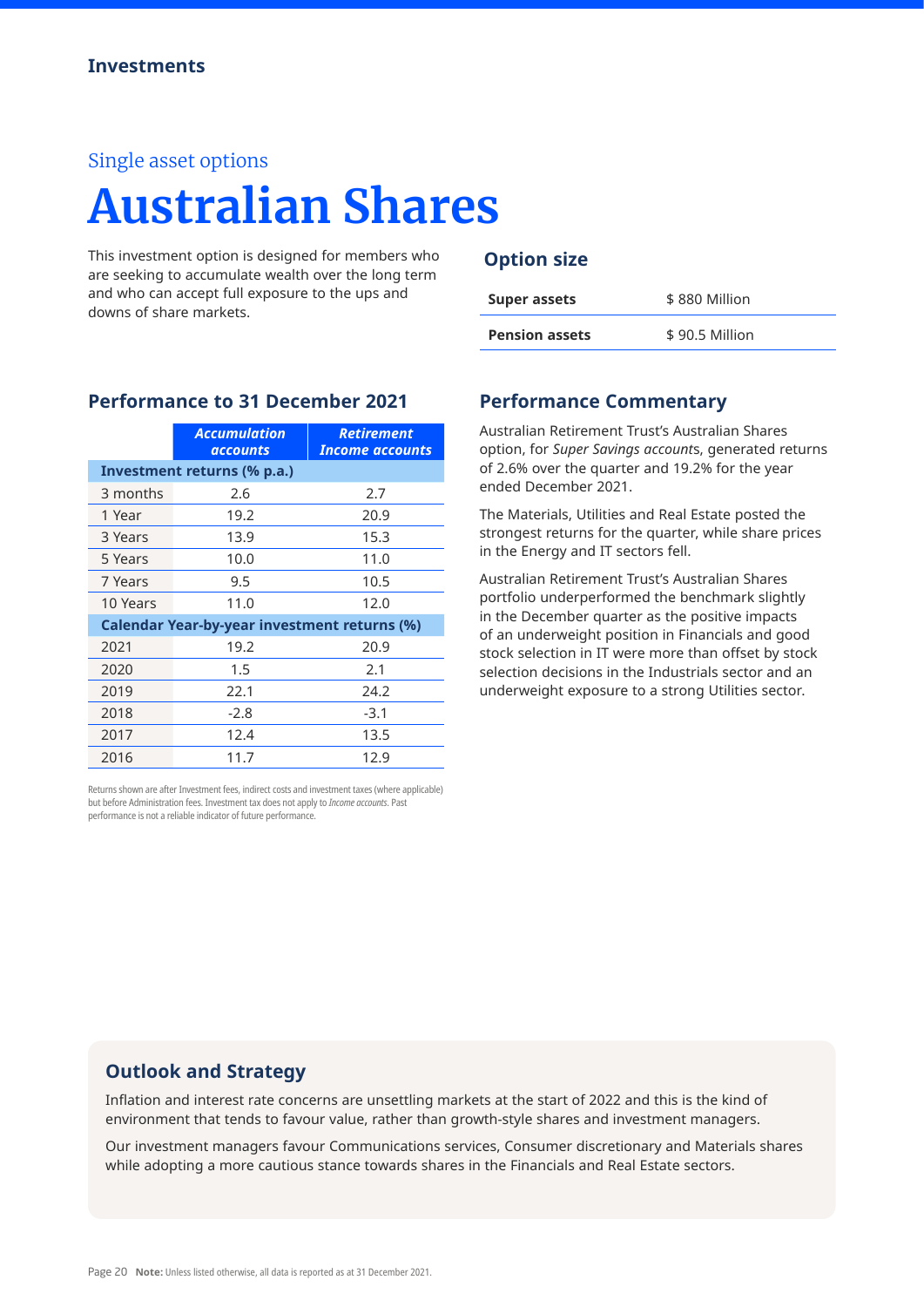|                               | 31 Mar 2021 | 30 Jun 2021 | 30 Sep 2021 | 31 Dec 2021 |
|-------------------------------|-------------|-------------|-------------|-------------|
| Sector (%)                    |             |             |             |             |
| <b>Consumer Discretionary</b> | 9           | 9           | 9           | 10          |
| <b>Consumer Staples</b>       | 5           | 5           | 5           | 5           |
| Energy                        | 4           | 4           |             | 4           |
| <b>Financials</b>             | 34          | 34          | 35          | 31          |
| Healthcare                    | 10          | 10          | 10          | 10          |
| Industrials                   |             |             |             | 8           |
| <b>Materials</b>              | 21          | 21          | 18          | 20          |
| Technology                    | 4           | 4           | 5           | 5           |
| Telecommunications            | 5           | 5           | 5           | 6           |
| <b>Utilities</b>              |             |             | า           |             |
| <b>Total</b>                  | 100         | 100         | 100         | 100         |

## **10 Largest holdings**

|                                    | %    |
|------------------------------------|------|
| BHP GROUP LTD                      | 4.9  |
| COMMONWEAI TH BANK OF              | 4.9  |
| AUSTRALIA                          |      |
| CSL LTD                            | 4.7  |
| NATIONAL AUSTRALIA BANK LTD        | 3.7  |
| AUSTRALIA AND NEW ZEALAND          | 3.3  |
| BANKING                            |      |
| <b>MACQUARIE BANK</b>              | 2.9  |
| <b>TELSTRA CORPORATION LTD</b>     | 2.9  |
| <b>WESTPAC BANKING CORPORATION</b> | 2.5  |
| <b>WESFARMERS LTD</b>              | 1.8  |
| ARISTOCRAT LEISURE LTD             | 1.7  |
| Total                              | 33.3 |

### **Managers1**

|                    | %   |
|--------------------|-----|
| Vinva              | 35  |
| Maple-Brown Abbott | 14  |
| Acadian            | 12  |
| Wavestone          | 12  |
| Tribeca            | 8   |
| Other              | 19  |
| <b>Total</b>       | 100 |

**1** Refer to page 45 for information about the Managers listed above.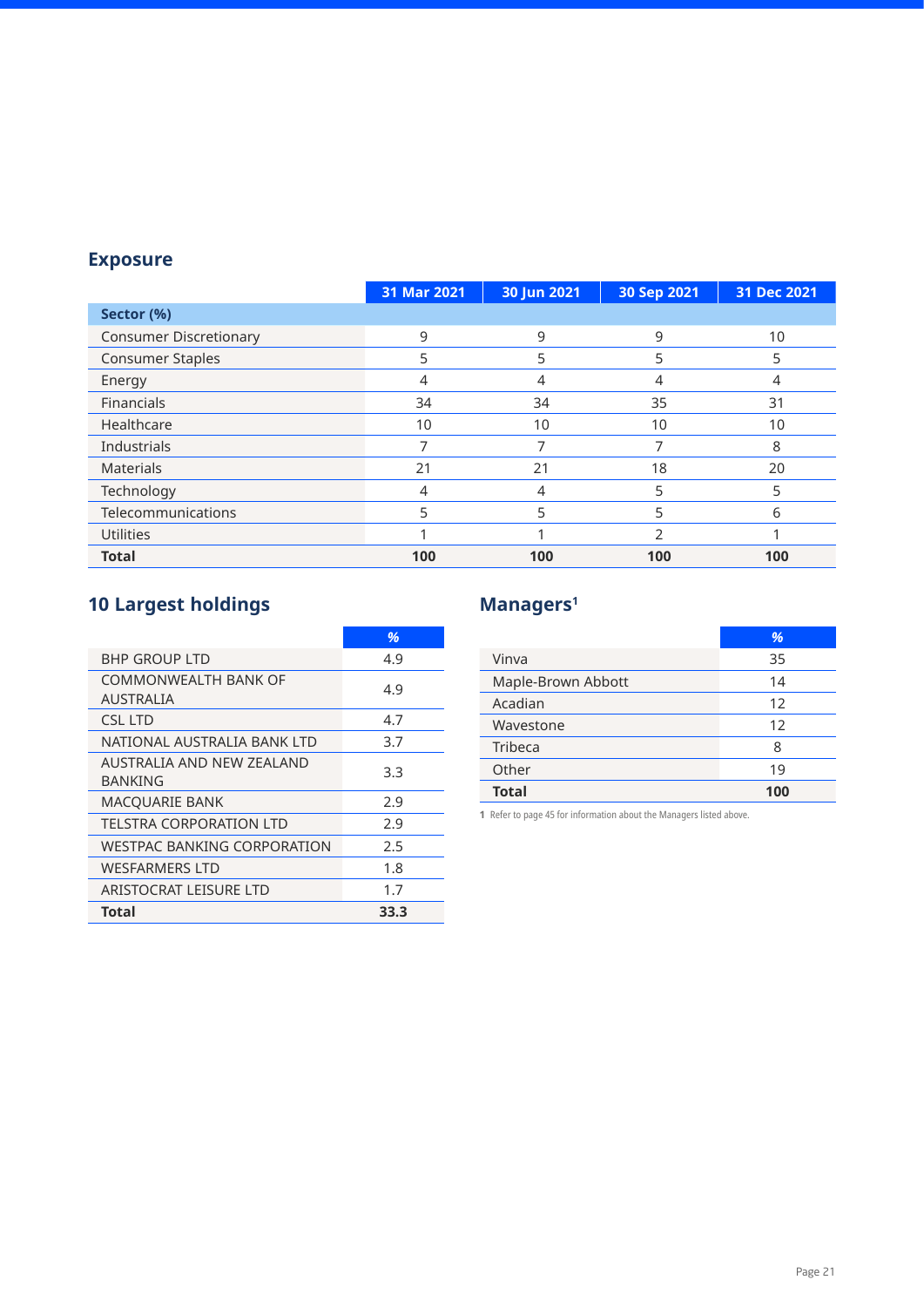# **Australian Shares - Index**

This investment option is designed for members who are seeking to earn returns from investment in the Australian shares asset class with passive management aiming to achieve long term returns that are close to the returns of the standard market index for this sector.

|                                                     | <b>Accumulation</b><br>accounts | <b>Retirement</b><br>Income accounts |
|-----------------------------------------------------|---------------------------------|--------------------------------------|
|                                                     | Investment returns (% p.a.)     |                                      |
| 3 months                                            | 2.4                             | 2.6                                  |
| 1 Year                                              | 17.2                            | 18.8                                 |
| 3 Years                                             | 13.5                            | 15.0                                 |
| 5 Years                                             | 10.0                            | 11.2                                 |
| 7 Years                                             | 9.2                             | 10.4                                 |
| 10 Years                                            | 10.9                            | 12.0                                 |
| <b>Calendar Year-by-year investment returns (%)</b> |                                 |                                      |
| 2021                                                | 17.2                            | 18.8                                 |
| 2020                                                | 2.1                             | 2.6                                  |
| 2019                                                | 22.1                            | 24.8                                 |
| 2018                                                | $-1.0$                          | $-1.1$                               |
| 2017                                                | 11.2                            | 13.1                                 |
| 2016                                                | 11.9                            | 13.4                                 |

**Performance to 31 December 2021**

Returns shown are after Investment fees, indirect costs and investment taxes (where applicable) but before Administration fees. Investment tax does not apply to *Income accounts*. Past performance is not a reliable indicator of future performance.

#### **Option size**

| <b>Super assets</b>   | \$1.2 Billion |
|-----------------------|---------------|
| <b>Pension assets</b> | \$315 Million |

#### **Performance Commentary**

Australian Retirement Trust's Australian Shares – Index portfolio, for *Super Savings account*s, produced returns of 2.4% over the quarter and 17.2% for the year ended December 2021.

The Materials, Utilities and Real Estate sectors posted the strongest returns for the quarter, while share prices in the Energy and IT sectors were down.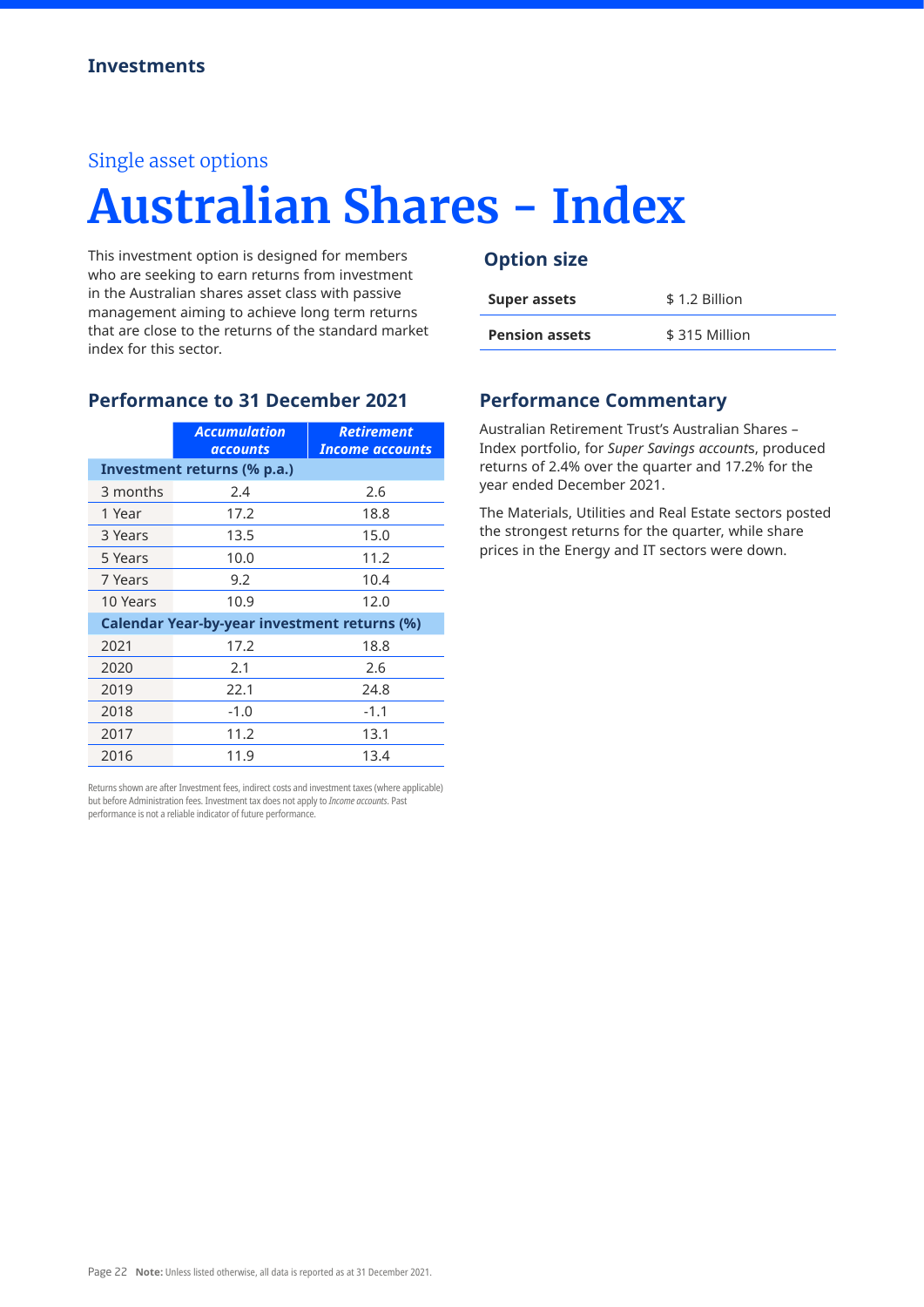|                               | 31 Mar 2021 | 30 Jun 2021 | 30 Sep 2021 | 31 Dec 2021 |
|-------------------------------|-------------|-------------|-------------|-------------|
| Sector (%)                    |             |             |             |             |
| <b>Financials</b>             | 29          | 30          | 31          | 29          |
| <b>Materials</b>              | 20          | 20          | 17          | 19          |
| <b>Property Trusts</b>        | ⇁           | ⇁           |             | 8           |
| Industrials                   | ⇁           |             |             |             |
| <b>Consumer Staples</b>       | 6           | 5           | 5           | 5           |
| <b>Health Care</b>            | 10          | 10          | 10          | 11          |
| <b>Consumer Discretionary</b> | 8           | 8           | 8           | 8           |
| Energy                        | 4           | 3           | 3           | 3           |
| Telecom, Services             | 4           | 4           | 5           | 4           |
| <b>Utilities</b>              |             | 2           | 2           |             |
| <b>Information Technology</b> |             | 4           |             | 5           |
| <b>Total</b>                  | 100         | 100         | 100         | 100         |

# **Managers1**

| State Street Global Advisors (SSGA) | 100 |
|-------------------------------------|-----|
| <b>Total</b>                        | 100 |

**1** Refer to page 45 for information about the Managers listed above.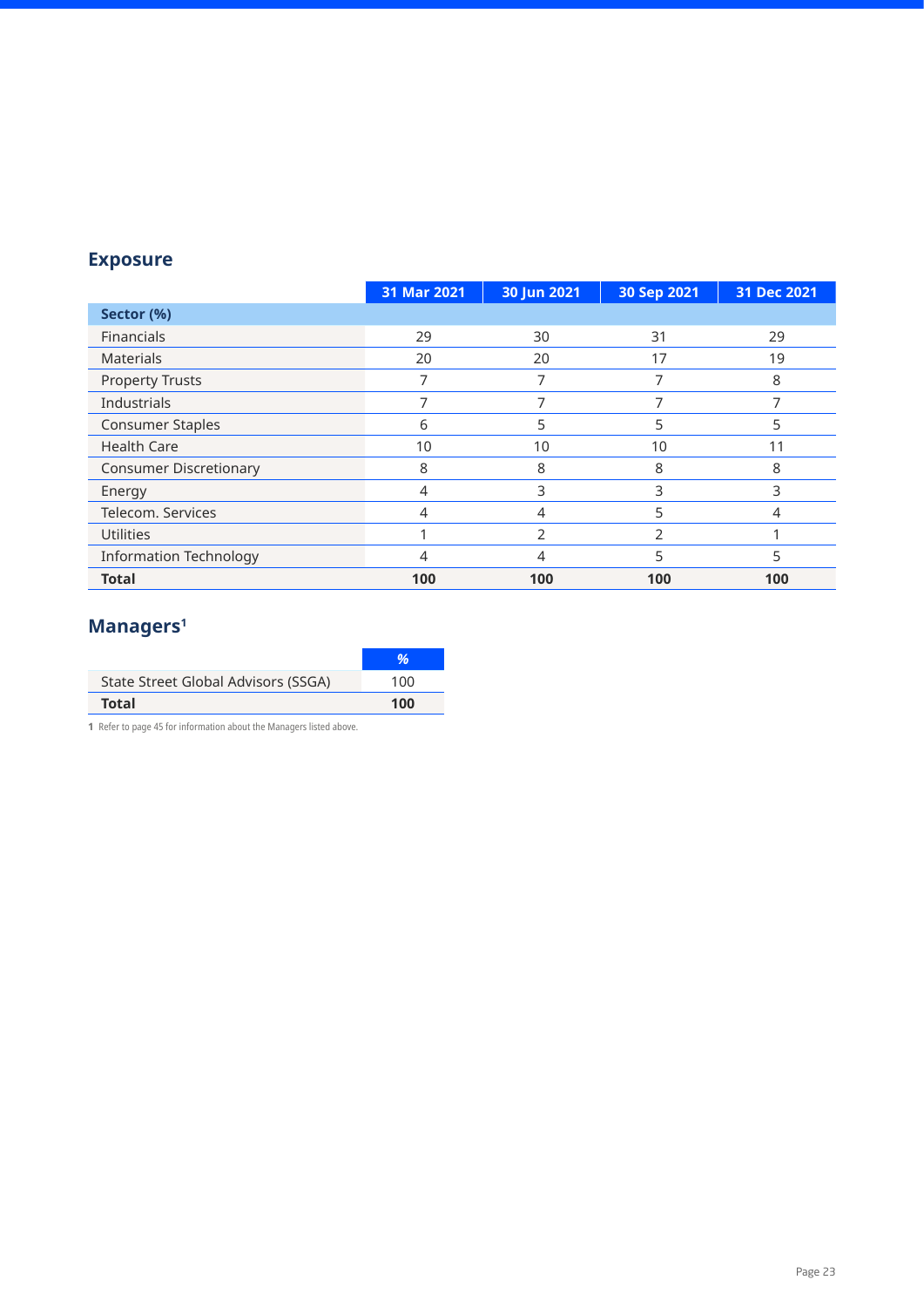# **International Shares - Index (hedged)**

This investment option is designed for members who are seeking to earn returns from investment in international shares. Most currency exposure is hedged back to the Australian dollar and some active management is employed, aiming to achieve better long term returns than are available in the standard market index.

#### **Performance to 31 December 2021**

|                                                     | <b>Accumulation</b><br><b>accounts</b> | <b>Retirement</b><br><b>Income accounts</b> |
|-----------------------------------------------------|----------------------------------------|---------------------------------------------|
|                                                     | Investment returns (% p.a.)            |                                             |
| 3 months                                            | 7.1                                    | 7.7                                         |
| 1 Year                                              | 21.5                                   | 23.9                                        |
| 3 Years                                             | 18.7                                   | 20.3                                        |
| 5 Years                                             | 12.9                                   | 14.0                                        |
| 7 Years                                             | 11.0                                   | 12.1                                        |
| 10 Years                                            | 13.3                                   | 14.8                                        |
| <b>Calendar Year-by-year investment returns (%)</b> |                                        |                                             |
| 2021                                                | 21.5                                   | 23.9                                        |
| 2020                                                | 10.3                                   | 10.9                                        |
| 2019                                                | 24.7                                   | 26.6                                        |
| 2018                                                | $-7.2$                                 | $-7.8$                                      |
| 2017                                                | 18.2                                   | 20.1                                        |
| 2016                                                | 9.8                                    | 11.0                                        |

Returns shown are after Investment fees, indirect costs and investment taxes (where applicable) but before Administration fees. Investment tax does not apply to *Income accounts*. Past performance is not a reliable indicator of future performance.

#### **Option size**

| <b>Super assets</b>   | \$779 Million |
|-----------------------|---------------|
| <b>Pension assets</b> | \$202 Million |

#### **Performance Commentary**

Australian Retirement Trust's International Shares – Index (Hedged) portfolio, for *Super Savings account*s generated returns of 7.1% for the quarter and 21.5% for the year to 3December 2021. The Australian dollar was slightly stronger over the quarter, resulting in the outperformance of the International Shares – Index (Hedged) option compared to the International Shares – Index (Unhedged) option.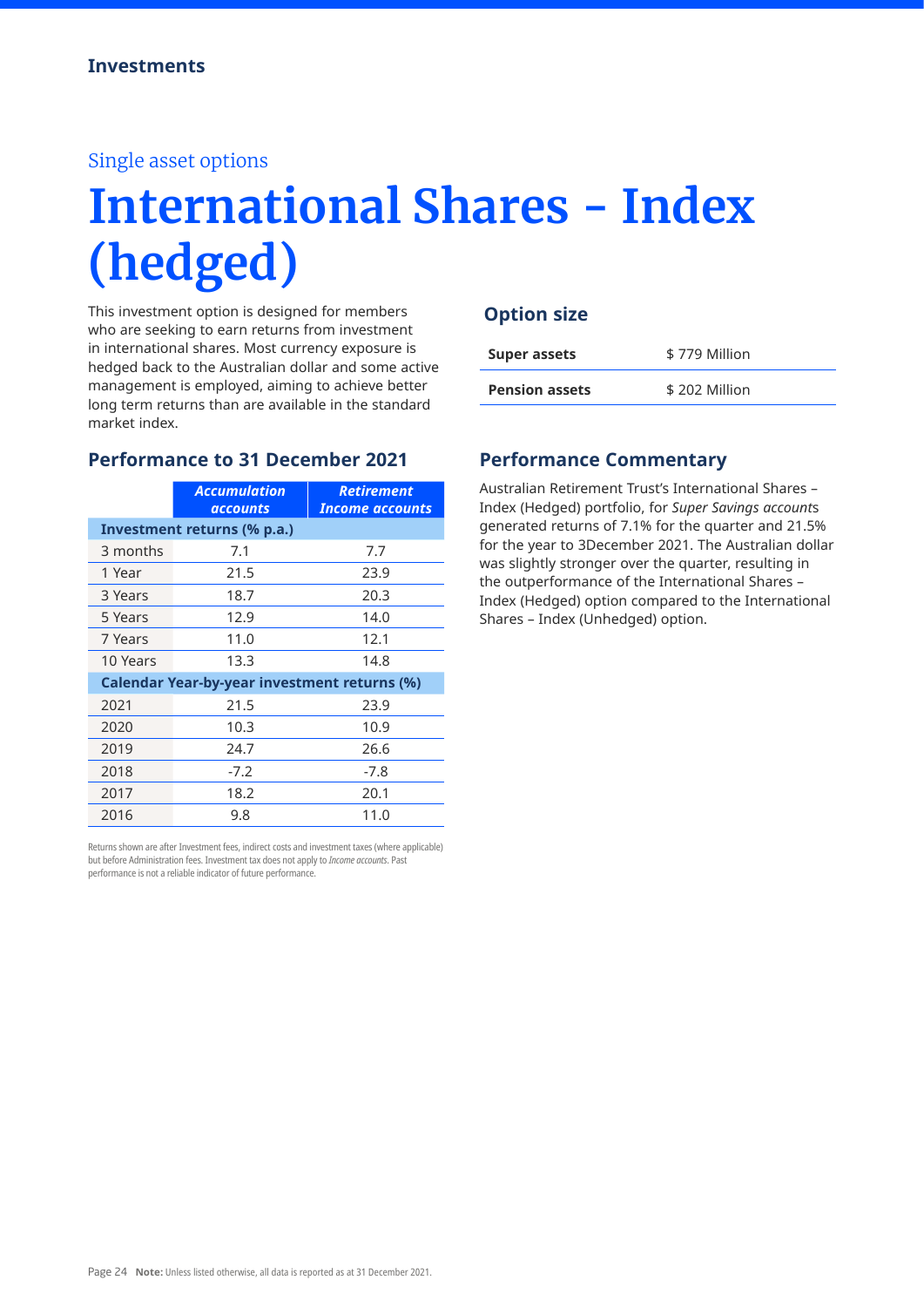|                               | 31 Mar 2021 | 30 Jun 2021    | 30 Sep 2021    | 31 Dec 2021    |
|-------------------------------|-------------|----------------|----------------|----------------|
| <b>Geographic (%)</b>         |             |                |                |                |
| Emerging markets              | $\mathsf 0$ | $\mathbf 0$    | $\mathsf 0$    | $\mathsf 0$    |
| Europe                        | 15          | 15             | 15             | 14             |
| Japan                         | 8           | $\overline{7}$ | 8              | $\overline{7}$ |
| North America                 | 71          | 71             | 71             | 72             |
| <b>UK</b>                     | 5           | 5              | 5              | $\overline{4}$ |
| Other                         | 1           | $\overline{2}$ | 1              | $\overline{2}$ |
| <b>Total</b>                  | 100         | 100            | 100            | 100            |
| <b>Currency (%)</b>           |             |                |                |                |
| <b>AUD</b>                    | 97          | 96             | 100            | 100            |
| Foreign currency              | 3           | $\overline{4}$ | $\Omega$       | $\Omega$       |
| <b>Total</b>                  | 100         | 100            | 100            | 100            |
| Sector (%)                    |             |                |                |                |
| <b>Consumer Discretionary</b> | 12          | 12             | 12             | 12             |
| <b>Consumer Staples</b>       | 7           | $\overline{7}$ | 7              | $\overline{7}$ |
| Energy                        | 3           | 3              | 3              | 3              |
| Financials                    | 17          | 17             | 17             | 16             |
| Healthcare                    | 12          | 12             | 12             | 13             |
| Industrials                   | 12          | 12             | 12             | 11             |
| Materials                     | 5           | $\overline{4}$ | $\overline{4}$ | $\overline{4}$ |
| Technology                    | 21          | 21             | 22             | 23             |
| Telecommunications            | 8           | 9              | 8              | 8              |
| <b>Utilities</b>              | 3           | $\overline{3}$ | 3              | 3              |
| <b>Total</b>                  | 100         | 100            | 100            | 100            |

# **Managers1**

| State Street Global Advisors (SSGA) | 100 |
|-------------------------------------|-----|
| <b>Total</b>                        | 100 |

**1** Refer to page 45 for information about the Managers listed above.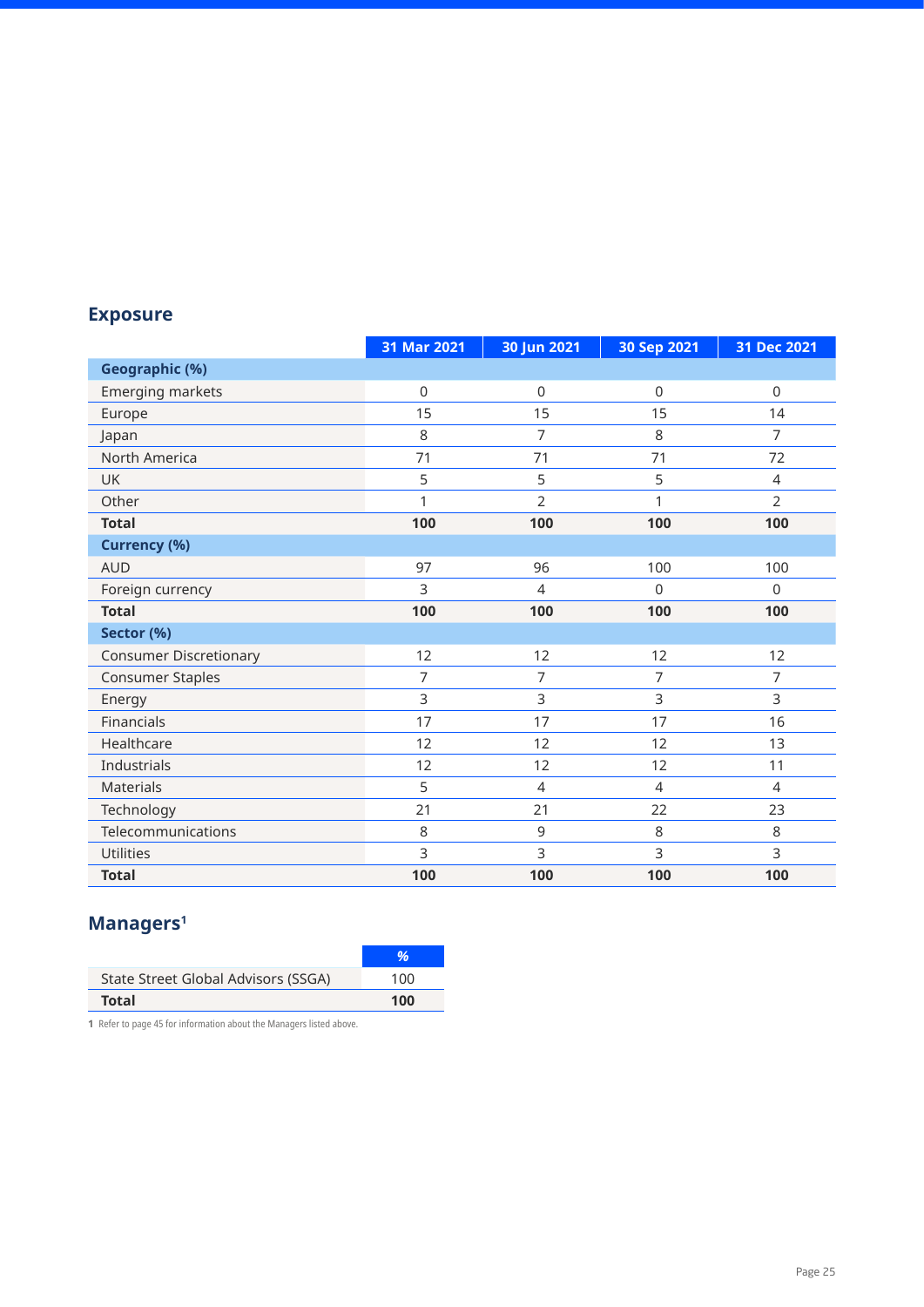# **International Shares - Index (unhedged)**

This investment option is designed for members who are seeking to earn returns from investment in international shares. Currency exposure is unhedged and management aiming to achieve long term returns that are close to the returns of the standard market index for this sector is employed.

#### **Option size**

| Super assets          | \$1.1 Billion |
|-----------------------|---------------|
| <b>Pension assets</b> | \$184 Million |

#### **Performance to 31 December 2021**

|                                                     | <b>Accumulation</b><br><b>accounts</b> | <b>Retirement</b><br><b>Income accounts</b> |
|-----------------------------------------------------|----------------------------------------|---------------------------------------------|
|                                                     | Investment returns (% p.a.)            |                                             |
| 3 months                                            | 6.1                                    | 6.5                                         |
| 1 Year                                              | 26.7                                   | 28.9                                        |
| 3 Years                                             | 18.6                                   | 20.2                                        |
| 5 Years                                             | 13.7                                   | 14.8                                        |
| 7 Years                                             | 12.6                                   | 13.6                                        |
| 10 Years                                            | 15.8                                   | 17.1                                        |
| <b>Calendar Year-by-year investment returns (%)</b> |                                        |                                             |
| 2021                                                | 26.7                                   | 28.9                                        |
| 2020                                                | 4.9                                    | 5.4                                         |
| 2019                                                | 25.6                                   | 27.8                                        |
| 2018                                                | 1.2                                    | 1.3                                         |
| 2017                                                | 12.7                                   | 13.5                                        |
| 2016                                                | 8.1                                    | 8.7                                         |

Returns shown are after Investment fees, indirect costs and investment taxes (where applicable) but before Administration fees. Investment tax does not apply to *Income accounts*. Past performance is not a reliable indicator of future performance.

#### **Performance Commentary**

Australian Retirement Trust's International Shares – Index (Unhedged) portfolio, for *Super Savings account*s generated returns of 6.1% for the quarter and 26.7% for the year to December 2021.

The Australian dollar was slightly stronger over the quarter, resulting in the underperformance of the International Shares – Index (Unhedged) option compared to the International Shares – Index (Hedged) option.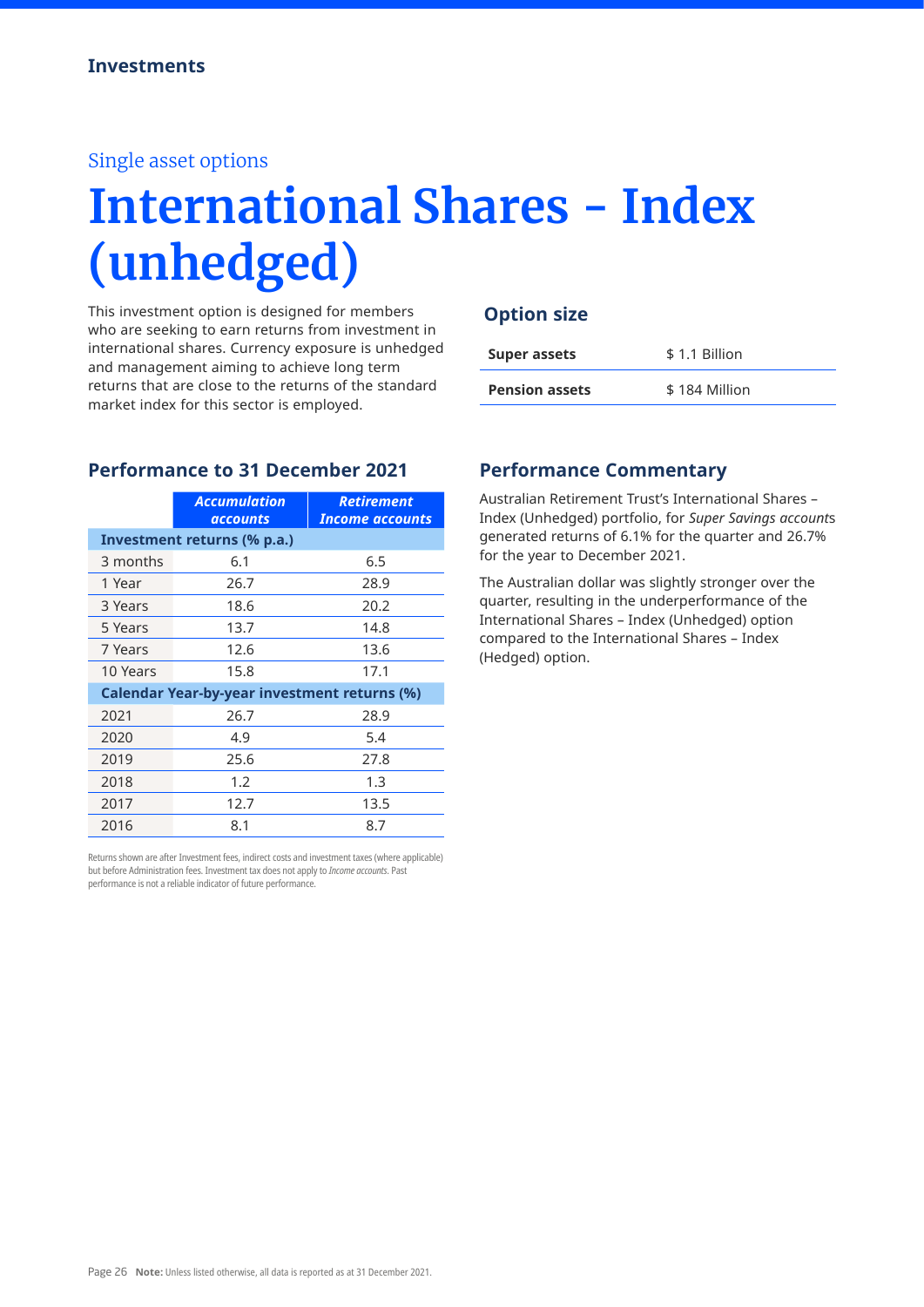|                               | 31 Mar 2021    | 30 Jun 2021    | 30 Sep 2021    | 31 Dec 2021    |
|-------------------------------|----------------|----------------|----------------|----------------|
| <b>Geographic (%)</b>         |                |                |                |                |
| Emerging markets              | $\Omega$       | $\mathsf 0$    | $\mathsf 0$    | $\mathsf 0$    |
| Europe                        | 15             | 15             | 15             | 14             |
| Japan                         | 8              | $\overline{7}$ | 8              | $\overline{7}$ |
| North America                 | 71             | 71             | 71             | 72             |
| <b>UK</b>                     | 5              | 5              | 5              | $\overline{4}$ |
| Other                         | 1              | 2              | 1              | $\overline{2}$ |
| <b>Total</b>                  | 100            | 100            | 100            | 100            |
| <b>Currency (%)</b>           |                |                |                |                |
| <b>AUD</b>                    | $\Omega$       | $\Omega$       | $\Omega$       | $\Omega$       |
| Foreign currency              | 100            | 100            | 100            | 100            |
| <b>Total</b>                  | 100            | 100            | 100            | 100            |
| Sector (%)                    |                |                |                |                |
| <b>Consumer Discretionary</b> | 12             | 12             | 12             | 12             |
| <b>Consumer Staples</b>       | $\overline{7}$ | 7              | $\overline{7}$ | $\overline{7}$ |
| Energy                        | 3              | 3              | 3              | 3              |
| Financials                    | 17             | 17             | 17             | 16             |
| Healthcare                    | 12             | 12             | 12             | 13             |
| Industrials                   | 12             | 12             | 12             | 11             |
| <b>Materials</b>              | 5              | $\overline{4}$ | $\overline{4}$ | $\overline{4}$ |
| Technology                    | 21             | 21             | 22             | 23             |
| Telecommunications            | 8              | 9              | 8              | 8              |
| <b>Utilities</b>              | 3              | 3              | 3              | 3              |
| <b>Total</b>                  | 100            | 100            | 100            | 100            |

## **Managers1**

| State Street Global Advisors (SSGA) | 100 |
|-------------------------------------|-----|
| <b>Total</b>                        | 100 |

**1** Refer to page 45 for information about the Managers listed above.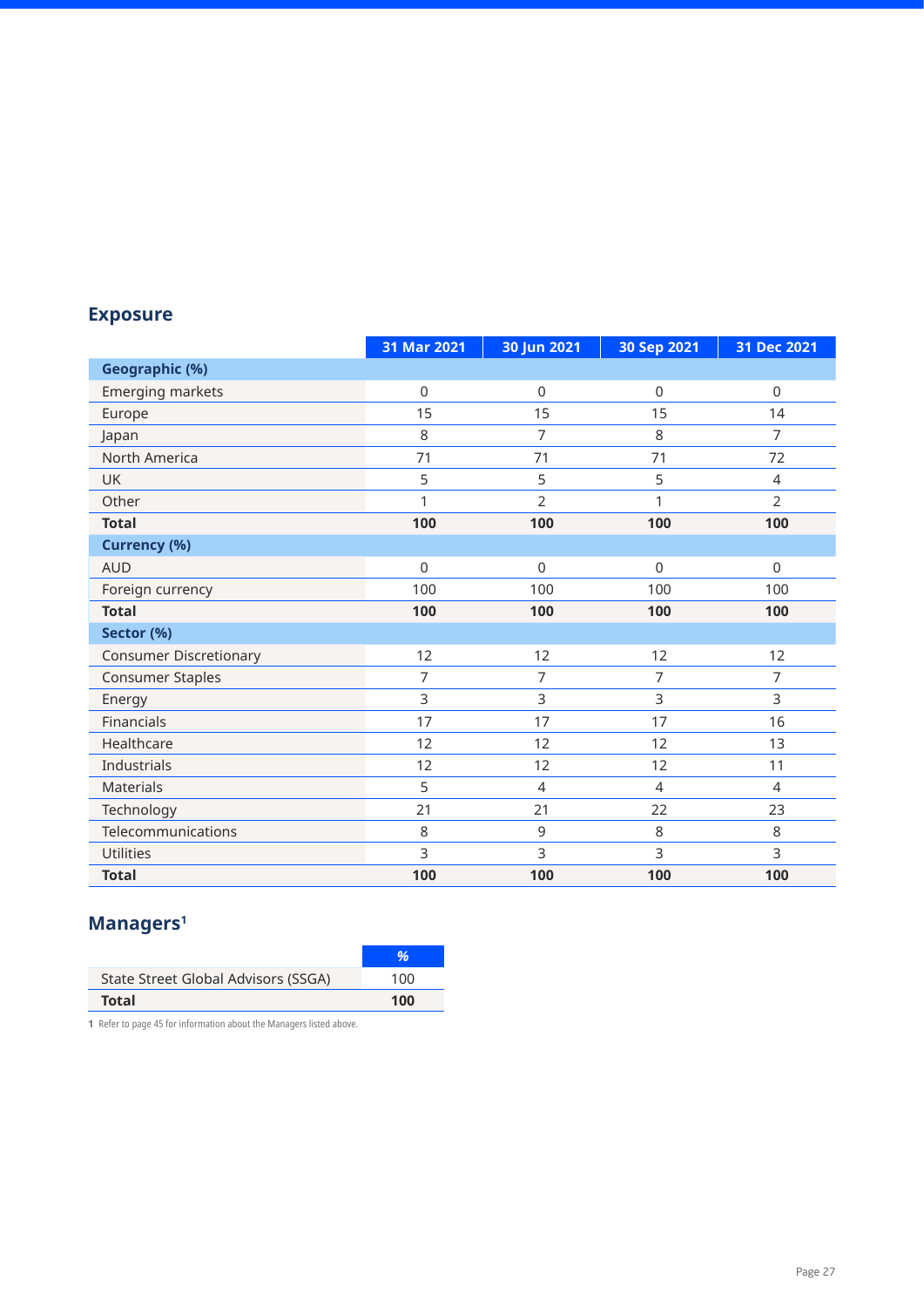# **Emerging Markets Shares**

This investment option is designed for members who are seeking to earn returns from investment in emerging markets shares. Passive investment aiming to achieve long term returns.

#### **Option size**

| <b>Super assets</b>   | \$128 Million  |
|-----------------------|----------------|
| <b>Pension assets</b> | \$20.6 Million |

|                                                     | <b>Accumulation</b><br><b>accounts</b> | <b>Retirement</b><br><b>Income accounts</b> |
|-----------------------------------------------------|----------------------------------------|---------------------------------------------|
|                                                     | Investment returns (% p.a.)            |                                             |
| 3 months                                            | $-1.5$                                 | $-1.6$                                      |
| 1 Year                                              | 5.8                                    | 6.2                                         |
| 3 Years                                             | 9.7                                    | 10.6                                        |
| 5 Years                                             | 9.4                                    | 10.2                                        |
| 7 Years                                             | 6.9                                    | 7.4                                         |
| 10 Years                                            | 7.6                                    | 8.4                                         |
| <b>Calendar Year-by-year investment returns (%)</b> |                                        |                                             |
| 2021                                                | 5.8                                    | 6.2                                         |
| 2020                                                | 7.5                                    | 7.9                                         |
| 2019                                                | 16.1                                   | 18.0                                        |
| 2018                                                | $-5.2$                                 | $-5.6$                                      |
| 2017                                                | 25.0                                   | 27.7                                        |
| 2016                                                | 10.8                                   | 11.9                                        |

Returns shown are after Investment fees, indirect costs and investment taxes (where applicable) but before Administration fees. Investment tax does not apply to *Income accounts*. Past performance is not a reliable indicator of future performance.

#### **Performance Commentary**

Australian Retirement Trust's Emerging Markets shares portfolio, for *Super Savings account*s, produced returns of -1.5% over the quarter and 5.8% over the year to Dec 2021.

Emerging market shares saw some recovery at the beginning of last quarter but subsequently lost momentum in the second half of the quarter. In aggregate, emerging market shares underperformed the strong returns of developed market shares over the quarter. Gains in the IT sector were more than offset by losses in the Health Care, Consumer Discretionary and Real Estate sectors. Geographically, Hong Kong and Turkey were among the largest detractors from performance..

**Performance to 31 December 2021**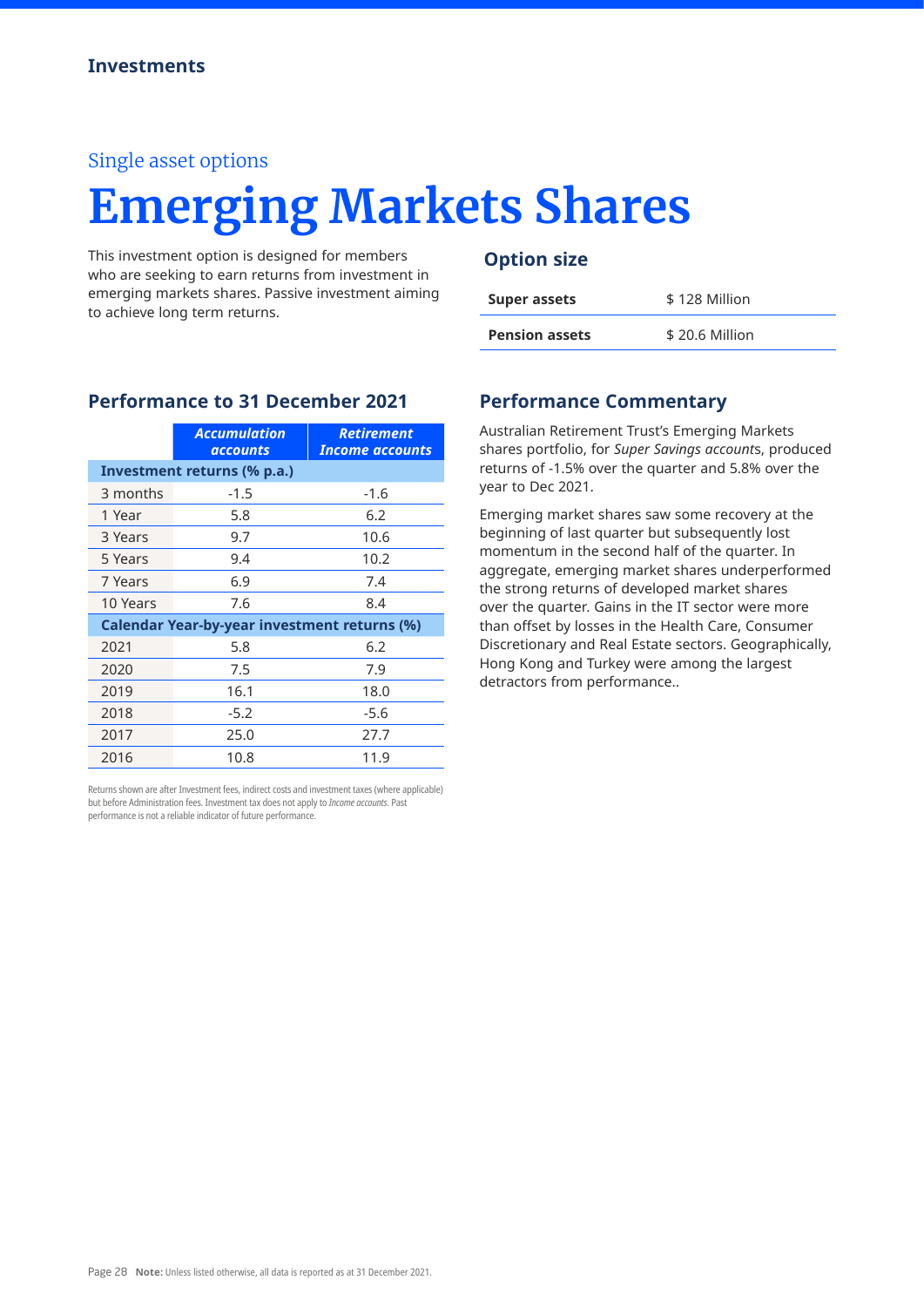|                                | 31 Mar 2021 | 30 Jun 2021 | 30 Sep 2021 | 31 Dec 2021 |
|--------------------------------|-------------|-------------|-------------|-------------|
| <b>Geographic (%)</b>          |             |             |             |             |
| Americas                       | 8           | 6           | 8           | 7           |
| Asia                           | 80          | 84          | 78          | 79          |
| Europe, Middle East and Africa | 12          | 10          | 14          | 13          |
| Other                          | 0           | $\Omega$    | 0           |             |
| <b>Total</b>                   | 100         | 100         | 100         | 100         |
| Sector (%)                     |             |             |             |             |
| <b>Consumer Discretionary</b>  | 17          | 18          | 14          | 13          |
| <b>Consumer Staples</b>        | 6           | 6           | 6           | 6           |
| Energy                         | 5           | 5           | 5           | 5           |
| Financials                     | 20          | 20          | 21          | 21          |
| Healthcare                     | 5           | 5           | 6           | 5           |
| Industrials                    | 6           | 5           | 6           | 6           |
| <b>Materials</b>               | 9           | 8           | 9           | 9           |
| Technology                     | 21          | 20          | 21          | 22          |
| Telecommunications             | 11          | 11          | 10          | 10          |
| Utilities                      | 2           | 2           | 2           | 3           |
| <b>Total</b>                   | 100         | 100         | 100         | 100         |

# **10 Largest holdings**

|                                                | $\frac{9}{6}$ |
|------------------------------------------------|---------------|
| Taiwan Semiconductor Manufacturing<br>Co. Ltd. | 6.2           |
| Tencent Holdings Ltd.                          | 3.8           |
| Samsung Electronics Co. Ltd.                   | 3.6           |
| Alibaba Group Holding Ltd. ADR                 | 2.6           |
| Meituan Dianping Class B                       | 1.3           |
| Reliance Industries Ltd.                       | 1.0           |
| Infosys Ltd.                                   | 1.0           |
| China Construction Bank Corp. Class H          | 0.7           |
| Media Tek Inc                                  | 0.7           |
| ID.com Inc.                                    | 0.7           |
| Total                                          | 21.6          |

## **Managers1**

| 100 |
|-----|
|     |
| 100 |

**1** Refer to page 45 for information about the Managers listed above.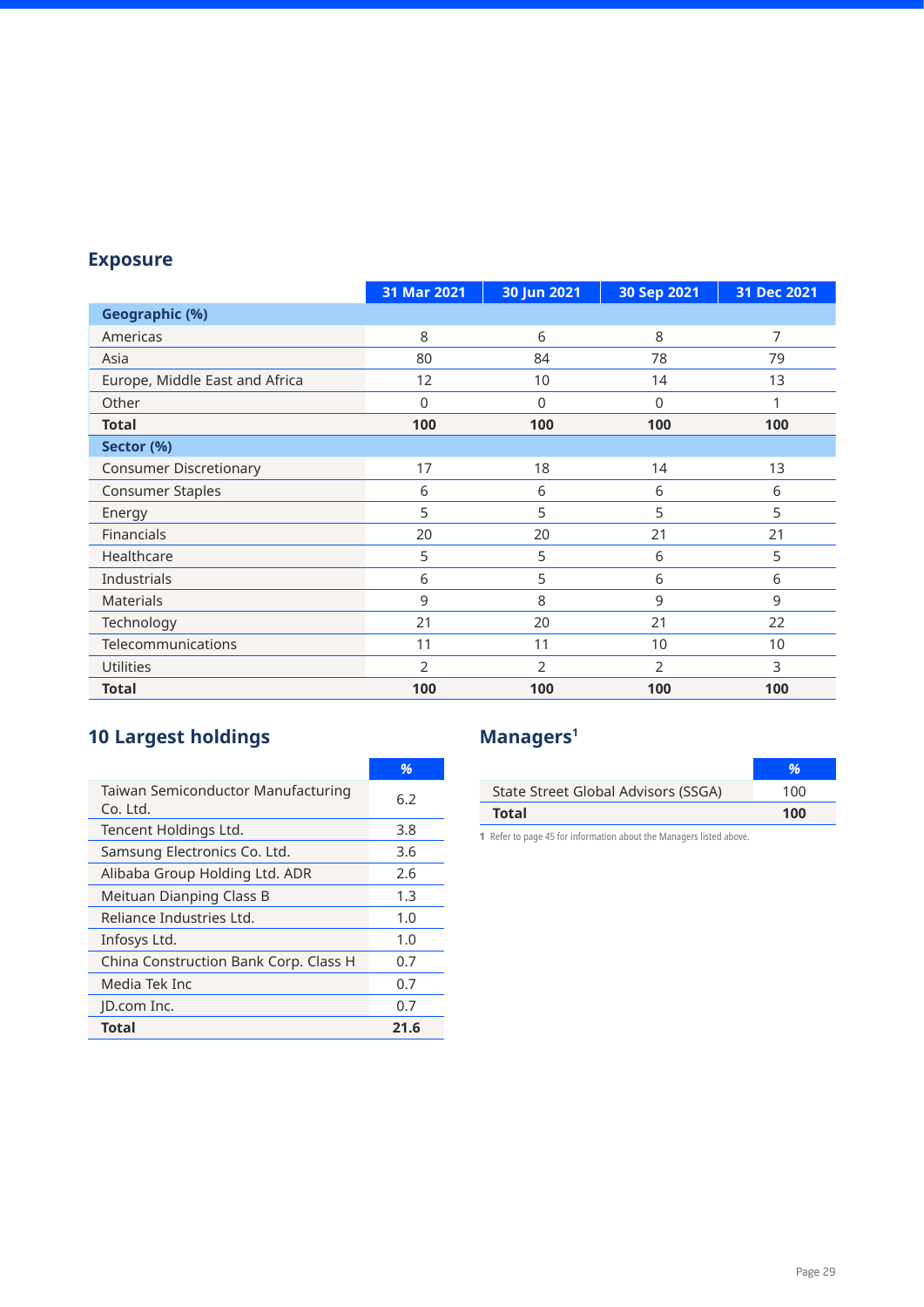# **Property**

This option is designed for members who are seeking to earn returns from investment in the property asset class with active management aiming to achieve better long term returns than available in the standard market index for this sector.

|          | <b>Accumulation</b><br><b>accounts</b>              | <b>Retirement</b><br><b>Income accounts</b> |
|----------|-----------------------------------------------------|---------------------------------------------|
|          | Investment returns (% p.a.)                         |                                             |
| 3 months | 6.6                                                 | 7.4                                         |
| 1 Year   | 18.0                                                | 19.7                                        |
| 3 Years  | 9.2                                                 | 10.1                                        |
| 5 Years  | 8.7                                                 | 9.5                                         |
| 7 Years  | 8.1                                                 | 8.7                                         |
| 10 Years | 9.7                                                 | 10.6                                        |
|          | <b>Calendar Year-by-year investment returns (%)</b> |                                             |
| 2021     | 18.0                                                | 19.7                                        |
| 2020     | 0.9                                                 | 0.7                                         |
| 2019     | 9.5                                                 | 10.8                                        |
| 2018     | 5.6                                                 | 6.3                                         |
| 2017     | 10.6                                                | 10.9                                        |
| 2016     | 7.0                                                 | 7.4                                         |

#### **Performance to 31 December 2021**

#### Returns shown are after Investment fees, indirect costs and investment taxes (where applicable) but before Administration fees. Investment tax does not apply to *Income accounts*. Past performance is not a reliable indicator of future performance.

#### **Option size**

| <b>Super assets</b>   | \$179 Million  |  |
|-----------------------|----------------|--|
| <b>Pension assets</b> | \$37.9 Million |  |

#### **Performance Commentary**

The Property option for the *Super Savings account*s generated total returns of 6.6% for the quarter and 18.0% over the year to December 2021.

Australian listed REITs continued to generate strong returns over the past quarter and year. The unlisted property portfolio also generated solid performance due to portfolio positioning, diversification into alternative asset classes such as multi-family (residential-for-rent), industrial and data centres and the focus on long lease assets to strong credit counterparties.

### **Outlook and Strategy**

Despite the ongoing effects of COVID-19, valuations for core real estate have been relatively stable.

Retail properties with a greater proportion of discretionary retail and hospitality exposure continue to face uncertainties due to the ongoing impacts of COVID combined with the acceleration of online shopping. However, increased transaction activity by institutional investors seeking higher relative yields has proven there is still demand for core retail properties. Lead indicators for the office sector are positive with growth in white collar employment and positive office take-up, however uncertainties remain over the impact of future working practices. Office assets with long term leases backed by strong credit quality tenants remain attractive for investors seeking yield in a low interest rate environment. Industrial properties continue to benefit from the tailwinds of ecommerce and continue to be the strongest performing traditional property sector over the few past years. Our investments into alternative sectors such as data centres, selfstorage and multifamily have continued to perform well due to the demographically linked nature of the investments and have provided strong diversification benefits to the portfolio.

Given the uncertainty in the current environment, we remain selective of investment opportunities and will continue the strategy to seek opportunities that are accretive from a risk-adjusted return perspective that also contributes positively to portfolio diversification.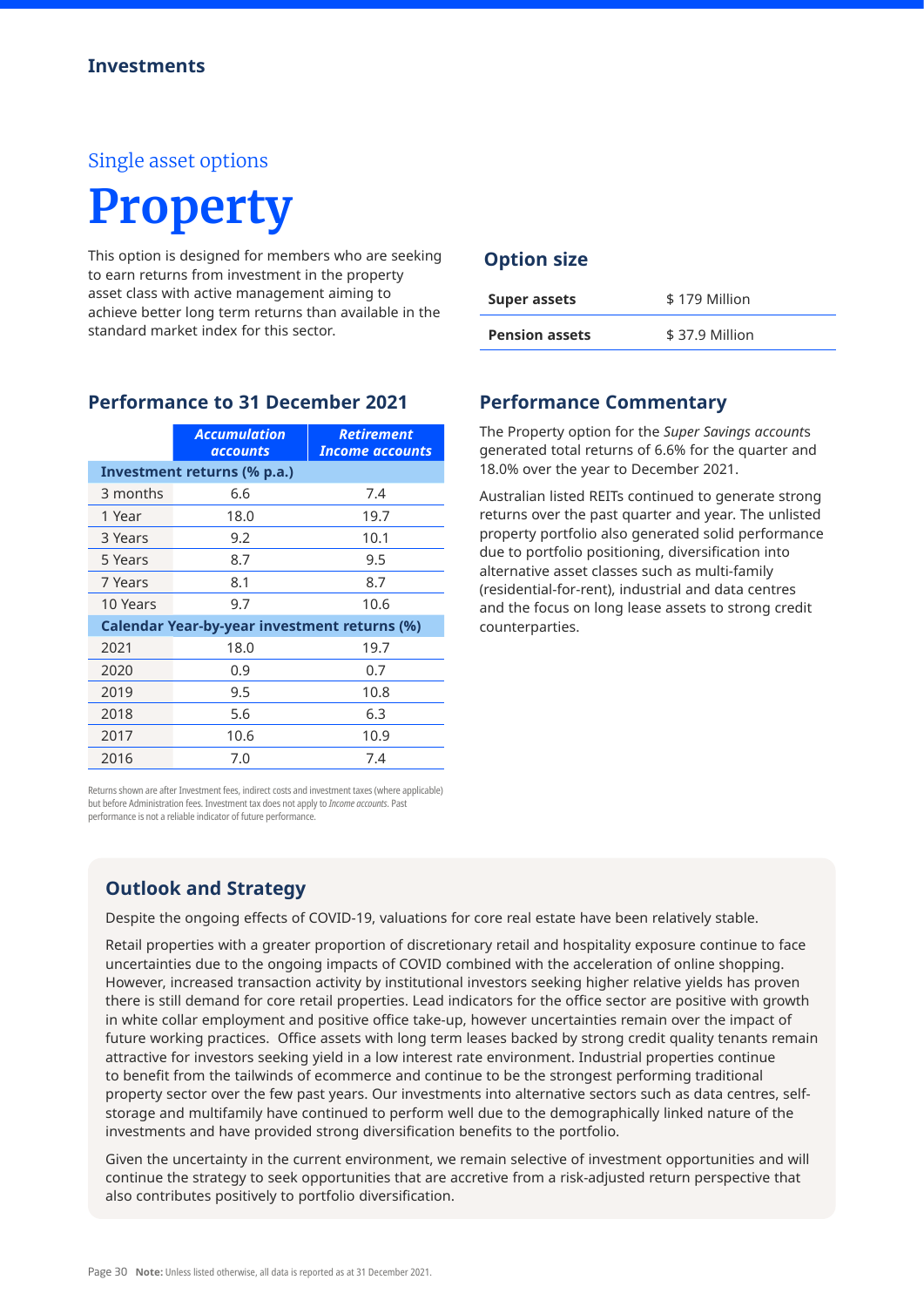|                | 31 Mar 2021 | 30 Jun 2021 | 30 Sep 2021 | 31 Dec 2021 |
|----------------|-------------|-------------|-------------|-------------|
| Geographic (%) |             |             |             |             |
| Australia      | 49          | 48          | 46          | 47          |
| North America  | 33          | 34          | 37          | 37          |
| Europe         | 11          | 12          | 10          | 10          |
| Asia           |             | 6           |             | 6           |
| Other          | $\Omega$    | $\Omega$    | 0           | $\Omega$    |
| <b>Total</b>   | 100         | 100         | 100         | 100         |
| Sector (%)     |             |             |             |             |
| Office         | 17          | 17          | 17          | 17          |
| Retail         | 15          | 14          | 12          | 12          |
| Industrial     | 13          | 13          | 14          | 15          |
| <b>REITs</b>   | 25          | 25          | 25          | 25          |
| Other          | 30          | 31          | 32          | 31          |
| <b>Total</b>   | 100         | 100         | 100         | 100         |

# **5 Largest holdings**

| Discovery Parks Holding                | 9.2  |
|----------------------------------------|------|
| South Eveleigh, NSW                    | 3.0  |
| The Locomotive Workshop, NSW           | 2.3  |
| Hulk Logistic Investments Holdings Ltd | フ3   |
| 330 Collins Street, VIC                | 1.9  |
| <b>Total</b>                           | 18.7 |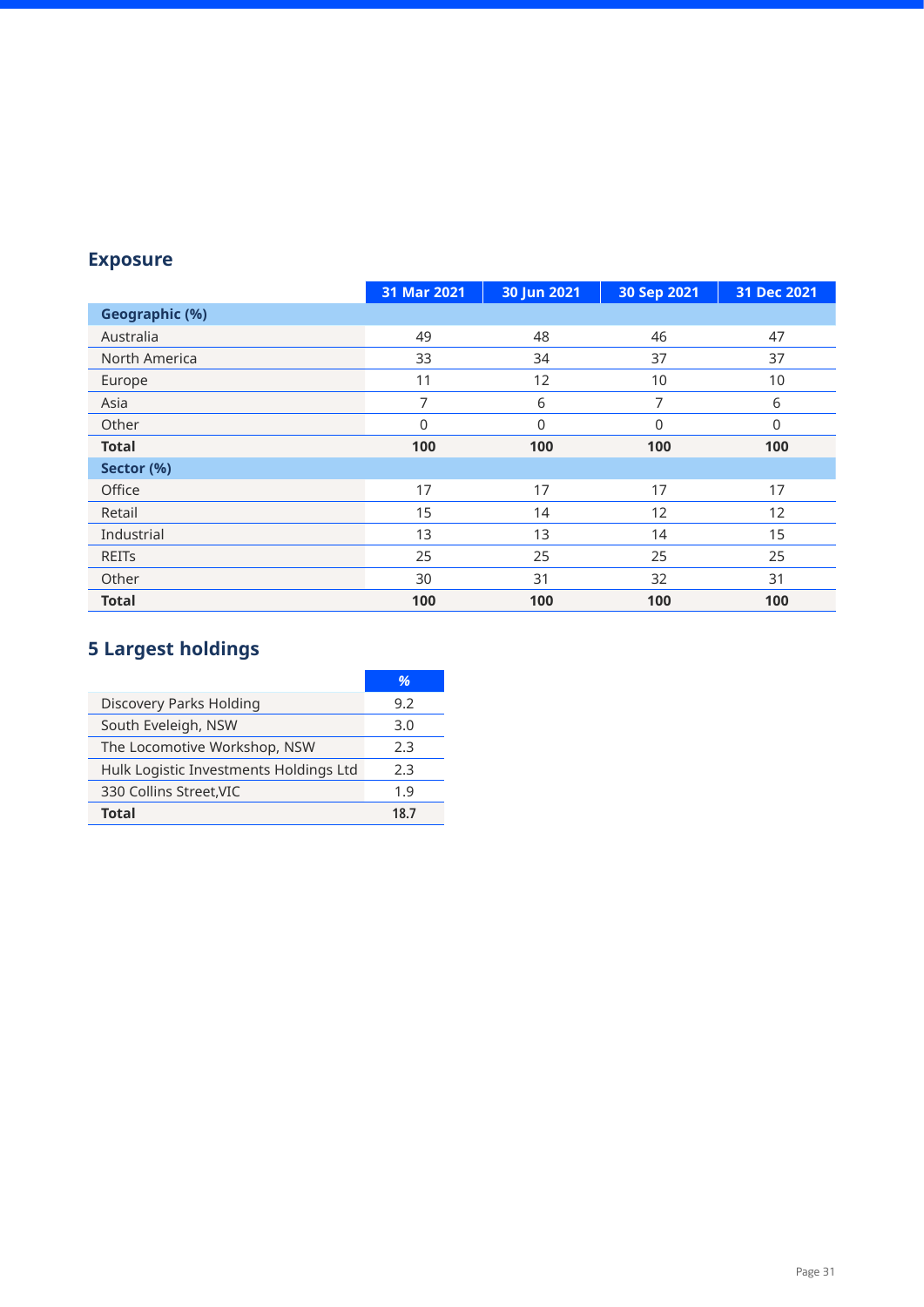# **Australian Property - Index**

This option is designed for members who are seeking to earn returns from investment in the Australian property asset class with passive management aiming to achieve long term returns that are close to the returns of the standard market index for this sector.

|          | <b>Accumulation</b><br>accounts                     | <b>Retirement</b><br><b>Income accounts</b> |  |
|----------|-----------------------------------------------------|---------------------------------------------|--|
|          | Investment returns (% p.a.)                         |                                             |  |
| 3 months | 8.9                                                 | 10.1                                        |  |
| 1 Year   | 24.0                                                | 26.9                                        |  |
| 3 Years  | 12.2                                                | 13.4                                        |  |
| 5 Years  | 9.0                                                 | 9.9                                         |  |
| 7 Years  | 9.9                                                 | 11.0                                        |  |
| 10 Years | 13.0                                                | 14.1                                        |  |
|          | <b>Calendar Year-by-year investment returns (%)</b> |                                             |  |
| 2021     | 24.0                                                | 26.9                                        |  |
| 2020     | $-3.3$                                              | $-3.8$                                      |  |
| 2019     | 17.7                                                | 19.4                                        |  |
| 2018     | 2.9                                                 | 3.2                                         |  |
| 2017     | 6.0                                                 | 6.6                                         |  |
| 2016     | 11.9                                                | 13.3                                        |  |

**Performance to 31 December 2021**

Returns shown are after Investment fees, indirect costs and investment taxes (where applicable) but before Administration fees. Investment tax does not apply to *Income accounts*. Past performance is not a reliable indicator of future performance.

#### **Option size**

| Super assets          | \$311 Million  |
|-----------------------|----------------|
| <b>Pension assets</b> | \$83.9 Million |

#### **Performance Commentary**

The Australian Property Index option for *Super Savings account*s generated total returns of 8.9% over the quarter and 24.0% over the year to December 2021, relative to the broader Australian share market index which returned 17.5% over the year to December 2021.

Having been heavily discounted during the depths of COVID, retail and office property stocks have both rallied due to increased transaction activity by institutional investors seeking higher relative yields. Retail properties with a higher exposure to discretionary spending are still at risk given ongoing impacts from COVID and shifting spending patterns towards online shopping, whilst office properties continue to face the uncertainty of long term tenant demand and future space requirements. Industrial assets performed strongly, benefiting from the shift toward e-commerce increasing tenant demand and therefore rental growth. Recent transaction activity in industrial property has also been at record low cap rates, reflecting the high demand from institutional capital, driving capital values higher.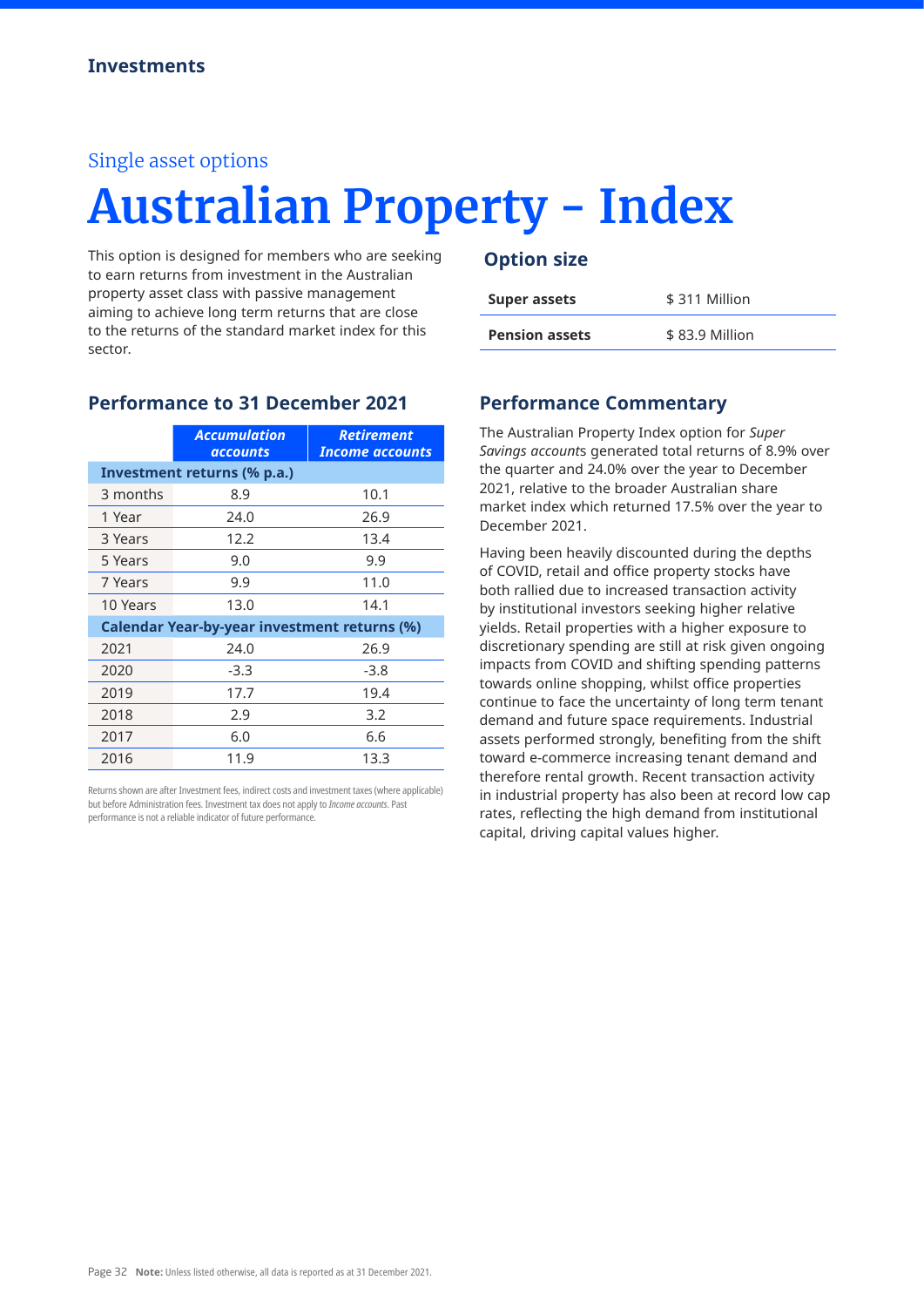## **10 Largest holdings**

|                                                        | $\frac{0}{0}$ |
|--------------------------------------------------------|---------------|
| Goodman Group                                          | 28.0          |
| <b>Scentre Group</b>                                   | 10.2          |
| Dexus AU                                               | 7.5           |
| Mirvac Group                                           | 7.1           |
| <b>GPT Group</b>                                       | 6.5           |
| Stockland                                              | 6.3           |
| <b>Charter Hall Group</b>                              | 6.0           |
| <b>Vicinity Centres</b>                                | 4.1           |
| Shopping Centres Australasia<br><b>WProperty Group</b> | 2.0           |
| Charter Hall Long Wale REIT                            | 1.9           |
| <b>Total</b>                                           | 79.6          |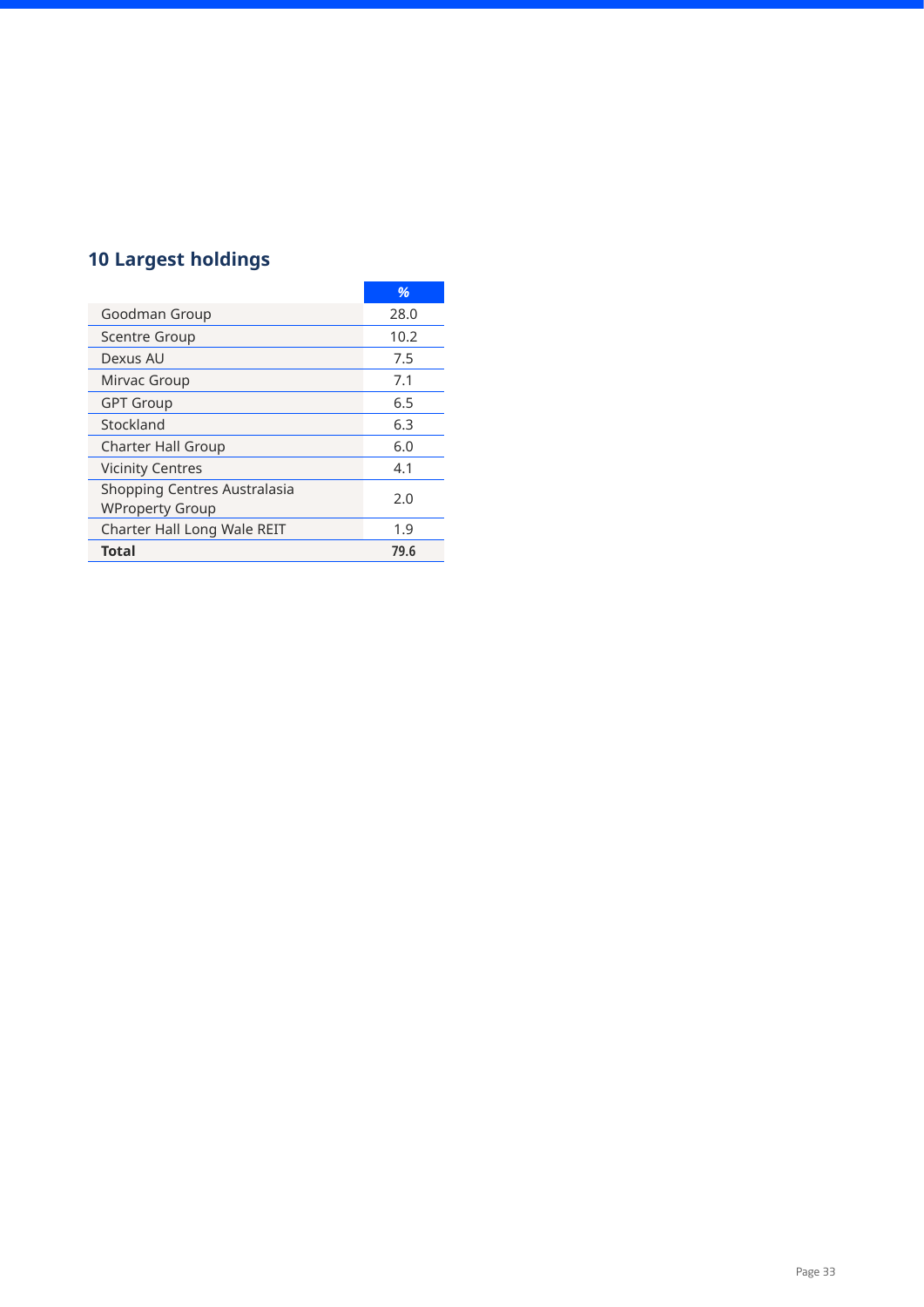# **Diversified Bonds**

This investment option is designed for members who are seeking to earn returns from investment in the fixed interest asset class with active management aiming to achieve better long term returns than available in the standard market index for this sector.

The characteristics of the fixed interest asset class for the Growth, Balanced, Retirement and Conservative options differ from those of the Diversified Bonds option. The information below relates to the option and should be used as a guide only in relation to the asset class.

#### **Performance to 31 December 2021**

|                                                     | <b>Accumulation</b><br>accounts | <b>Retirement</b><br>Income accounts |
|-----------------------------------------------------|---------------------------------|--------------------------------------|
|                                                     | Investment returns (% p.a.)     |                                      |
| 3 months                                            | $-0.6$                          | $-0.7$                               |
| 1 Year                                              | $-1.4$                          | $-1.6$                               |
| 3 Years                                             | 3.2                             | 3.6                                  |
| 5 Years                                             | 3.1                             | 3.5                                  |
| 7 Years                                             | 3.0                             | 3.4                                  |
| 10 Years                                            | 4.0                             | 4.6                                  |
| <b>Calendar Year-by-year investment returns (%)</b> |                                 |                                      |
| 2021                                                | $-1.4$                          | $-1.6$                               |
| 2020                                                | 4.7                             | 5.4                                  |
| 2019                                                | 6.5                             | 7.4                                  |
| 2018                                                | 1.5                             | 1.8                                  |
| 2017                                                | 4.2                             | 4.8                                  |
| 2016                                                | 4.2                             | 4.8                                  |

Returns shown are after Investment fees, indirect costs and investment taxes (where applicable) but before Administration fees. Investment tax does not apply to *Income accounts*. Past performance is not a reliable indicator of future performance.

#### **Option size**

| <b>Super assets</b>   | \$232 Million |
|-----------------------|---------------|
| <b>Pension assets</b> | \$129 Million |
|                       |               |

#### **Performance Commentary**

The Diversified Bonds option for *Super Savings account*s returned -0.6% after tax and fees over the December quarter of 2021 Net returns over the year were negative at -1.4% but positive over three and five years, at 3.2% and 3.1% p.a., respectively. The option has performed in line with the SuperRatings Index of comparable investment options over one year and outperformed the SuperRatings Index over three and five years.

Over the quarter, strong performance from managers investing in more opportunistic sectors such as bank loans, high yield bonds and emerging market debt were offset by managers investing in sovereign and investment grade credit as bond yields rose.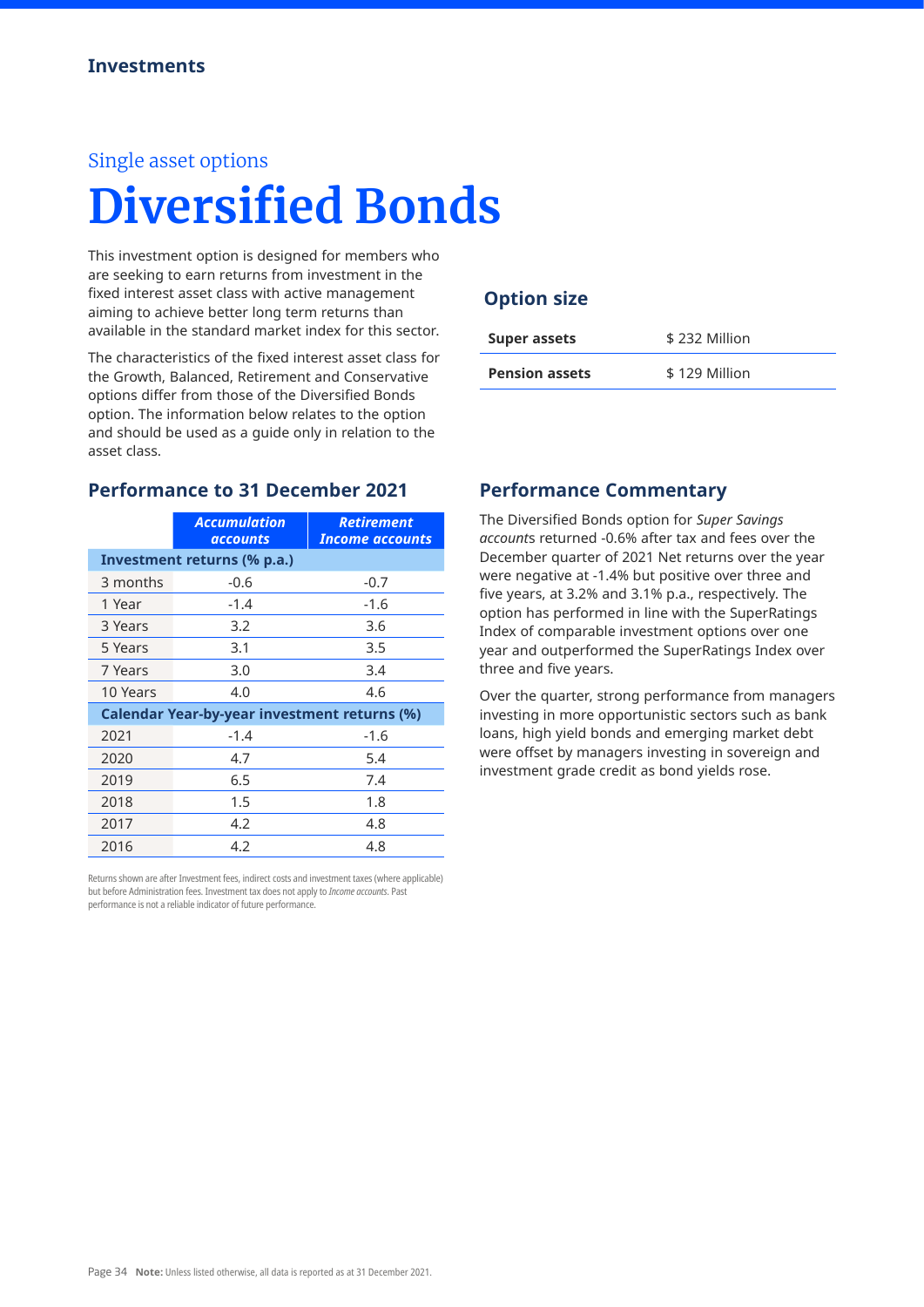|                              | <b>Government</b><br><b>Bonds</b> | <b>Corporates</b> | <b>Securitised</b> | Cash  | <b>Grand Total</b> |
|------------------------------|-----------------------------------|-------------------|--------------------|-------|--------------------|
| <b>Currency Denomination</b> |                                   |                   |                    |       |                    |
| Australia                    | 40%                               | 3%                | 0%                 | 1%    | 44%                |
| US                           | 14%                               | 10%               | 10%                | 2%    | 36%                |
| Europe                       | 7%                                | 2%                | 1%                 | $0\%$ | 10%                |
| Japan                        | 5%                                | 0%                | 0%                 | 0%    | 5%                 |
| <b>UK</b>                    | 2%                                | 0%                | 0%                 | 0%    | 2%                 |
| Canada                       | 1%                                | 0%                | 0%                 | 0%    | 1%                 |
| Other                        | 2%                                | 0%                | 0%                 | 0%    | 2%                 |
| <b>Total</b>                 | 71%                               | 15%               | 11%                | 3%    | 100%               |

### **Credit Risk**

|                       | <b>Duration</b> |
|-----------------------|-----------------|
| <b>AUD</b>            | 2.22            |
| <b>USD</b>            | 1.49            |
| <b>EUR</b>            | 0.62            |
| GBP                   | 0.20            |
| <b>IPY</b>            | 0.45            |
| Other                 | 0.66            |
| <b>Total</b>          | 5.64            |
| <b>S&amp;P Rating</b> | A+              |

## **Managers1**

|                                     | %             |
|-------------------------------------|---------------|
| State Street Global Advisors (SSGA) | 85            |
| Lazard                              | 5             |
| <b>TCW</b>                          | 4             |
| Bain                                |               |
| Payden and Rygel                    | $\mathcal{P}$ |
| Other                               |               |
| <b>Total</b>                        | 100           |

**1** Refer to page 45 for information about the Managers listed above.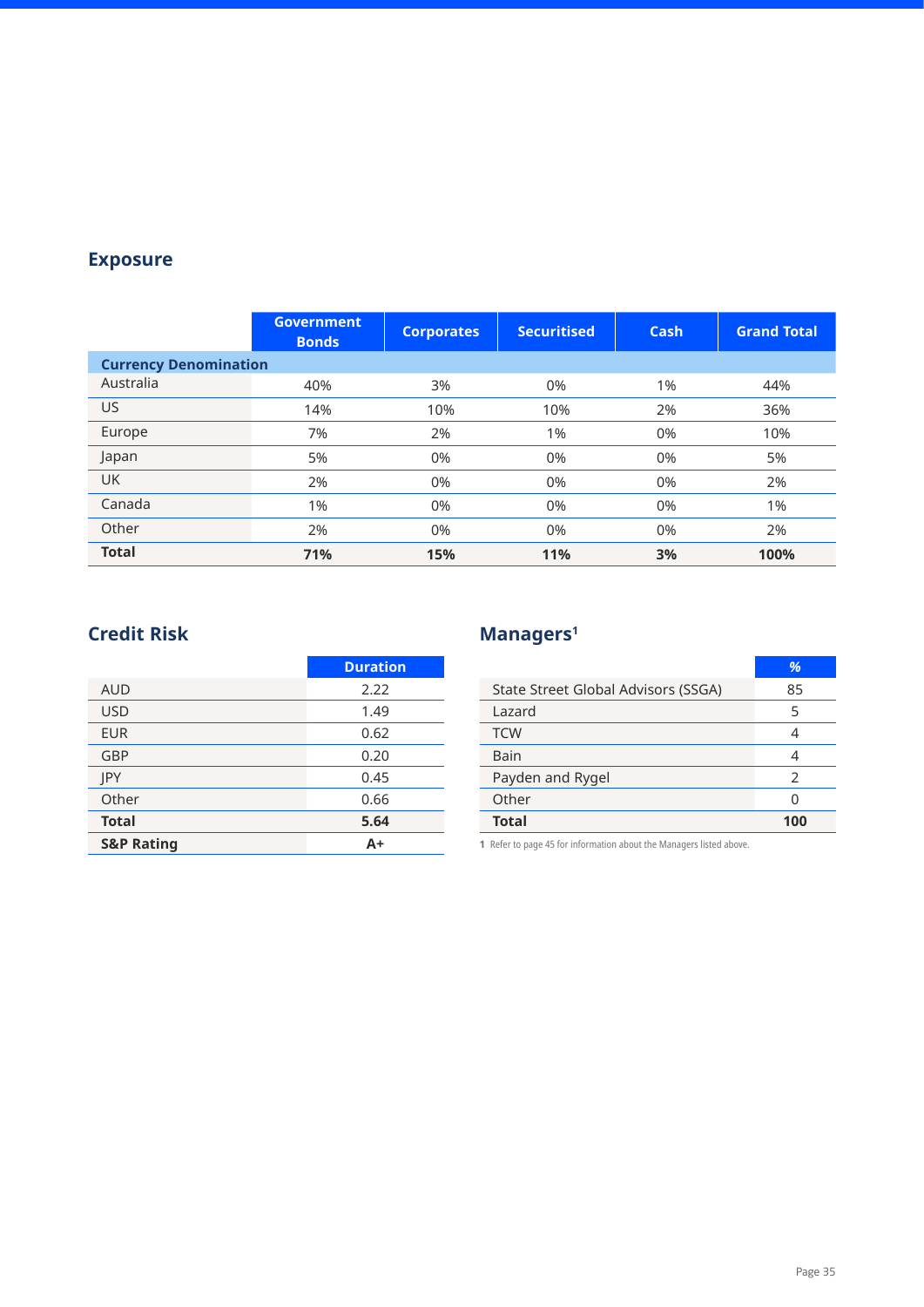# **Diversified Bonds - Index**

This option is designed for members who are seeking to earn returns from investment in the sovereign/ government fixed interest asset class with passive management aiming to achieve long term returns that are close to the returns of the standard market index for this sector.

|                                                     | <b>Accumulation</b><br>accounts | <b>Retirement</b><br><b>Income accounts</b> |  |  |  |
|-----------------------------------------------------|---------------------------------|---------------------------------------------|--|--|--|
| Investment returns (% p.a.)                         |                                 |                                             |  |  |  |
| 3 months                                            | $-0.6$                          | $-0.7$                                      |  |  |  |
| 1 Year                                              | $-2.6$                          | $-2.5$                                      |  |  |  |
| 3 Years                                             | 2.6                             | 3.1                                         |  |  |  |
| 5 Years                                             | 2.6                             | 3.2                                         |  |  |  |
| 7 Years                                             | 2.9                             | 3.4                                         |  |  |  |
| 10 Years                                            | 4.0                             | 4.5                                         |  |  |  |
| <b>Calendar Year-by-year investment returns (%)</b> |                                 |                                             |  |  |  |
| 2021                                                | $-2.6$                          | $-2.6$                                      |  |  |  |
| 2020                                                | 4.4                             | 4.8                                         |  |  |  |
| 2019                                                | 6.2                             | 7.3                                         |  |  |  |
| 2018                                                | 2.5                             | 3.0                                         |  |  |  |
| 2017                                                | 3.0                             | 3.5                                         |  |  |  |
| 2016                                                | 4.3                             | 5.0                                         |  |  |  |

Returns shown are after Investment fees, indirect costs and investment taxes (where applicable) but before Administration fees. Investment tax does not apply to *Income accounts*. Past performance is not a reliable indicator of future performance.

#### **Option size**

| <b>Super assets</b>   | \$325 Million |
|-----------------------|---------------|
| <b>Pension assets</b> | \$236 Million |

#### **Performance Commentary**

The Diversified Bonds Index option invests in a mix of global and Australian government bonds and credit securities. Over the December quarter of 2021, the option returned -0.6% for *Super Savings account*s, after tax and fees. Both Australian and Global bonds markets delivered negative returns over the quarter. Over one, three and five years, the option has achieved net returns of -2.6%, 2.6% and 2.6% p.a., respectively.

#### **Credit Risk**

|                       | <b>Duration</b> |
|-----------------------|-----------------|
| <b>AUD</b>            | 5.88            |
| <b>USD</b>            | 7.72            |
| <b>EUR</b>            | 7.58            |
| GBP                   | 11.45           |
| <b>IPY</b>            | 9.73            |
| Other                 | 3.65            |
| <b>Total</b>          | 6.68            |
| <b>S&amp;P Rating</b> | <b>AA/AA-</b>   |

**Performance to 31 December 2021**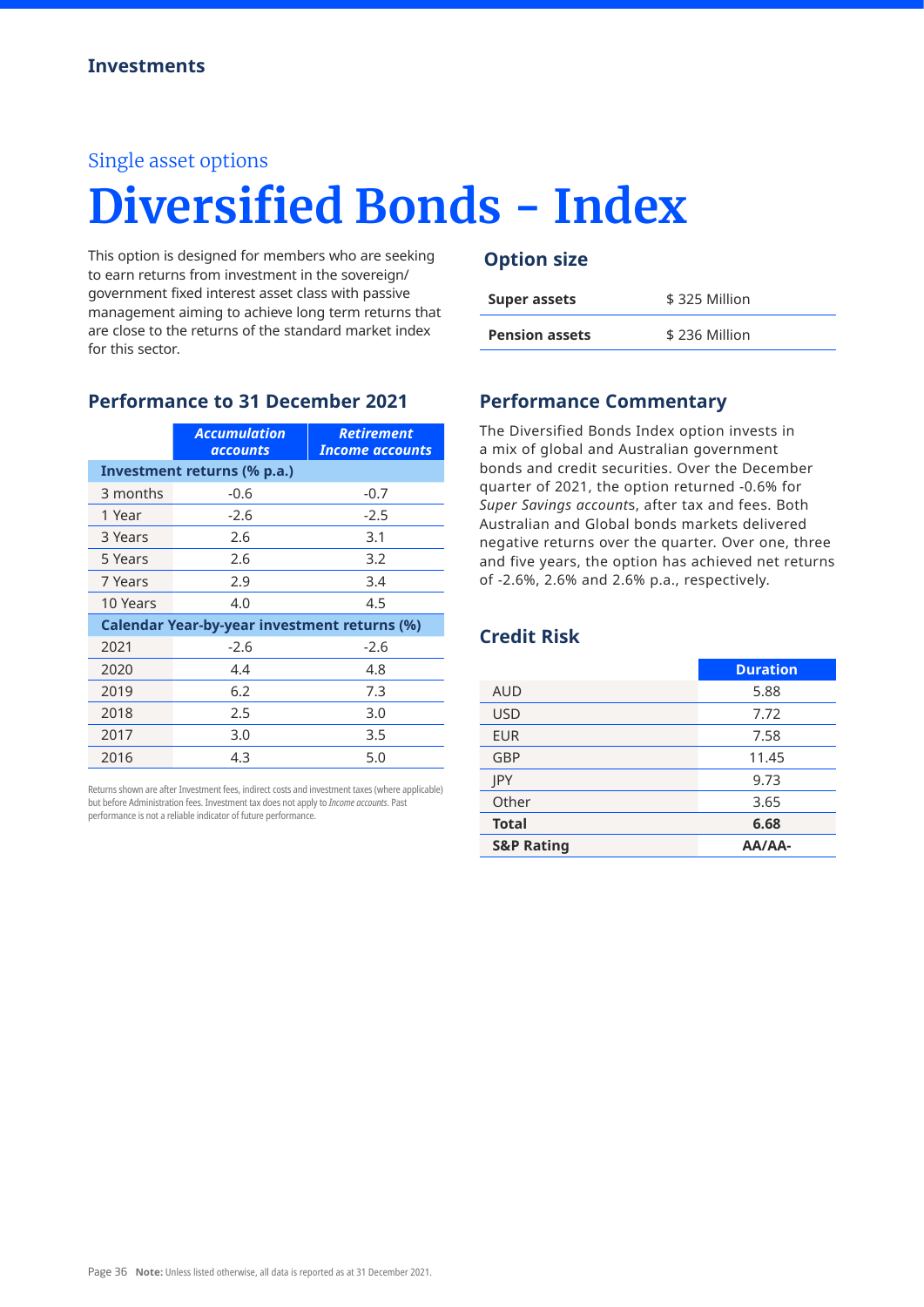|                       | 31 Mar 2021    | 30 Jun 2021 | 30 Sep 2021 | 31 Dec 2021    |
|-----------------------|----------------|-------------|-------------|----------------|
| <b>Geographic (%)</b> |                |             |             |                |
| Australia             | 44             | 45          | 45          | 45             |
| <b>United States</b>  | 22             | 21          | 22          | 24             |
| Japan                 | 5              | 5           | 5           | 7              |
| Germany               | 4              | 4           | 4           | 3              |
| Supranational         | 3              | 4           | 4           | 3              |
| France                | 3              | 3           | 3           | 2              |
| Canada                | 3              | 3           | 2           | 3              |
| United Kingdom        | $\mathcal{P}$  | 3           | 2           | $\overline{2}$ |
| Italy                 | 2              | 2           | フ           | フ              |
| Spain                 | $\overline{2}$ |             |             |                |
| Other                 | 10             | 9           | 9           | 8              |
| <b>Total</b>          | 100            | 100         | 100         | 100            |

|              | <b>Government Bonds</b>      | <b>Corporates</b> | <b>Securitised</b> | <b>Cash</b> | <b>Derivatives</b> | <b>Grand Total</b> |
|--------------|------------------------------|-------------------|--------------------|-------------|--------------------|--------------------|
|              | <b>Currency Denomination</b> |                   |                    |             |                    |                    |
| Australia    | 46.5                         | 3.2               | 0.3                | 0.8         | 0                  | 50.8               |
| US           | 13.4                         | 6.1               | 5.8                | 0           | $-3.7$             | 21.7               |
| Europe       | 8.4                          | 2.1               | 0.6                | 0.2         | 0                  | 11.3               |
| Japan        | 6.3                          | 0                 | 0                  | 0           | 0                  | 6.3                |
| <b>UK</b>    | 1.9                          | 0.4               | 0.1                | 0.1         | 0                  | 2.4                |
| Canada       | 1.1                          | 0.3               | 0                  | 0           | 0                  | 1.4                |
| Other        | 2.1                          | $\Omega$          | 0                  | 0.3         | 3.7                | 6.1                |
| <b>Total</b> | 79.6                         | 12.1              | 6.7                | 1.4         | 0                  | 100                |

# **Quality**

|              | <b>Duration</b> |
|--------------|-----------------|
| <b>AAA</b>   | 60              |
| AA           | 18              |
| A            | 13              |
| Baa          | q               |
| <b>Total</b> | 100             |

# **Managers1**

| State Street Global Advisors (SSGA) | 100 |
|-------------------------------------|-----|
| Total                               | 100 |
|                                     |     |

**1** Refer to page 45 for information about the Managers listed above.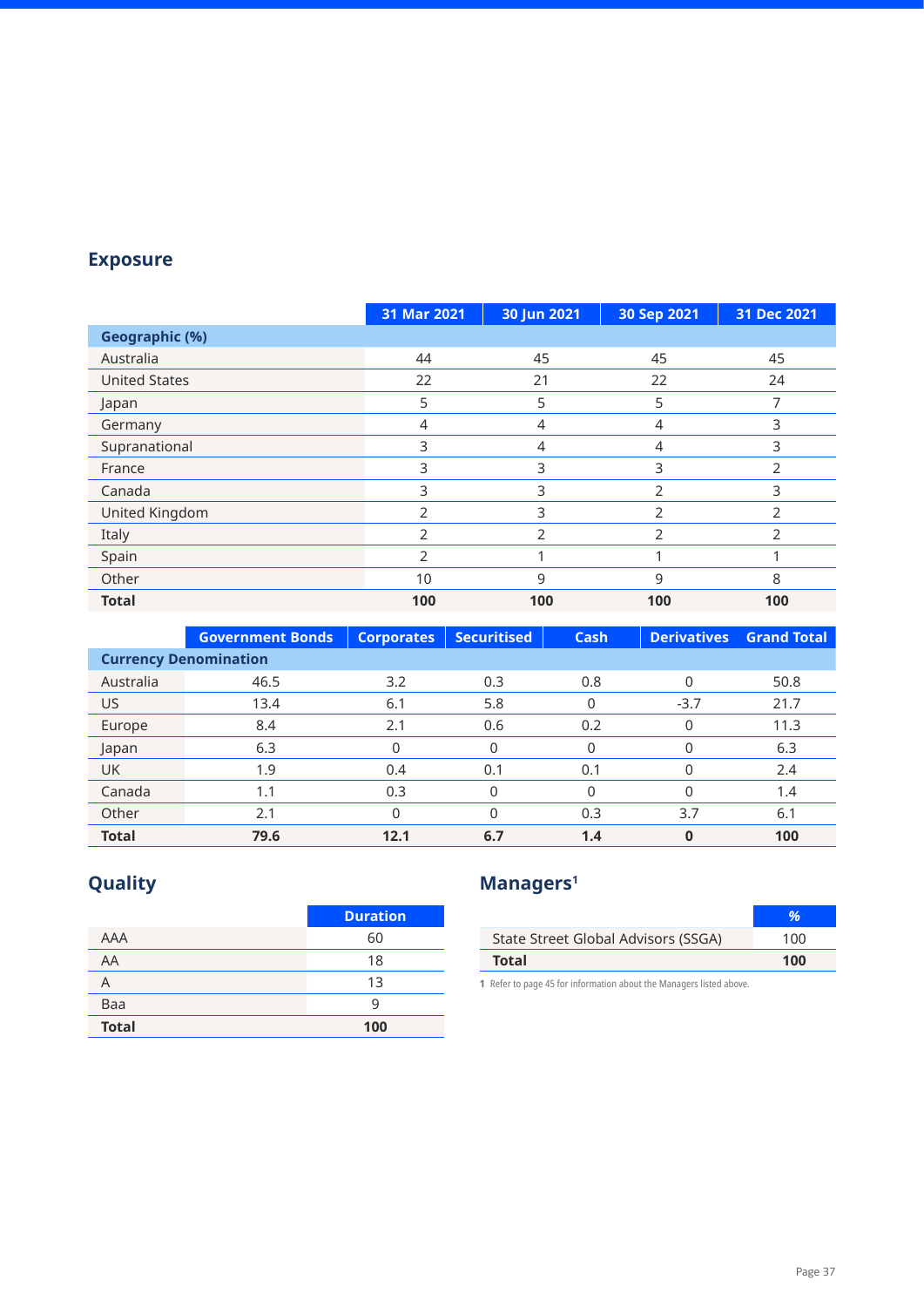# **Cash**

This investment option is designed for members who are seeking to accumulate a lump sum or derive income over time by earning returns that are close to the level of short term interest rates in the Australian economy.

The characteristics of the cash asset class for the Growth, Balanced, Retirement and Conservative options differ from those of the Cash option. The information below relates to the option and should be used as a guide only in relation to the asset class.

#### **Performance to 31 December 2021**

|                                                     | <b>Accumulation</b><br><b>accounts</b> | <b>Retirement</b><br><b>Income accounts</b> |  |  |  |
|-----------------------------------------------------|----------------------------------------|---------------------------------------------|--|--|--|
| Investment returns (% p.a.)                         |                                        |                                             |  |  |  |
| 3 months                                            | 0.0                                    | 0.1                                         |  |  |  |
| 1 Year                                              | 0.3                                    | 0.3                                         |  |  |  |
| 3 Years                                             | 0.9                                    | 1.1                                         |  |  |  |
| 5 Years                                             | 1.4                                    | 1.6                                         |  |  |  |
| 7 Years                                             | 1.6                                    | 1.9                                         |  |  |  |
| 10 Years                                            | 2.1                                    | 2.5                                         |  |  |  |
| <b>Calendar Year-by-year investment returns (%)</b> |                                        |                                             |  |  |  |
| 2021                                                | 0.3                                    | 0.3                                         |  |  |  |
| 2020                                                | 0.8                                    | 0.9                                         |  |  |  |
| 2019                                                | 1.8                                    | 2.1                                         |  |  |  |
| 2018                                                | 2.0                                    | 2.3                                         |  |  |  |
| 2017                                                | 2.0                                    | 2.3                                         |  |  |  |
| 2016                                                | 2.2                                    | 2.5                                         |  |  |  |

Returns shown are after Investment fees, indirect costs and investment taxes (where applicable) but before Administration fees. Investment tax does not apply to *Income accounts*. Past performance is not a reliable indicator of future performance.

#### **Option size**

| <b>Super assets</b>   | \$1.5 Billion |
|-----------------------|---------------|
| <b>Pension assets</b> | \$468 Million |

#### **Performance Commentary**

Australian Retirement Trust's Cash option for *Super Savings account*s returned 0.05% after tax and fees over the December quarter of 2021. Over one, three and five years the option has returned 0.25%, 0.95% and 1.36% p.a. respectively. In the December 2021 SuperRatings survey of options with a similar asset allocation, the Cash option has exceeded the median return over all time periods.

#### **Managers1**

| <b>Total</b>                        | 100 |
|-------------------------------------|-----|
| State Street Global Advisors (SSGA) | 11  |
| <b>Super Savings</b>                | 89  |
| Australian Retirement Trust         |     |
|                                     |     |

**1** Refer to page 45 for information about the Managers listed above.

#### **Outlook and Strategy**

The Cash option's primary objective is to invest with a focus on maintaining liquidity and a good credit quality and is expected to continue to deliver very stable returns at a margin above the Bloomberg AusBond Bank Bill Index. The Cash option's returns are derived from bank deposits and short-term money market securities. We will continue to allocate a substantial portion of the Cash option to term deposits with approved deposit–taking institutions across a range of maturities up to one year, thus enhancing returns to members while ensuring reliable liquidity and flexibility to take advantage of opportunities in a judicious fashion.

The Reserve Bank of Australia (RBA) is likely to maintain interest rates at their current low level in the shortterm. However longer-term money market rates have risen as markets have begun to expect higher official interest rates over the coming year.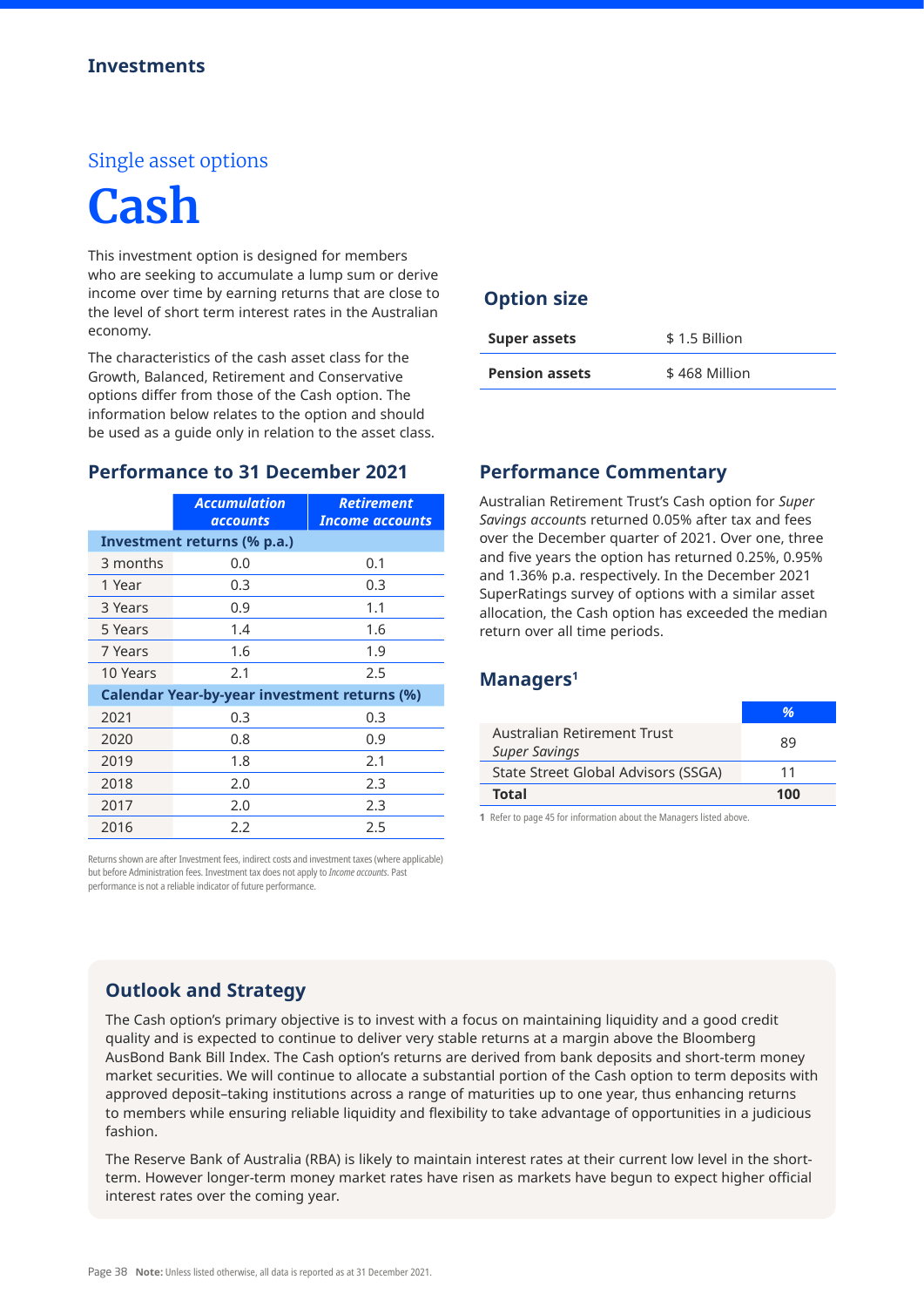#### **Diversified option Asset Classes**

The Diversified option Asset Classes are not available as a stand-alone option, instead forming part of our Growth, Balanced, Retirement, Conservative and Diversified Alternatives options. i

# **Private Capital**

Super Savings Private Capital portfolio invests in a range of assets where we expect to extract a premium return relative to listed equity markets resulting from various forms of private ownership.

Investments are made into mostly illiquid assets on an opportunistic basis across the following broad categories, including domestic and offshore investments in:

- Buyout.
- Venture Capital.
- Special situations.
- Distressed debt.
- Natural resources.
- Opportunistic property.
- Other.

#### **Allocation**

|                                       | 31 Mar<br>2021 | 30 Jun<br>2021 | 30 Sep<br>2021 | 31 Dec<br>2021 |
|---------------------------------------|----------------|----------------|----------------|----------------|
| Geographic (%)                        |                |                |                |                |
| Australia/NZ                          | 10             | 11             | 10             | 13             |
| Europe                                | 13             | 13             | 13             | 13             |
| North<br>America                      | 63             | 64             | 64             | 62             |
| Other                                 | 14             | 12             | 13             | 12             |
| <b>Total</b>                          | 100            | 100            | 100            | 100            |
| Sector (%)                            |                |                |                |                |
| Buyout                                | 79             | 82             | 82             | 84             |
| Natural<br>Resources                  | 1              | 1              | 1              | 1              |
| Special<br>Situations /<br>Distressed | 8              | 8              | 7              | 7              |
| Venture                               | 1              | 0              | 0              | 0              |
| Opportunistic<br>Property             | 0              | 0              | 0              | 0              |
| Other                                 | 11             | 9              | 10             | 8              |
| <b>Total</b>                          | 100            | 100            | 100            | 100            |

#### **How this Asset Class is Managed**

Assets are diversified across both regions and industries, and include consumer discretionary, industrials, materials, financials, consumer staples, energy, health care, technology and telecommunications.

- The portfolio includes investments in buyouts, venture capital, special situations, distressed debt, natural resources, opportunistic property and listed assets.
- Various experts are engaged to assist with the implementation of the investment strategy, including consultants, asset managers and specialists.
- A formal portfolio and strategy review and on-site manager visits are undertaken annually.
- Given the illiquid nature of the asset class, valuations are undertaken periodically, typically every 3 months.

#### **Outlook and Strategy**

Australian Retirement Trust seeks to maintain a diversified private capital portfolio on both a geographical and strategy basis. Our portfolio has posted a strong recovery from COVID-19 leading to highly attractive returns in 2021. With substantial investment opportunities and favourable market sentiment, we remain active but are still maintaining a cautious approach when making new investments, with commitments to selected funds and co-investments in the December quarter. These have been with high-quality managers across different geographies where we believe there is limited downside risk under the current market environment but significant potential upside in the medium-to-long term.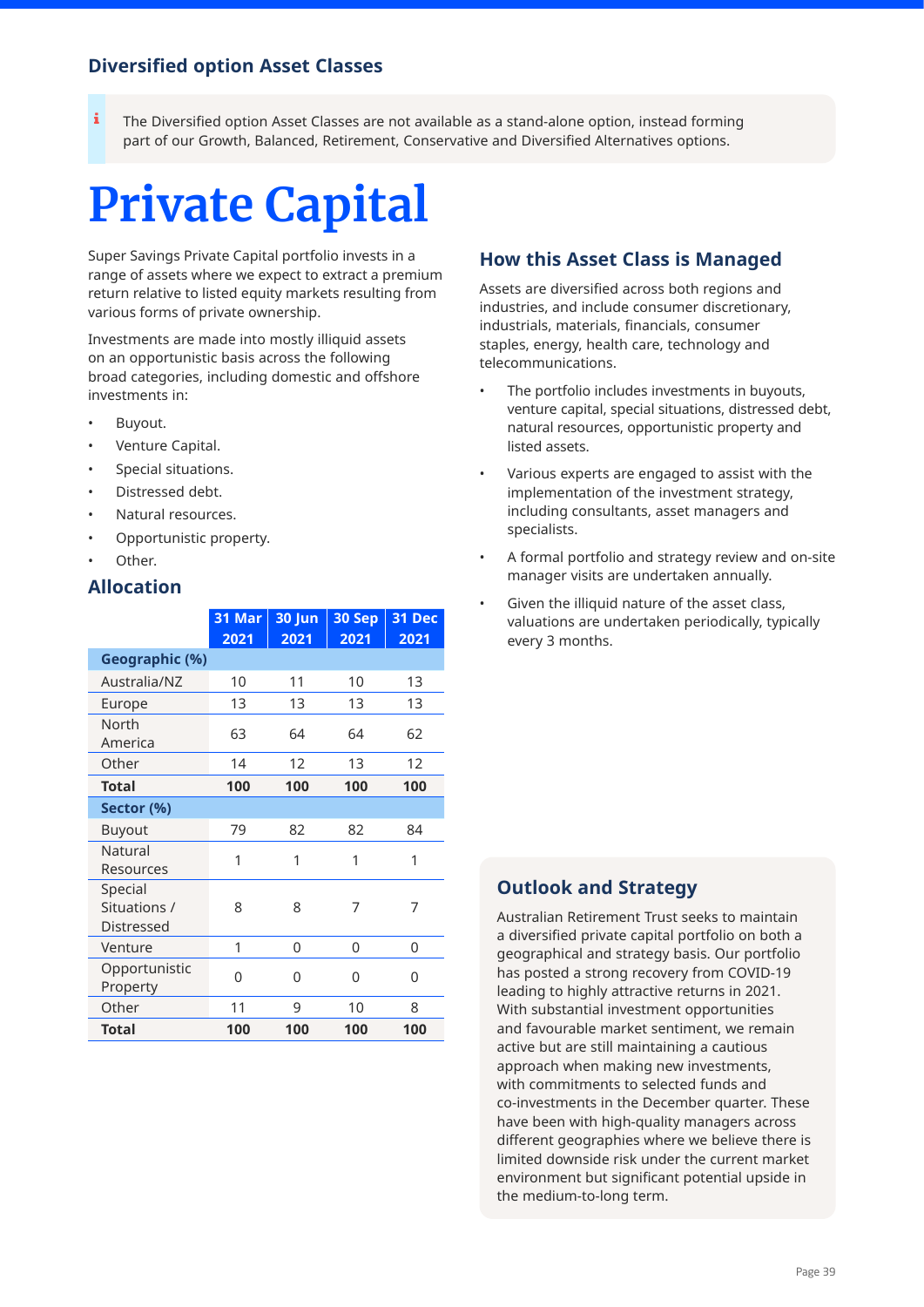# **Infrastructure**

Infrastructure refers to the fundamental assets of a society that are required to provide essential services to its population and are accessible by most people.

Infrastructure investments are characterised by several key features including:

- Typically long duration;
- Large initial capital outlays;
- Monopolistic qualities;
- Stable income:
- Inflation linked earnings; and
- Returns dominated by income, once mature.

#### **Allocation**

|                            | 31 Mar<br>2021 | 30 Jun<br>2021 | 30 Sep<br>2021 | <b>31 Dec</b><br>2021 |
|----------------------------|----------------|----------------|----------------|-----------------------|
| <b>Geographic (%)</b>      |                |                |                |                       |
| Australia                  | 53             | 55             | 57             | 57                    |
| Emerging<br><b>Markets</b> | 15             | 13             | 12             | 11                    |
| Europe                     | 6              | 6              | 5              | 5                     |
| North<br>America           | 15             | 15             | 17             | 19                    |
| UK                         | 11             | 11             | 9              | 8                     |
| <b>Total</b>               | 100            | 100            | 100            | 100                   |
| Sector (%)                 |                |                |                |                       |
| Transport                  | 47             | 48             | 43             | 42                    |
| <b>Utilities</b>           | 18             | 16             | 14             | 13                    |
| Renewables/<br>Energy      | 8              | 8              | 7              | 7                     |
| Other                      | 27             | 28             | 36             | 38                    |
| Total                      | 100            | 100            | 100            | 100                   |

#### **How this Asset Class is Managed**

The infrastructure portfolio is constructed to provide a diverse portfolio of assets across a number of sectors and geographic regions. Assets include airports, ports, toll roads, water utilities, transmission assets, distribution assets and land registries.

- The infrastructure investments have been made through both direct investments in assets and pooled funds. Australian Retirement Trust *Super Savings* currently does not invest in listed infrastructure in this asset class, though we may do so in the future.
- Various experts are engaged to assist with the implementation of the investment strategy including consultants, asset managers and specialists.
- A formal portfolio and strategy review and on-site manager visits are undertaken annually.
- Given the illiquid nature of the asset class, independent valuations are undertaken periodically, typically every 3 to 6 months.

#### **Largest holdings**

|                                      | $\frac{0}{6}$ |
|--------------------------------------|---------------|
| <b>Brisbane Airport</b>              |               |
| Bristol & Birmingham Airports        | 8             |
| Amplitel                             | 8             |
| Macquarie Infrastructure Partners IV |               |
| The Infrastructure Fund              | 6             |
| Other                                | 62            |
| <b>Total</b>                         | 100           |

#### **Outlook and Strategy**

The Infrastructure asset class continued to deliver attractive returns over the quarter, while high levels of broad-based deal activity and fundraising persisted. Strong investor demand for Infrastructure assets was underpinned by the asset class's resilience through the COVID-19 impacted period, and a desire by investors to hedge against emerging inflation risks through exposure to inflation-linked income streams.

During the quarter Australian Retirement Trust, as part of the Brookfield consortium, was nominated as the preferred bidder for AusNet, a listed Australian utility Infrastructure business (with regulatory and shareholder consents obtained post quarter end). Australian Retirement Trust was also successful in acquiring a large stake in Evolution Healthcare, one of the leading private hospital providers in NZ.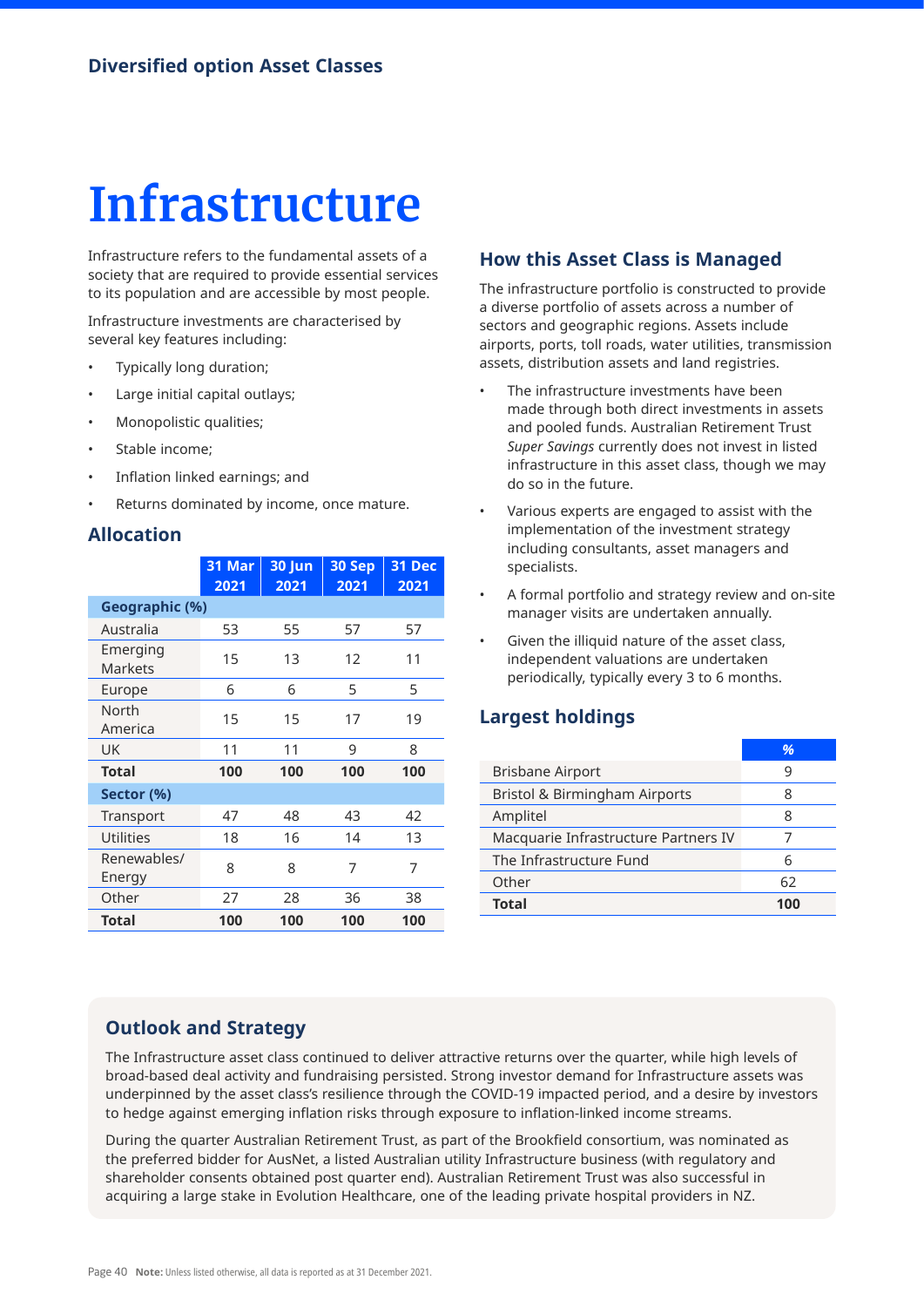# **Alternative Strategies**

This is a globally diversified alternatives program, with flexibility to opportunistically invest in public and private markets, asset classes, and capital structures with a focus on specialist credit. This includes core credit strategies such as direct private corporate lending and asset backed credit (real estate, infrastructure), as well as core plus opportunities in mezzanine credit and distressed or specialist situations.

The portfolio returns do not follow the normal investment cycles of the traditional public market asset classes and aims to deliver absolute returns over the medium term, with low correlation to listed equities and public credit. The objective is to deliver a 2% p.a. margin over a combined 50% cash and 50% Burgiss Private Debt index, net of fees, over rolling three year periods.

The portfolio should provide exposure to a set of risks that differ from the risks found elsewhere in the Fund thus providing important diversification benefits.

### **Allocation**

|                               | 31 Dec 2021 |
|-------------------------------|-------------|
| <b>Strategy Weighting (%)</b> |             |
| Specialist credit             | 68          |
| Opportunistic                 | 32          |
| <b>Total</b>                  | 100         |

#### **How this Asset Class is Managed**

The portfolio invests via four distinct sub-portfolios:

- Specialist Credit : 63%
- Opportunistic : 37%

Within these strategies, capital is allocated to specialist investment managers chosen by *Super Savings* internal investment team. This team, in conjunction with various advisors, perform thorough investment and operational due diligence to gain conviction in the manager. We visit our managers onsite at least once a year.

#### **Managers1**

|                  | %   |
|------------------|-----|
| <b>SIRA</b>      | 13  |
| <b>Blackrock</b> | 9   |
| <b>PAG</b>       | 9   |
| EIG              | 9   |
| Hayfin           | 7   |
| Other            | 53  |
| <b>Total</b>     | 100 |

**1** Refer to page 45 for information about the Managers listed above.

### **Outlook and Strategy**

The Australian Retirement Trust Alternative Strategies portfolio produced a net AUD return of 0.16% in the December Quarter of 2021. While the portfolio generated a positive return over the period, underlying investments generated mixed performance, largely attributable to macroeconomic factors and headwinds in the Asian high yield bond markets.

During the quarter, we rotated capital out of hedge fund trading strategies into specialist private credit opportunities that offer attractive relative value, including:

- structured real estate credit;
- asset backed credits (renewables, mining, and industrials); and
- dislocated areas of credit markets.

We also continue to find attractive opportunities in private mid-risk assets, including initiating a direct holding in a large, diversified agriculture platform.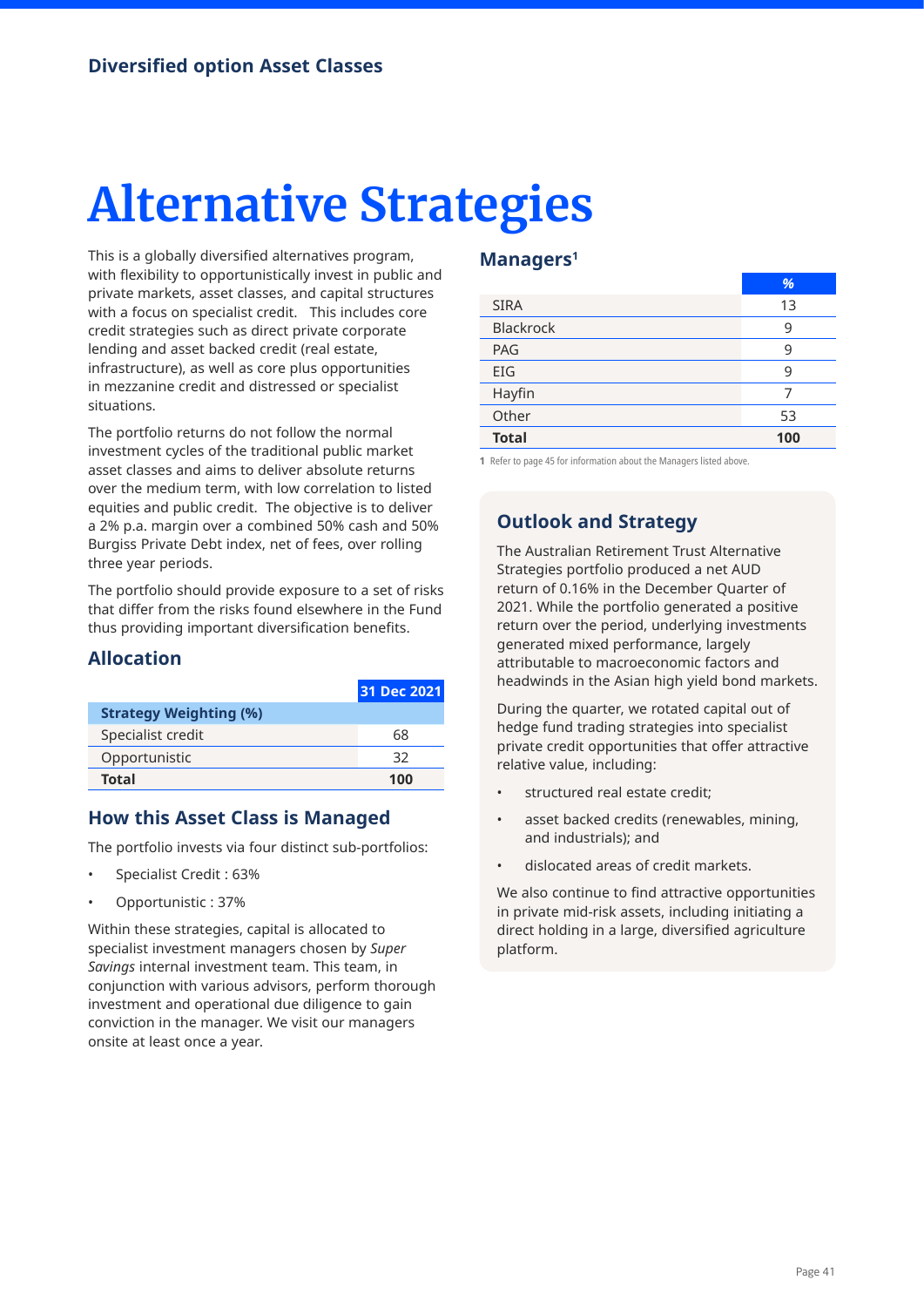# **Property**

Institutional quality property investments typically include office buildings, retail centres and industrial warehouses however can also include residential, hotels, retirement villages, health care, education, leisure, storage, data centres, development land and rural exposures.

The objective of the Property portfolio is to provide returns between that of listed equity and fixed income whilst being positively correlated to inflation. Its performance target is to exceed the benchmark index comprised of the ANREV Australia Core Open End Fund Monthly Index, NCREIF Open End Diversified Core Equity Index and INREV Open End Diversified Core Equity Fund Index over rolling three year periods.

A diversified Property portfolio should provide exposure to a portfolio of risks that differ from the risks found elsewhere in the Fund thus also providing diversification benefits to the Fund.

#### **Allocation**

|              | 31 Mar<br>2021 | 30 Jun<br>2021 | 30 Sep<br>2021 | <b>31 Dec</b><br>2021 |
|--------------|----------------|----------------|----------------|-----------------------|
| Sector (%)   |                |                |                |                       |
| Office       | 23             | 22             | 23             | 23                    |
| Retail       | 19             | 19             | 16             | 15                    |
| Industrial   | 17             | 18             | 18             | 20                    |
| Residential  | 22             | 20             | 23             | 21                    |
| Other        | 19             | 21             | 20             | 21                    |
| <b>Total</b> | 100            | 100            | 100            | 100                   |

#### **How this Asset Class is Managed**

The Property portfolio is constructed to provide a diverse portfolio of property assets and includes exposure to:

- Direct investments in property,
- Investment in unlisted pooled funds, and
- Investments are largely held in commercial, retail, and industrial assets and are diversified by geography, tenant mix, asset strategies and lease expiries.
- Our exposure to property includes investments in both equity and debt and generally targets lower levels of leverage to reduce correlation to equities and increase the income portion of returns.
- Various experts are engaged to assist with the implementation of the investment strategy including consultants, asset managers and specialists.
- A formal portfolio and strategy review and on-site manager visits are undertaken annually.

#### **Top 5 holdings**

|                                           | %    |
|-------------------------------------------|------|
| Discovery Parks Holding                   | 12.3 |
| South Eveleigh, NSW                       | 4.0  |
| The Locomotive Workshop, NSW              | 3.1  |
| Hulk Logistic Investments<br>Holdings Ltd | 3.0  |
| 330 Collins Street, VIC                   | 2.5  |
| Other                                     | 75.1 |
| <b>Total</b>                              | 100  |

#### **Managers1**

|                    | %   |
|--------------------|-----|
| Allegro Funds      | 12  |
| <b>Berkshire</b>   | 12  |
| <b>AMP Capital</b> | 10  |
| Stepstone RE       | 8   |
| Mirvac Group       | 7   |
| Other              | 51  |
| <b>Total</b>       | 100 |

**1** Refer to page 45 for information about the Managers listed above.

#### **Outlook and Strategy**

Global real estate generated moderate returns over the past quarter, though returns varied based on sector.

Valuations for retail properties in Australia increased slightly over the quarter with increased demand from institutional investors seeking higher relative yields in light of vacancy rates stabilising despite the ongoing impacts of COVID. As online penetration of the retail sector continues there will be an increased shift towards assets in prime locations with mixed-use potential. Despite the continuation of remote working practices in addition to medium term interest rate pressures, Australian office valuations continue to be supported by transaction activity as yield-driven investors seek assets backed by long term leases to high credit quality tenants. However, risk in the sector remains elevated given uncertainties regarding office space requirements in the short to medium term. Led by the strength of ecommerce activity, industrial properties continued to generate strong performance, underpinned by significant rent growth and further yield compression. Other sectors such as self-storage, residential and data centres continue to be resilient.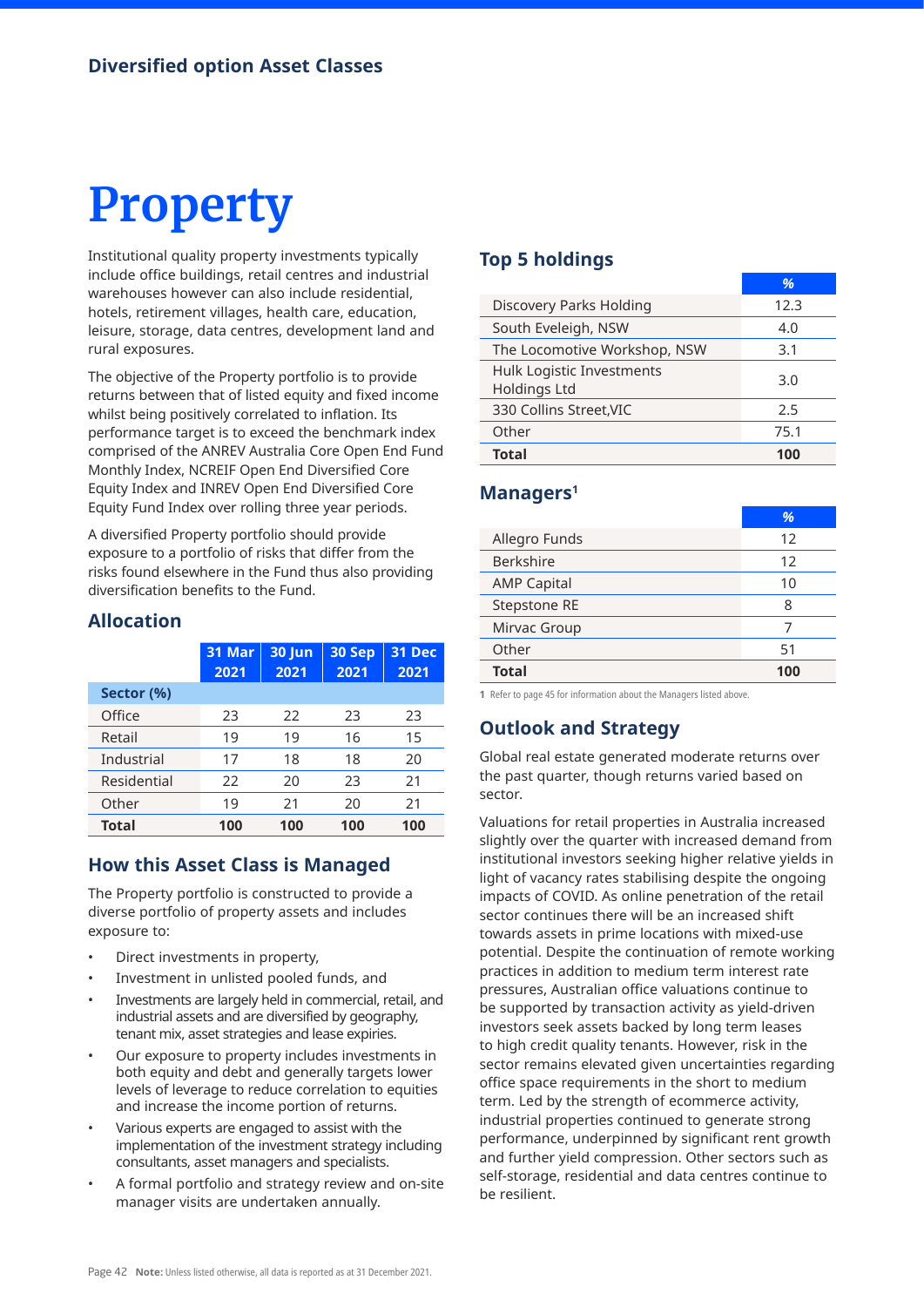# **Managers appendix**

| <b>Name</b>                                                  | <b>Description</b>                                                                                                                                                                                                                                                                                                                                                                                                                                                                                                                                           |
|--------------------------------------------------------------|--------------------------------------------------------------------------------------------------------------------------------------------------------------------------------------------------------------------------------------------------------------------------------------------------------------------------------------------------------------------------------------------------------------------------------------------------------------------------------------------------------------------------------------------------------------|
| <b>Acadian</b>                                               | Acadian is a quantitative equity fund manager that is based in Sydney and has its head-<br>quarters in Boston. Acadian invests based on systematic analysis of company fundamentals<br>and implements through a highly structured and disciplined investment process. The Sydney<br>based team benefits from the firm's global research on investment factors and implementation<br>insights to construct their Australian equity portfolios.                                                                                                                |
| <b>Allegro</b>                                               | Allegro Funds is an independently owned Australian fund manager that manages Australian<br>Retirement Trust's investment in Discovery Parks.                                                                                                                                                                                                                                                                                                                                                                                                                 |
| <b>AMP Capital</b>                                           | Direct property investments and a pooled shopping centre fund comprising sector-specific<br>investment-grade retail assets. AMP seeks to add value through active property and<br>development management.                                                                                                                                                                                                                                                                                                                                                    |
| <b>Asteron Life</b>                                          | Asteron Life, owned by the life insurance company - TAL Dai-ichi Life, offers units in their<br>statutory fund to institutional investors. The statutory fund pays a pre-determined fixed<br>crediting rate to investors and is varied by Asteron from time to time based on the market<br>environment. The portfolio predominantly consists of fixed income and cash related<br>investments with 10% allocated to growth assets like Australian equities, property and<br>infrastructure.                                                                   |
| <b>Bain</b>                                                  | Bain Credit primarily invests in below investment grade senior loans with the ability to<br>dynamically allocate to high yield bonds and structured credit. The Manager has a strong<br>emphasis on bottom-up fundamentally driven security research and may invest in both<br>private and public transactions. The Manager may use hedges to mitigate volatility.                                                                                                                                                                                           |
| <b>Berkshire</b><br><b>Residential</b><br><b>Investments</b> | Berkshire Residential Investments is a privately held US real estate investment management<br>firm that focusses on debt and equity investments in the multifamily sector in the US.                                                                                                                                                                                                                                                                                                                                                                         |
| <b>Blackrock</b>                                             | BlackRock Alternative Advisors (BAA), BlackRock's external hedge fund investment team, has<br>been building and managing portfolios of hedge funds for over 20 years. As of December<br>31, 2019, BAA's assets under management totaled more than \$21.5 billion USD, making it<br>one of the world's largest allocators to hedge funds. In 2006, BAA launched its first dedicated<br>co-investment fund to pursue intermediate-term opportunities; since then, BAA has raised<br>and closed four vintages of the co-investment fund, most recently in 2017. |
| <b>EIG</b>                                                   | EIG Global Energy Partners is a leading provider of institutional capital to the global energy<br>industry, providing financing for companies and projects in the oil & gas, midstream,<br>infrastructure, power and renewables sectors globally. The firm's deep sector expertise and<br>internal technical capabilities permit EIG to structure creative solutions for our industry<br>partners in complex situations, ranging across the balance sheet, including originated senior<br>debt, hybrid debt, structured equity, and private equity.          |
| Goodman                                                      | Goodman is an Australian based property group that develops and manages industrial real<br>estate assets including warehouses, large scale logistics facilities, business and office parks.                                                                                                                                                                                                                                                                                                                                                                  |
| <b>GPT Group</b>                                             | GPT Group engages in intensive asset management across two pooled property funds<br>investing in core and core plus shopping centres and commercial office buildings.                                                                                                                                                                                                                                                                                                                                                                                        |
| <b>Hayfin</b>                                                | Hayfin is an alternative asset management firm focused primarily on credit-related strategies<br>across western Europe.                                                                                                                                                                                                                                                                                                                                                                                                                                      |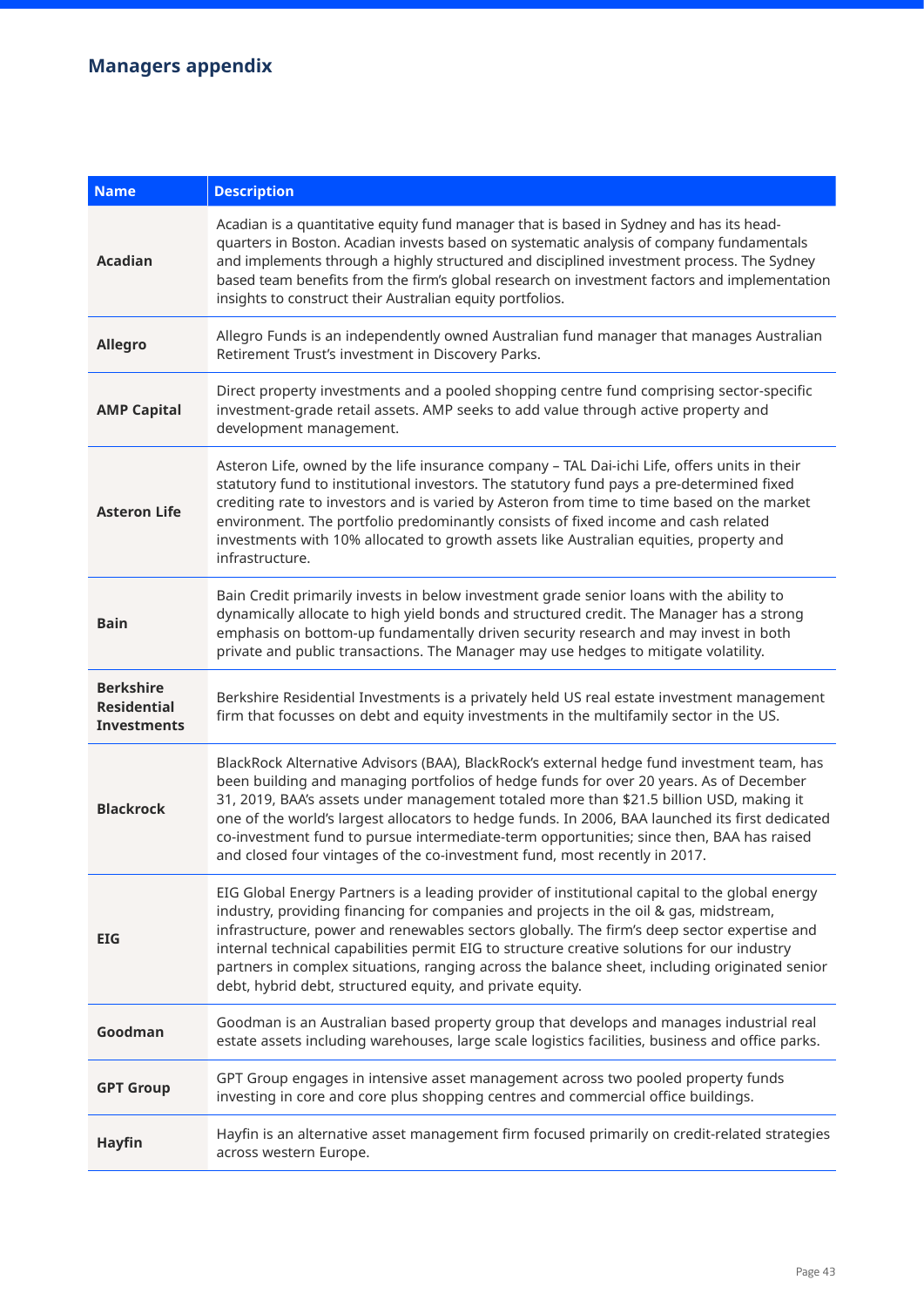## **Managers appendix**

| <b>Name</b>                                                               | <b>Description</b>                                                                                                                                                                                                                                                                                                                                                                                                                                                                                                                                                                                                                                                                                                                                                                                 |
|---------------------------------------------------------------------------|----------------------------------------------------------------------------------------------------------------------------------------------------------------------------------------------------------------------------------------------------------------------------------------------------------------------------------------------------------------------------------------------------------------------------------------------------------------------------------------------------------------------------------------------------------------------------------------------------------------------------------------------------------------------------------------------------------------------------------------------------------------------------------------------------|
| J.P. Morgan                                                               | J.P. Morgan's strategy is a liquid, global tactical asset allocation (GTAA) strategy. The proposed<br>strategy seeks to deliver asset allocation alpha through three primary performance drivers:<br>(1) strategic tilts against Super Savings performance benchmark, (2) implementation within<br>benchmarks and (3) tactical asset allocation. The strategy is diversified across multiple sources<br>of alpha with tactical asset allocation views being implemented through the prudent use of<br>futures. J.P. Morgan expects to hedge the currency exposure back to benchmark weights.                                                                                                                                                                                                       |
| Lazard                                                                    | Lazard invests across the entire emerging market debt (EMD) universe and believes in taking<br>a holistic approach, actively seeking returns across the various sub-sectors of EMD which can<br>diverge significantly. The manager uses a combination of bottom up security specific analysis<br>and understanding fundamental global macroeconomic themes to generate returns.                                                                                                                                                                                                                                                                                                                                                                                                                    |
| <b>Macquarie</b>                                                          | Macquarie Investment Management manages an Australian Core Fixed Interest strategy, which<br>primarily invests in investment grade Australian Commonwealth Government, Semi-government<br>Bonds, Supranational, Collateralised and Credit securities. The investment manager aims to<br>combine both top-down and bottom-up techniques to create an overall portfolio which offers<br>diversified sources of alpha within the constraints of the portfolio risk parameters.                                                                                                                                                                                                                                                                                                                        |
| <b>Makena</b>                                                             | Makena invests across a full range of asset classes, geographies and strategies building<br>highly diversified portfolios balancing risk and return. They combine liquid, public market<br>securities with concentrated allocations to alternative investments, including private equity,<br>real estate and debt structures.                                                                                                                                                                                                                                                                                                                                                                                                                                                                      |
| <b>Maple-Brown</b><br><b>Abbott</b>                                       | MBA invest in companies that are priced at an attractive discount to their assessment of their<br>underlying value. MBA's investment philosophy can also be described as contrarian in that<br>it tends to be buying investments that have fallen out of favour in the market and selling or<br>avoiding investments that are market favourites.                                                                                                                                                                                                                                                                                                                                                                                                                                                   |
| <b>Morgan</b><br><b>Stanley</b><br><b>Investment</b><br><b>Management</b> | Morgan Stanley Investment Management is our global sovereign and specialist credit<br>manager, employing a value driven style supported by security credit analysis and<br>quantitative modeling. Returns are enhanced through the management of a range of types<br>of fixed income securities, security selection, credit sector allocation, duration and yield curve<br>management, country selection and minor currency positions. The portfolio is hedged back<br>to the Australian dollar.                                                                                                                                                                                                                                                                                                   |
| <b>PAG</b>                                                                | PAG is one of Asia's leading investment firms, offering a world-class platform and an<br>unparalleled network of local, experienced investment professionals. PAG manages US\$40<br>billion in capital across strategies including private equity, real estate and absolute returns.                                                                                                                                                                                                                                                                                                                                                                                                                                                                                                               |
| Payden and<br><b>Rygel</b>                                                | This is a global multi asset credit strategy, which primarily invests in government/government<br>related securities, corporate credits and securitised assets. It is a best ideas strategy that<br>reflects the most attractive risk-adjusted opportunities globally and seeks to provide<br>diversified sources of return.                                                                                                                                                                                                                                                                                                                                                                                                                                                                       |
| <b>PineBridge</b>                                                         | PineBridge's multi-asset strategy applies a dynamic asset allocation process based on<br>forward looking fundamentals over an intermediate term horizon (9-18 months). The<br>process is applied to a broad investment universe covering equities, fixed income and liquid<br>alternatives. This is a customised strategy that aims to deliver excess returns over a growth-<br>oriented reference portfolio as assigned by Australian Retirement Trust. The manager aims to<br>derive the majority of its excess returns through active asset allocation, and to a lesser extent<br>through security selection. The strategy is managed by the multi-asset team and this team<br>leverages the broader PineBridge platform of around 200 investment professionals to gain<br>insights on markets. |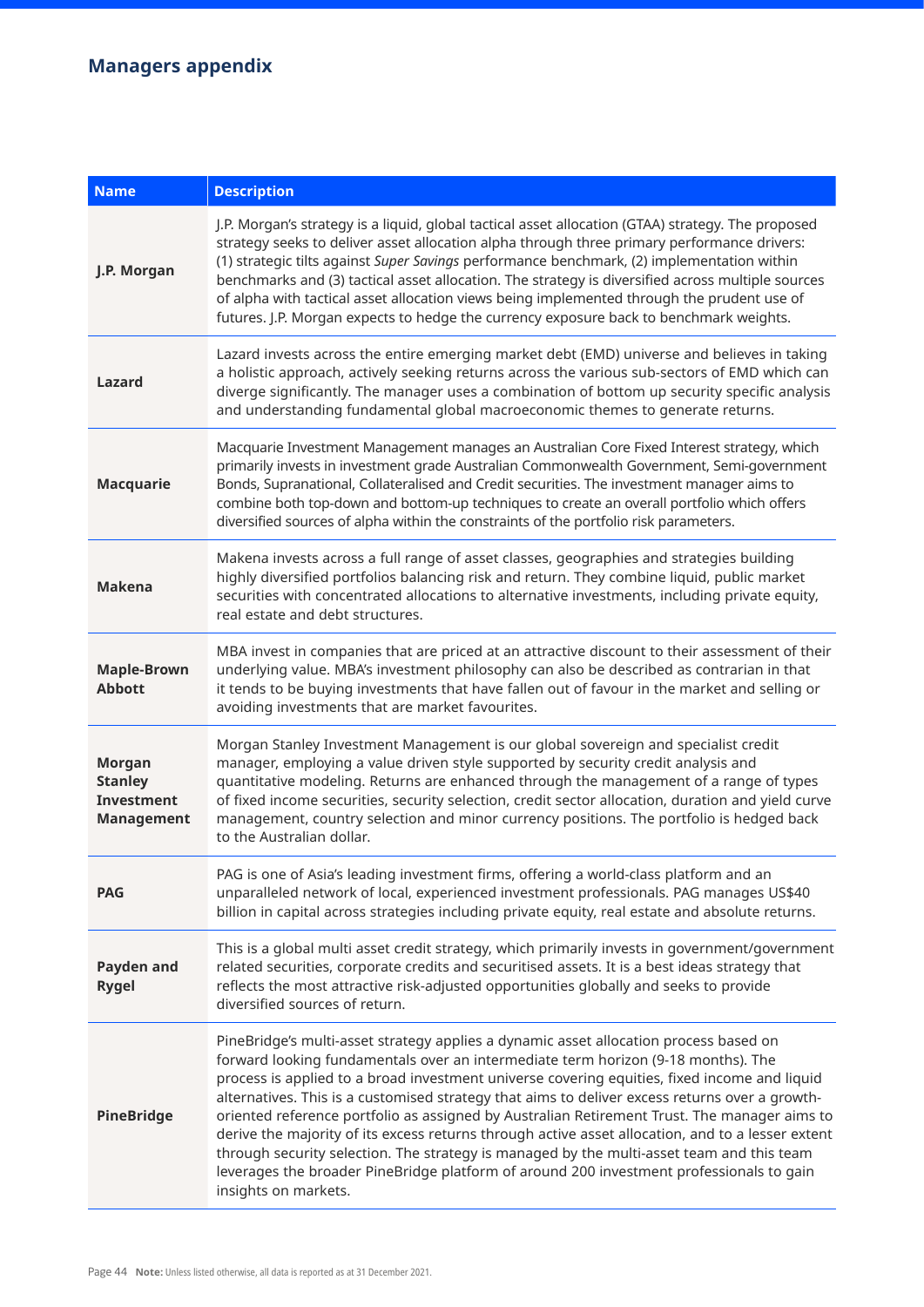| <b>Name</b>                                                | <b>Description</b>                                                                                                                                                                                                                                                                                                                                                                                                                                                                                                                                                                                                                                                                                                                                        |
|------------------------------------------------------------|-----------------------------------------------------------------------------------------------------------------------------------------------------------------------------------------------------------------------------------------------------------------------------------------------------------------------------------------------------------------------------------------------------------------------------------------------------------------------------------------------------------------------------------------------------------------------------------------------------------------------------------------------------------------------------------------------------------------------------------------------------------|
| <b>Platypus</b>                                            | Platypus are an Australian boutique investment manager specialising in Australian Equities.<br>They manage a concentrated portfolio of 20-30 Australian shares spanning large, midcap<br>and small cap companies and tilt towards fast growing companies. Platypus believe that the<br>growth in a company's profitability, and paying a sensible price for that growth, will ultimately<br>determine total shareholder returns. They identify the drivers of a company's history of<br>earnings growth and then assess whether the future will see a deviation from the company's<br>long term historic earnings growth trend. Their process leads them towards companies that<br>have a long history of earnings and transparent forecastable earnings. |
| <b>Schroders</b>                                           | Schroder Investment Management Australia manages an Australian government bond<br>portfolio with a top down fundamentally based style, adding value through yield curve<br>positioning, duration management, stock selection and government sector allocation. The<br>manager may invest 30% of the portfolio in overseas government bonds issued by GIO<br>nations, which are fully hedged back to the Australian dollar.                                                                                                                                                                                                                                                                                                                                |
| <b>SIRA</b>                                                | StepStone Infrastructure & Real Assets provides tailored solutions to meet the needs of<br>institutional investors at any stage of their investment programs.                                                                                                                                                                                                                                                                                                                                                                                                                                                                                                                                                                                             |
| <b>State Street</b><br>Global<br><b>Advisors</b><br>(SSGA) | State Street Global Advisors (SSGA) manage an enhanced passive mandate that aims to<br>provide returns that slightly exceed the index in a risk-controlled way with an overriding<br>requirement for liquidity and credit quality.                                                                                                                                                                                                                                                                                                                                                                                                                                                                                                                        |
| <b>StepStone Real</b><br><b>Estate</b>                     | StepStone Real Estate is a global real estate investment firm with experience in investing<br>across a range of real estate strategies within the US and Europe.                                                                                                                                                                                                                                                                                                                                                                                                                                                                                                                                                                                          |
| <b>Australian</b><br><b>Retirement</b><br><b>Trust</b>     | Super Savings manages a portfolio of Australian term deposits placed with high quality banks<br>regulated by APRA.                                                                                                                                                                                                                                                                                                                                                                                                                                                                                                                                                                                                                                        |
| <b>Tribeca</b>                                             | The fund employs both a top-down and bottom-up process. The top-down process uses a<br>proprietary quantitative framework to select between different segments in the market. The<br>bottom-up process involves a rigorous framework of analysis and valuation which leverages<br>off proven expertise in stock selection.                                                                                                                                                                                                                                                                                                                                                                                                                                |
| <b>Trust Company</b><br>of the West<br>(TCW)               | TCW is a Los Angeles based manager and this portfolio invests in a range of U.S. collateralised<br>securities. TCW manages to a style which combines a top down macro-economic view with<br>security selection and sector allocation across a range of collateralised securities. Specialised<br>modeling is used to help identify relative value and market trends. TCW structures the<br>portfolio using a combination of security types that behave differently in a range of market<br>environments, delivering good overall returns with low volatility. The portfolio is hedged back<br>to the Australian dollar.                                                                                                                                   |
| <b>Two Sigma</b>                                           | Two Sigma is a process-driven, systematic investment manager primarily focused on liquid<br>markets. Two Sigma applies its technology and expertise in financial markets to seek to<br>consistently generate uncorrelated alpha across a wide range of market conditions. Two<br>Sigma seeks to achieve a 360 degree view of the relevant drivers of asset prices and believes<br>its systematic approach combines, and improves upon, the best of traditional quantitative<br>and discretionary methods. Intelligent computational systems translate vast amounts<br>of information into a diversified set of investment strategies and integrate real-time risk<br>management into the portfolio construction process.                                  |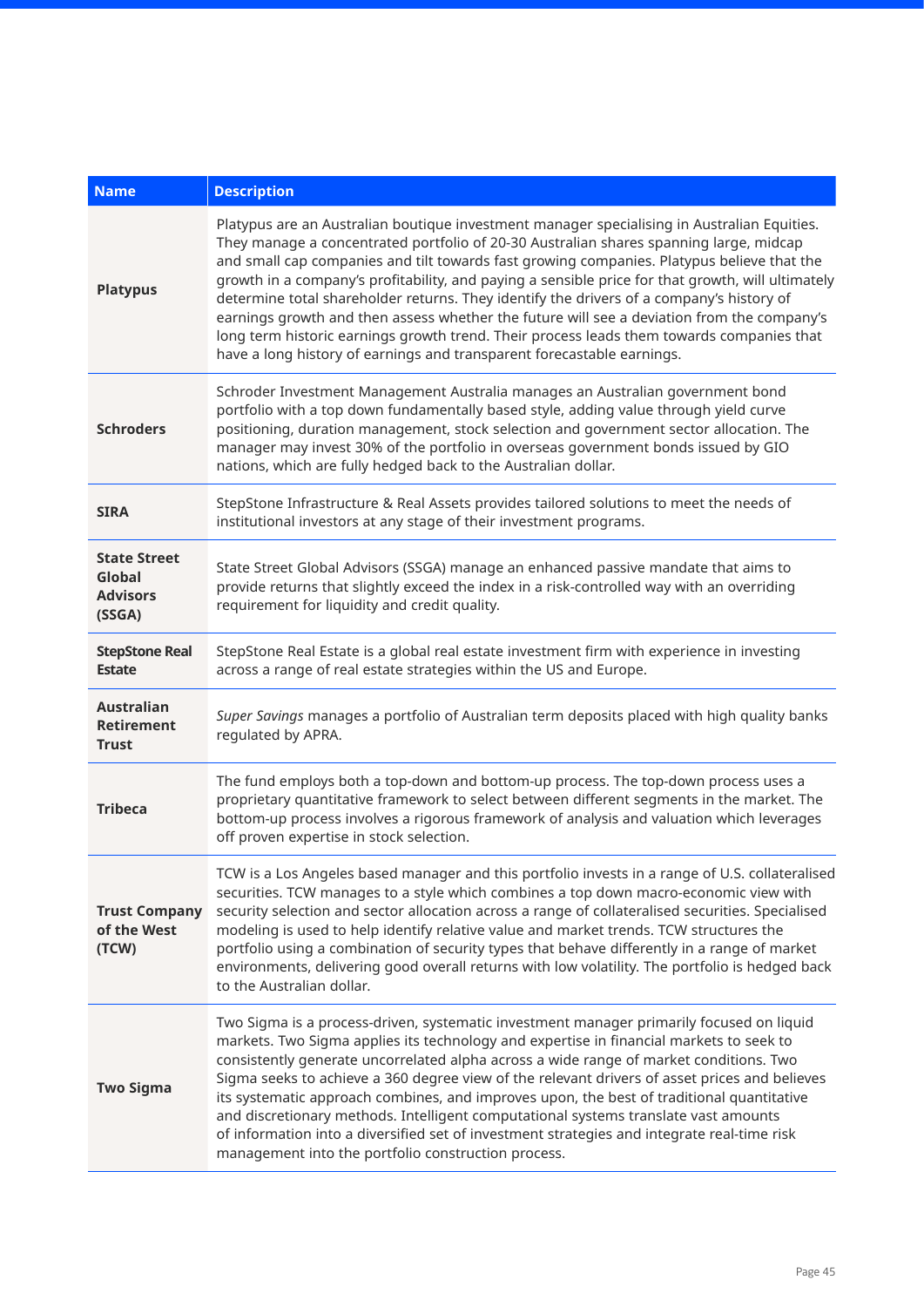| <b>Name</b>                                                | <b>Description</b>                                                                                                                                                                                                                                                                                                                                                                                                 |
|------------------------------------------------------------|--------------------------------------------------------------------------------------------------------------------------------------------------------------------------------------------------------------------------------------------------------------------------------------------------------------------------------------------------------------------------------------------------------------------|
| <b>State Street</b><br>Global<br><b>Advisors</b><br>(SSGA) | SSGA is one of the world's largest asset managers specialising in passive management. The<br>Manager uses index replication to provide returns that very closely match the benchmark,<br>and by doing so SSGA provides market returns in an efficient, scalable and cost effective way<br>with minimal risk.                                                                                                       |
| Vinva                                                      | Vinva is mandated to run an enhanced index portfolio for Super Savings, taking very marginal<br>bets around the benchmark. The manager employs a quantitative approach looking to exploit<br>valuation-based and behavioural mis-pricings in Australian shares.                                                                                                                                                    |
| Wavestone                                                  | Wavestone is one of our largest idiosyncratic managers in the Australian shares portfolio.<br>Wavestone is a fundamental Australian investment manager that believes that over the<br>long term winning companies have to exhibit a sustainable competitive advantages and<br>researches companies with above average earnings growth. They are a quality growth<br>manager with a secondary valuation discipline. |